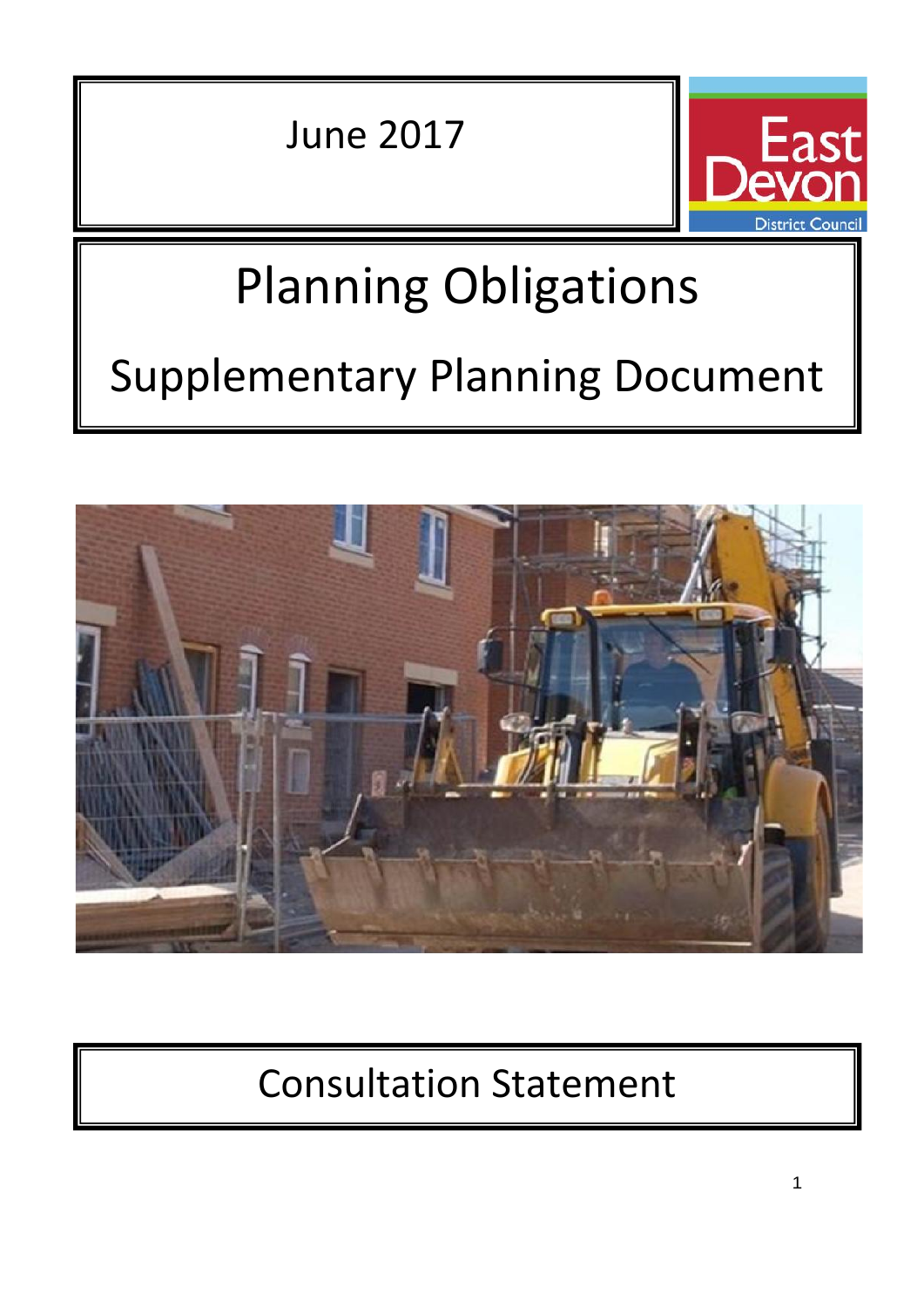# Planning Obligations

# Supplementary Planning Document

**--------------**

## **Consultation Statement**

**Prepared by Officers of East Devon District Council**

### **Contents**

#### 1.0 Introduction

- 1.1 This document explains how East Devon District Council has undertaken community consultation and stakeholder involvement to produce the Planning Obligations Supplementary Planning Guidance (hereafter called SPD). It is a legal requirement for SPD to undergo public consultation<sup>1</sup>, to take account of any comments which are made and to produce this statement.
- 1.2 In producing Development Plan Documents (such as the East Devon Local Plan) the Council follows the **Statement of Community Involvement** http://eastdevon.gov.uk/planning/planning-policy/policy work-whats-new/work-programme-and-consultations/ which sets out who, how and when consultation will occur. This guidance is SPD, and so is not legally required to comply with the Statement of Community Involvement, however it is sensible and consistent to use it as a model process for this document to follow.
- 1.3 Consultation responses are usually made public and can be viewed on the Council's website or at the main Council offices at Knowle. Comments may be summarised, or text redacted, where publication is considered discriminatory to Gypsies and/or Travellers.

#### 2.0 The SPD process

2.1 Planning Obligations are an effective way of securing measures to overcome the negative impacts of generally acceptable development proposals on the environment, economy and community. Through East Devon's Local Plan (particularly Strategy 50) we seek to ensure new growth and development meets the needs of the community and is sustainable. In dealing with planning applications, local planning authorities consider each on its merits and reach a decision based on

<sup>&</sup>lt;sup>1</sup> The Town and Country Planning (Local Planning) (England) Regulations 2012, part 5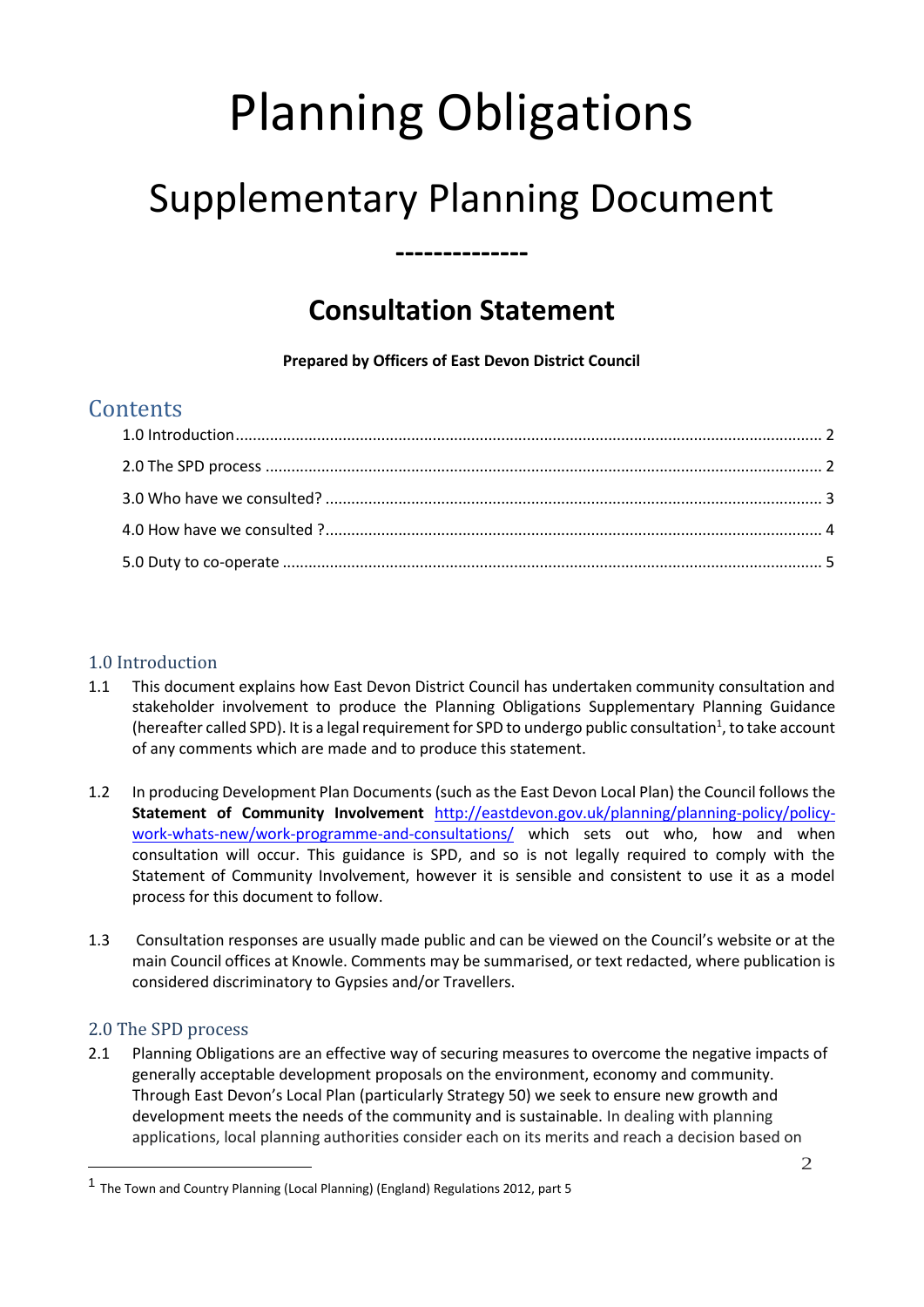whether the application accords with the relevant development plan, unless material considerations indicate otherwise. Where applications do not meet these requirements, they may be refused. However, in some instances, it may be possible to make acceptable development proposals, which might otherwise be unacceptable, through the use of planning obligations. Planning obligations can be used to mitigate the impact of development on the surrounding communities by, for example, providing affordable housing, employment training, improves the transport links, and enhancing the quality of open space.

2.2 The Planning Obligations SPD is intended to provide detailed guidance on the type and scale of planning obligations sought from new developments in East Devon. It also explains when the Community Infrastructure Levy will be collected and how it will be spent. The SPD, once adopted, will be a material planning consideration for use in guiding and determining planning applications.

| <b>SPD Process stage</b>                                                                          | <b>What is involved?</b>                                                                                                                                                                                       |
|---------------------------------------------------------------------------------------------------|----------------------------------------------------------------------------------------------------------------------------------------------------------------------------------------------------------------|
| Stage 1<br>Development of evidence base                                                           | Identification of the issues and collection of the<br>information needed to prepare the SPD<br>Engagement with relevant stakeholders to<br>decide on content and level of detail of the SPD                    |
| Stage 2<br>Drafting of the SPD and consultation<br>(Regulation 12 of Local Plan Regulations 2012) | Drafting of SPD<br>Consultation with stakeholders and members of<br>the public<br>Minimum of 4 weeks consultation                                                                                              |
| Stage 3<br>Preparation of the SPD                                                                 | Formal consideration of points raised in Stage<br>2.<br>Amendment of the SPD as required and<br>finalisation of the supporting documents in light<br>of consultation.<br>Potentially further consultation<br>٠ |
| Stage 4<br>Adoption of SPD by the Council<br>(Regulation 14 of local Plan Regulations 2012)       | Report to Strategic Planning Committee (for<br>٠<br>ratification by Cabinet). If Cabinet agree, then<br>EDDC can adopt the SPD and produce an<br><b>Adoption Statement</b>                                     |

2.3 Production of the SPD consists of four main stages:

2.4 After each consultation a report is made to the relevant Council Committee. These reports are available to the public in paper form and can be downloaded from the Councils website<sup>2</sup>. They give details of the issues raised and links to the representations in full.

#### 3.0 Who have we consulted?

3.1 In line with our commitment to early and meaningful community engagement, extensive public consultation was undertaken prior to the introduction of the Community Infrastructure Levy (CIL) on 1<sup>st</sup> September. This SPD built on/was informed by this consultation and our approach has been to use the Statement of Community Involvement (SCI) to guide all engagement activity.

<sup>2</sup> The Development Management Committee minutes are available at: http://eastdevon.gov.uk/council-and democracy/committees-and-meetings/development-management-committee/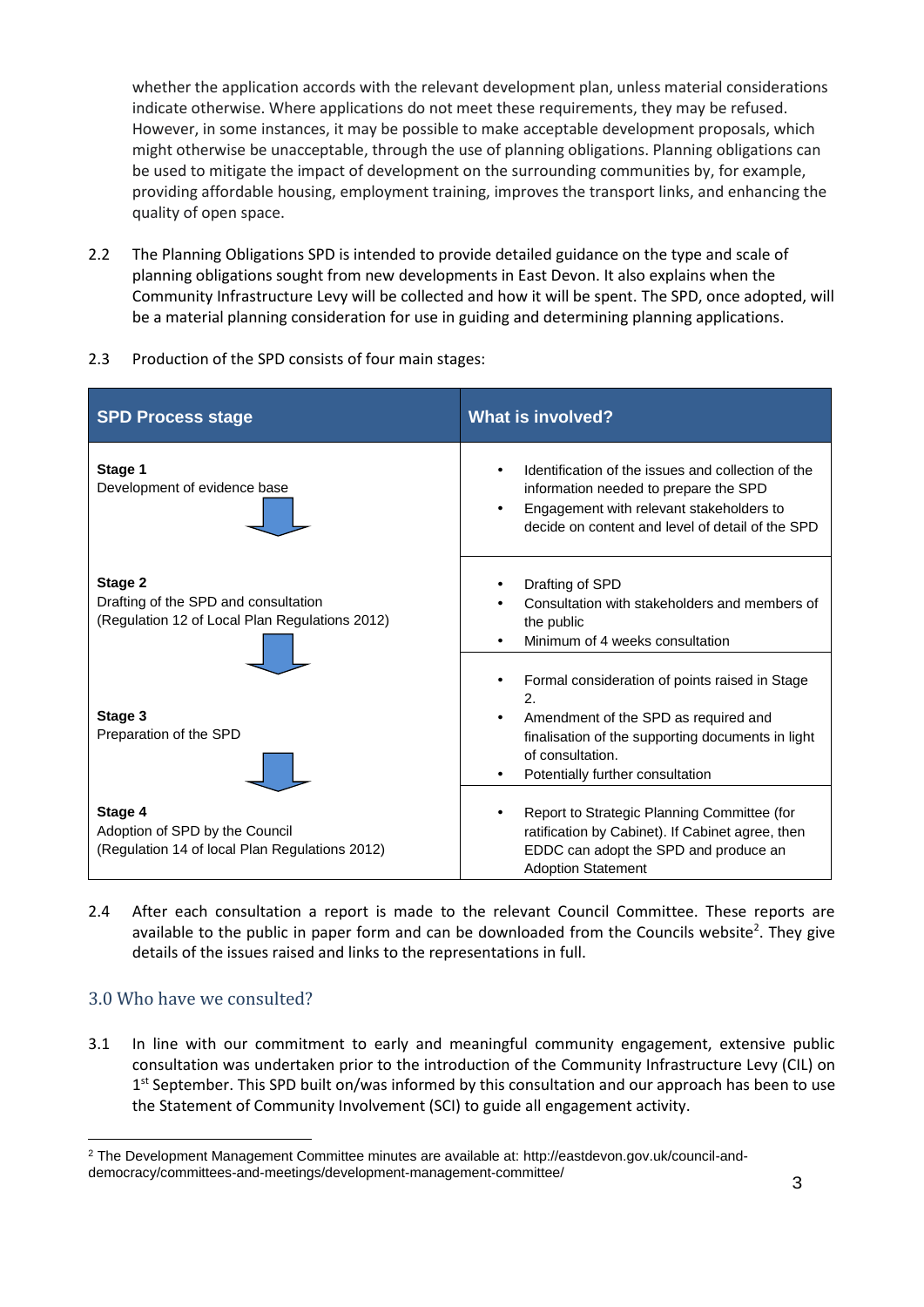3.2 We have consulted with everyone on our consultee database who has previously expressed an interest in planning obligations and all representors for whom we hold an e.mail address. This includes the specific consultation bodies and general consultation bodies identified in our SCI as well as individual members of the public. We will do this at each stage of consultation.

#### **Specific Consultation Bodies**

Statutory bodies such as or specifically Natural England, Environment Agency and Highways Agency.

Neighbouring Town and Parish Councils and neighbouring County Councils and Local Planning Authorities.

#### **General Consultation Bodies**

Groups representing voluntary, racial/ethnic, religious, disability and business interests. Specific groups representing certain interests (nationally and/or locally) for example covering environmental, health, education, transport, leisure, economic development and community need issues, equality groups. Councillors / MP's.

Members of the public including residents of East Devon.

- 3.4 Recognising that many planning applications in East Devon are submitted by agents, we have presented the draft SPD to the East Devon Agents Forum, a group of planning professionals with a particular interest in development in East Devon.
- 3.5 We have also directly contacted Officers in the neighbouring authorities of Teignbridge and Exeter where the Local Authorities are involved in the delivery of habitat mitigation to learn from their examples of best practice.

#### 4.0 How have we consulted ?

#### 4.1 The CIL Charging Schedule

The production of the East Devon CIL Charging Schedule underwent two stages of consultation, both of which were subject to formal consultation:

- 1) The Preliminary Draft Charging Schedule
- 2) The Draft Charging Schedule

Consultation with the relevant bodies and an appropriate range of the public as set out in the regulations was undertaken at each stage. Targetted consultation was undertaken with various interested parties including a Developers Workshop (March 2012), meetings with the East Devon new Community Partners, Agents Forum (February 2013), Exmouth Town Council, EDDC Task and Finish Forum, Internal Officer meetings, and Infrastructure Provider meetings. A report was made to the relevant Council meeting following each stage of consultation. These have reported the representations made and the officer's suggested responses plus the ways in which the Charging Schedule has subsequently needed to be amended.

#### 4.2 Specific consultation on the Planning Obligations SPD

The first consultation on the SPD was carried out between 28.11.16 and 16.1.17. Emails were sent to everyone on the Local Plan database (including statutory consultees, the public, neighbouring authorities, local Councillors, Parish Councils, interest groups, agents and landowners who have previously expressed an interest in bringing their land forward for development). Details were on our website and advertised by a press release.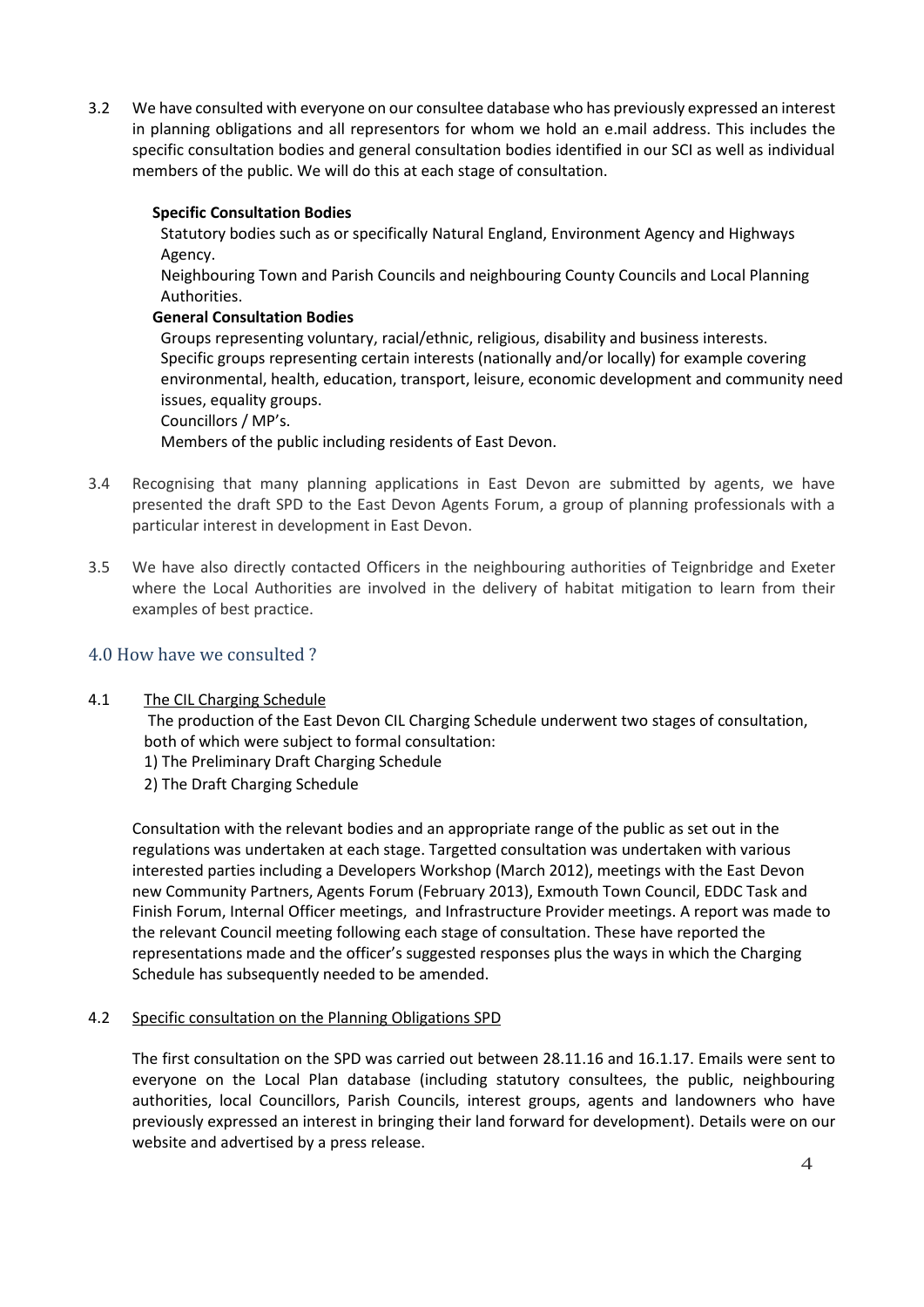4.3 A second round of consultation was undertaken between 5 April and 15 May 2017. Emails were sent to statutory consultees and those parties who responded to the previous consultation. Minor changes were made in response to this second round of consultation, however most responses related to matters already considered during the first stage of consultation.

#### 5.0 Duty to co-operate

5.1 The Council must engage 'constructively, actively and on an ongoing basis<sup>3</sup>' during the preparation of plans when they relate to 'strategic matters'. Strategic matters are defined as development, including infrastructure, with a significant impact on at least two planning areas. All neighbouring authorities were consulted on the document.

<sup>3</sup> Section 110 of the Localism Act 2011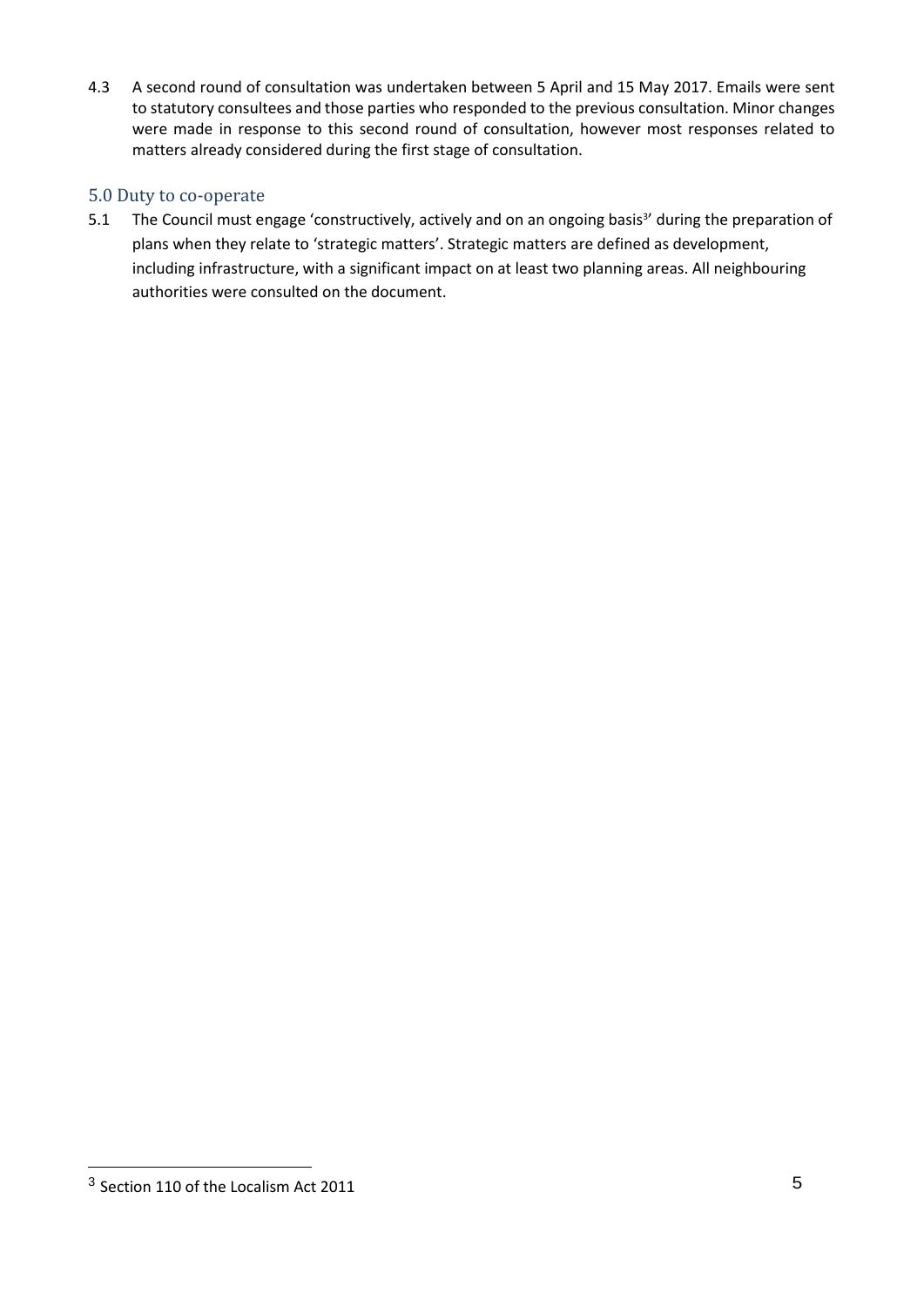## **East Devon Planning Obligations Supplementary Planning Guidance**

## **Draft for Consultation from 28/11/2016 to 16/01/2017 Summary of Responses**

These tables include a brief officer summary of comments received on the East Devon Planning Obligations SPD draft for consultation. For full details of responses received please see http://eastdevon.gov.uk/planning/planning-policy/planning-obligations-supplementary-planning-document spd/ .

| Rep<br>no. | <b>Name</b>                  | <b>Comment/Summary of comment</b>                                                                                                                                                                                                                                                                                                                                                                                                       | <b>Officer Response</b>                                                                                                                                            |
|------------|------------------------------|-----------------------------------------------------------------------------------------------------------------------------------------------------------------------------------------------------------------------------------------------------------------------------------------------------------------------------------------------------------------------------------------------------------------------------------------|--------------------------------------------------------------------------------------------------------------------------------------------------------------------|
| 18         | Seaton<br>Town<br>Council    | Supports document.<br>Fully supports Sections 6.21 to 6.28 especially that there is a strong public<br>interest in financial viability appraisals being made available for scrutiny when<br>relied upon to secure planning permissions. STC consider that transparency is<br>extremely important and the public benefit of publishing all aspects of a viability<br>appraisal outweighs any potential commercial harm to the applicant. | <b>Support Noted</b>                                                                                                                                               |
| 34         | Axminster<br>Town<br>Council | P12 - 4.2 With reference to the Site specific roads, car parking etc. bus shelters<br>should be included and these should be suitable for use by elderly/disabled<br>people.<br>4.2 When traffic orders are required the opportunity should be afforded to add<br>into them any measures which would be beneficial elsewhere in the town and                                                                                            | Bus shelters added<br>These suggestions are noted. The table is<br>indicative of the types of issue which can be                                                   |
|            |                              | which otherwise would have to be deferred where D.C.C. was not making a<br>traffic order itself for a single item.<br>4.2 With reference to travel planning consideration should be given to provision<br>(possibly by E.D.D.C.) of additional car/cycle parking to serve Axminster Railway<br>Station, accessed from                                                                                                                   | addressed through S106's rather than a<br>comprehensive list and some of these issues would<br>need to be raised in relation to specific planning<br>applications. |
|            |                              | Trafalgar Way with a pedestrian link to the station itself.<br>P13- 4.2 With reference to other infrastructure provision of dog bins should be<br>included.<br>4.2 With reference to land to enable delivery of infrastructure on-site                                                                                                                                                                                                  |                                                                                                                                                                    |
|            |                              | consideration should be given to the inclusion of contributions towards items off-                                                                                                                                                                                                                                                                                                                                                      | Support noted                                                                                                                                                      |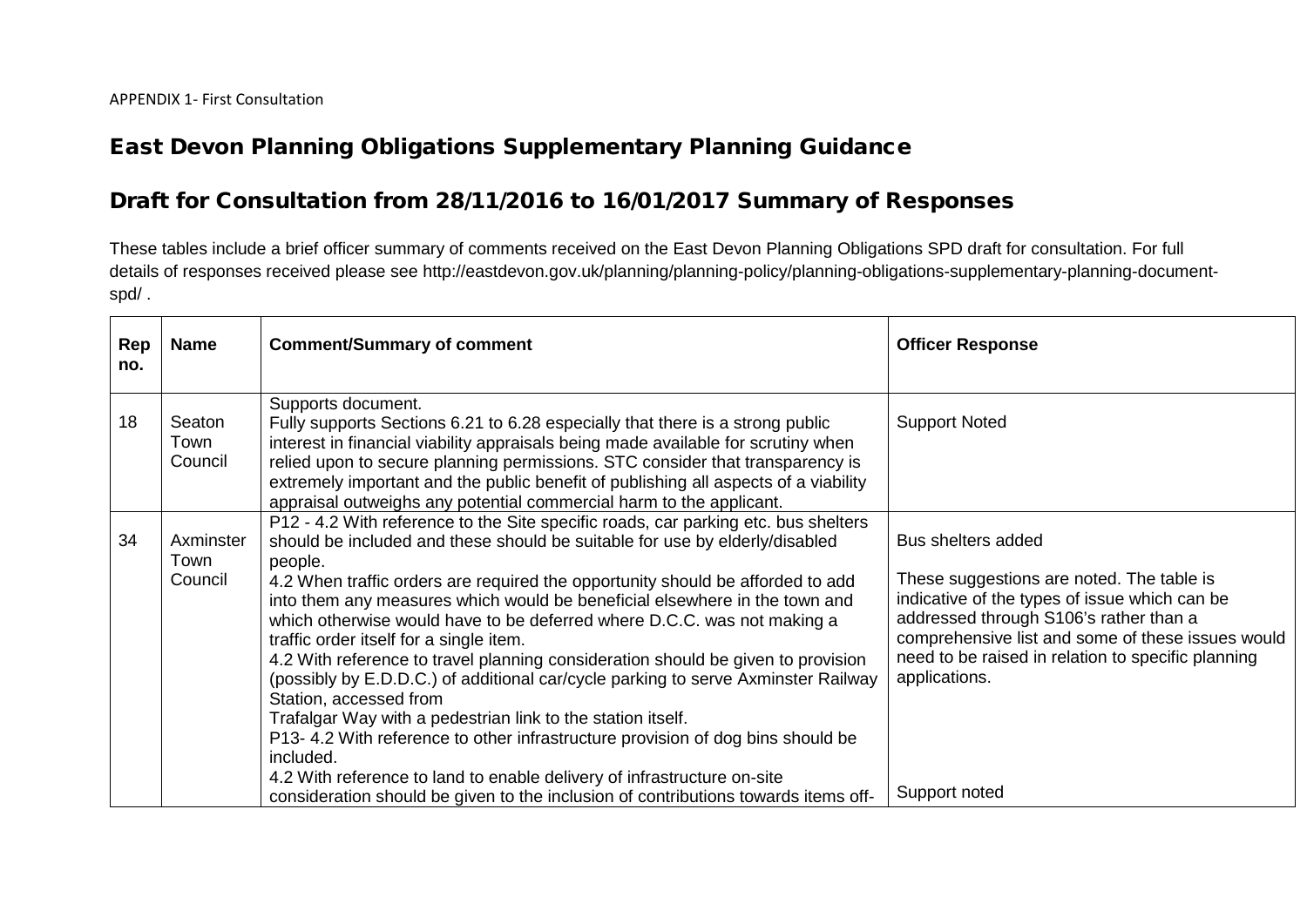|     |                                          | site, such as roundabouts, which may form part of later improvement schemes<br>which will complement the on site works.<br>P17-5.8 Strategy 50 no 1 - do these include healthcare and education or are<br>they a separate issue.<br>5.8 Stragegy 50 no 2 – phased provision of infrastructure must be monitored and<br>further development must be made dependent on timely delivery of this.<br>P21- 6.16 It is recommended that in situations where these conditions cannot be<br>met for sound reasons that the obligations can be transferred to<br>provision/enhancement of facilities at the nearest available site.<br>P25-7.1 The application of a small fee is supported to enable effective<br>monitoring of the process.<br>P27-8.1 Presumably the District Council will provide the necessary information<br>to the Parish Councils to enable them to fulfil their obligations. | Guidance will be available                                                                                                                                                                                                                                                                                                          |
|-----|------------------------------------------|---------------------------------------------------------------------------------------------------------------------------------------------------------------------------------------------------------------------------------------------------------------------------------------------------------------------------------------------------------------------------------------------------------------------------------------------------------------------------------------------------------------------------------------------------------------------------------------------------------------------------------------------------------------------------------------------------------------------------------------------------------------------------------------------------------------------------------------------------------------------------------------------|-------------------------------------------------------------------------------------------------------------------------------------------------------------------------------------------------------------------------------------------------------------------------------------------------------------------------------------|
| 124 | South<br>West<br>Water                   | (2 responses) No comment                                                                                                                                                                                                                                                                                                                                                                                                                                                                                                                                                                                                                                                                                                                                                                                                                                                                    |                                                                                                                                                                                                                                                                                                                                     |
| 135 | Colyton<br>Parish<br>Council             | Section 8.1 - the Parish Council does not receive regular S106 updates and is<br>unlikely to be able to publish a CiL report on an annual basis if there is a similar<br>lack of information.<br>The Council would like to have these details on a regular basis in a format that<br>could easily be formulated into a report for general consumption. EDDC has<br>employed an extra staff member but this has not increased the information<br>available.                                                                                                                                                                                                                                                                                                                                                                                                                                  | The CIL Regulations (62A) require Town and<br>Parish Councils to publish a report including CIL<br>receipts and CIL expenditure (amongst other<br>things) for each year when they have received<br>neighbourhood funds from CIL. If the Town/Parish<br>Council have not received any money they do not<br>need to publish a report. |
| 261 | Newton<br>Popplefor<br>d and<br>Harpford | No particular comments.<br>Leisure facilities, improvements to footpaths and traffic management measures<br>to improve safety on School Lane and four Elms Hill should be included in the<br>list of CIL projects. The Parish is preparing a neighbourhood Plan and this may<br>throw up other requests for infrastructure in the Parish.                                                                                                                                                                                                                                                                                                                                                                                                                                                                                                                                                   |                                                                                                                                                                                                                                                                                                                                     |
| 526 | Woodland<br>Trust                        | We are pleased to support the inclusion of 'trees' in the summary table (section<br>4.2, p.12), this should include new tree planting as well as retention of existing<br>ancient and valued trees, and also ancient woodland.                                                                                                                                                                                                                                                                                                                                                                                                                                                                                                                                                                                                                                                              | Amend table at 4.2 to read 'Trees; tree and other<br>planting; landscaping'                                                                                                                                                                                                                                                         |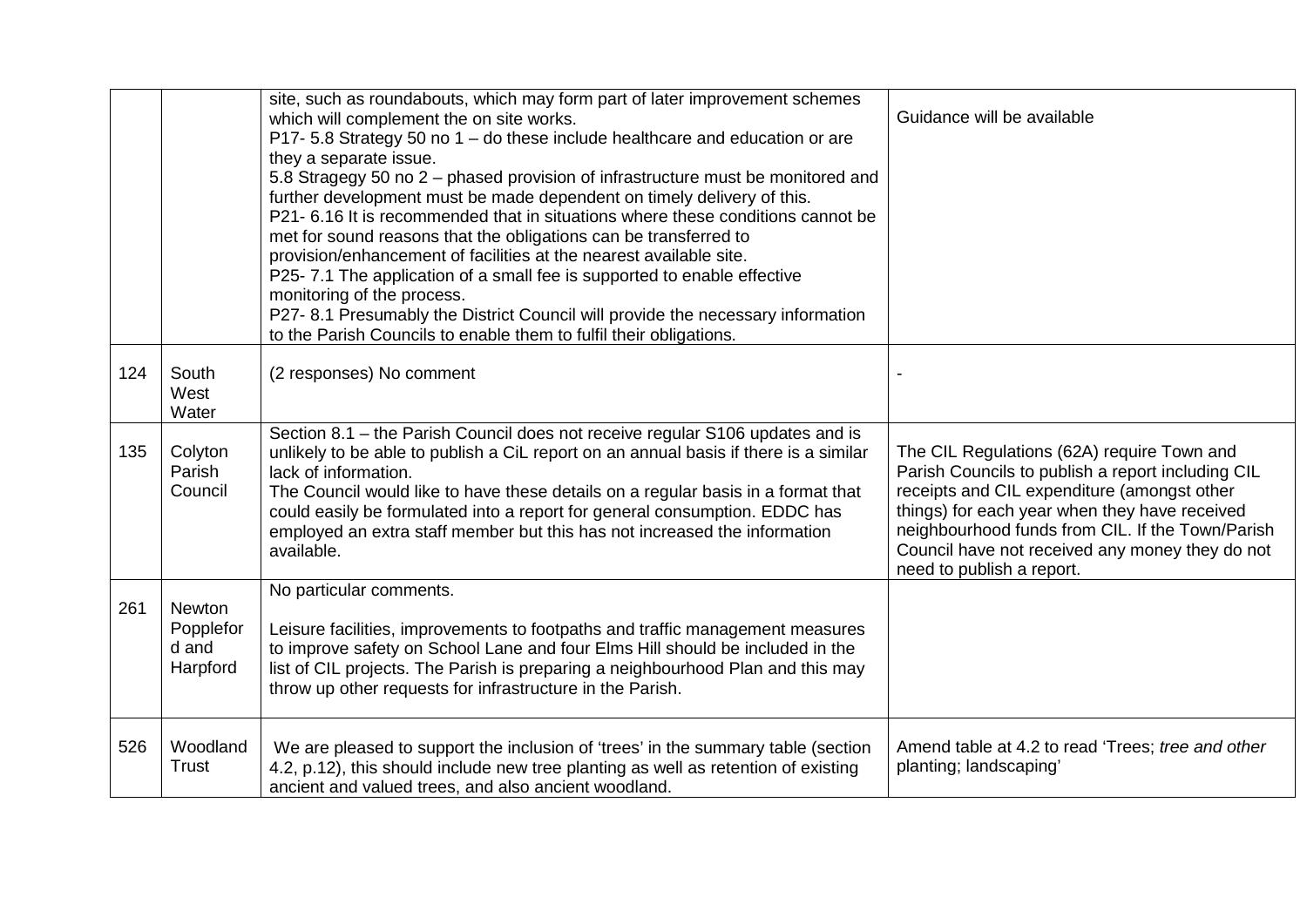|          |                                                       | Benefits of trees and woods for local communities strongly supported by current<br>national planning policy. The Woodland Trust believes that woodland creation is<br>especially important because of the unique ability of woodland to deliver across<br>a wide range of benefits – see our publication Residential Development and<br>Trees - https://www.woodlandtrust.org.uk/publications/2015/07/residential-<br>developments-and-trees/ including landscape and biodiversity (helping habitats<br>become more robust to adapt to climate change, buffering and extending<br>fragmented ancient woodland), for quality of life and climate change (amenity &<br>recreation, public health, flood amelioration, urban cooling) and for the local |                                                                                                                                                                                                                                                                                  |
|----------|-------------------------------------------------------|------------------------------------------------------------------------------------------------------------------------------------------------------------------------------------------------------------------------------------------------------------------------------------------------------------------------------------------------------------------------------------------------------------------------------------------------------------------------------------------------------------------------------------------------------------------------------------------------------------------------------------------------------------------------------------------------------------------------------------------------------|----------------------------------------------------------------------------------------------------------------------------------------------------------------------------------------------------------------------------------------------------------------------------------|
|          |                                                       | economy (timber and woodfuel markets).<br>http://www.woodlandtrust.org.uk/publications/2015/02/space-for-people/ Access<br>Standard recommends:                                                                                                                                                                                                                                                                                                                                                                                                                                                                                                                                                                                                      |                                                                                                                                                                                                                                                                                  |
|          |                                                       | - that no person should live more than 500m from at least one area of accessible<br>woodland of no less than 2ha in size<br>- that there should also be at least one area of accessible woodland of no less                                                                                                                                                                                                                                                                                                                                                                                                                                                                                                                                          |                                                                                                                                                                                                                                                                                  |
|          |                                                       | than 20ha within 4km (8km round-trip) of people's homes.<br>Strongly support the use of tree planting as an obligation in this Planning<br>Obligations SPD. We suggest the reference in the summary table at section 4.2,                                                                                                                                                                                                                                                                                                                                                                                                                                                                                                                            |                                                                                                                                                                                                                                                                                  |
|          |                                                       | p.12 is amended to read (italic amendment) : 'Trees; tree planting; landscaping'.                                                                                                                                                                                                                                                                                                                                                                                                                                                                                                                                                                                                                                                                    |                                                                                                                                                                                                                                                                                  |
| 553      | Equality<br>and<br>Human<br><b>Rights</b><br>Commissi | The Commission does not have the resources to respond to all consultations,<br>and it is not our practice to respond to consultations on local plans or<br>infrastructure projects unless they raise a clear or significant equality or human<br>rights concern.<br>Local, Parish and Town Councils and other public authorities have obligations<br>under the Public Sector Equality Duty (PSED) in the Equality Act 2010 to                                                                                                                                                                                                                                                                                                                        | Noted                                                                                                                                                                                                                                                                            |
|          | on                                                    | consider the effect of their policies and decisions on people sharing particular<br>protected characteristics. We provide advice for public authorities on how to<br>apply the PSED, which is the mechanism through which public authorities<br>involved in the planning process should consider the potential for planning<br>proposals to have an impact on equality for different groups of people.                                                                                                                                                                                                                                                                                                                                               |                                                                                                                                                                                                                                                                                  |
| 160<br>8 | Cllr Jill<br>Elson                                    | 1. Contribution to Education should be a priority as general housing provides for<br>the needs of families. Education is a priority for all young people and retraining<br>of adults to ensure skills are upgraded to provide the workforce for the future.<br>This is not only basic<br>classrooms but also specialist rooms for science, technology, computing etc.<br>This is in the economic plan of the Local Enterprise Partnership.                                                                                                                                                                                                                                                                                                           | These comments are noted and support the<br>possible requirements in the table at 5.2 (4.2 in<br>consultation version). The information will be used<br>to inform the IDP/Regulation 123 list review and<br>could assist Exmouth Town Council in prioritising<br>their spending. |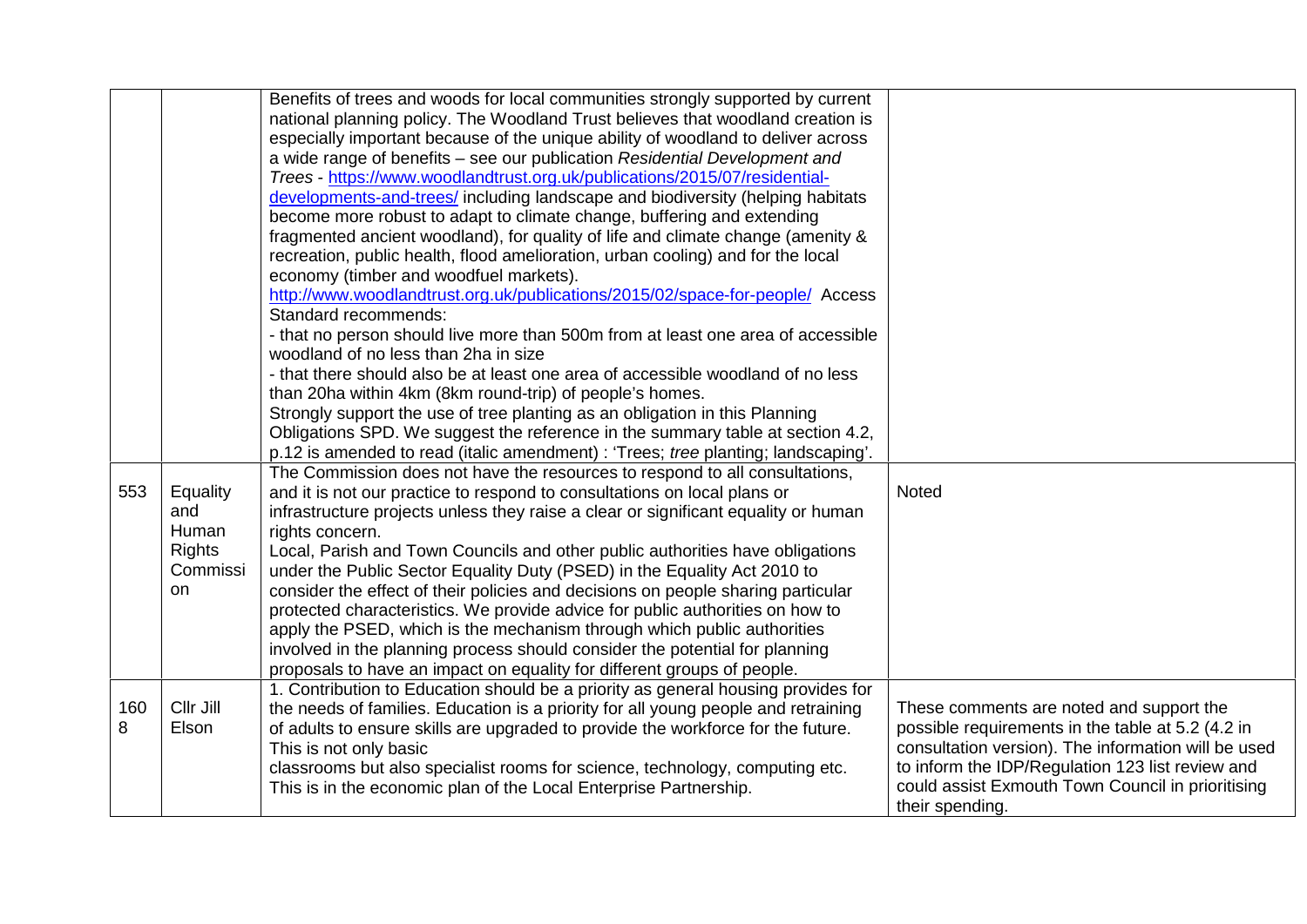| 2. Affordable housing is vital in this area due to the high price of housing within |                                                        |
|-------------------------------------------------------------------------------------|--------------------------------------------------------|
| East Devon. They should be on 'affordable rents' (80% of market rents) and low      |                                                        |
| cost market homes. Many of our employers are saying they are unable to recruit      |                                                        |
| due to the cost of housing within East Devon.                                       |                                                        |
| 3. 'Extra Care' housing is now vital as East Devon has one of the highest           |                                                        |
| numbers of people over 75 yrs and some vulnerable disabled people younger           |                                                        |
| than that who need support. These must be true 'Extra Care' in that they will       |                                                        |
| provide a minimum of 10 hours personal care up to 24 hour 7 days per week.          |                                                        |
| 4. Contribution to highway network to ease 'travel to work' and main highways to    |                                                        |
| access main employment areas                                                        |                                                        |
| 5. Contribution to public transport network to encourage increased use to travel    |                                                        |
| to employment centres.                                                              |                                                        |
| 6. Retirement homes specifically built for those over 55yrs should make a           |                                                        |
| contribution to Social Care and Medical services.                                   |                                                        |
| 7. Environmental contributions to be sought towards maintaining our beaches,        |                                                        |
| estuaries, wildlife, countryside parks.                                             |                                                        |
| 8. Flood prevention measures for those areas that have a high gross value.          |                                                        |
| 9. Contributions 'off site' from small developments towards improvement of          |                                                        |
| community buildings (eg. village halls, community centres), play spaces, leisure    |                                                        |
| activities helping toward Health and Well Being agenda.                             |                                                        |
| 10. Contribution towards Play space/community centre or other in consultation       |                                                        |
| with local Parish/Town Council in the larger developments. Large developments       |                                                        |
| may have these within their overall scheme (350 homes plus for example)             |                                                        |
| 11. Supported housing is required for young people who have left care,              |                                                        |
| vulnerable due to a disability and need help with maintaining a home. They can      |                                                        |
| move on when assessed as able to manage a tenancy.                                  |                                                        |
| 12. To continue with policy of an overage clause if a developer is successful in    |                                                        |
| proving his development is financially unviable at a specific time but as the       |                                                        |
| economy improves becomes viable.                                                    | Suggestions for the CIL Regulation 123 list are        |
| 13. Consultation with relevant Parish/Town Councils with Neighbourhood Plans        | noted. These comments will be considered in            |
| to ask if they wish to use part of their 25% of CIL towards any of the above        | updating the list, which will be subject to a separate |
| costs. This to be standard practice.                                                | consultation in due course.                            |
| My recommendation for 1,2,3 list for Exmouth is as follows.                         |                                                        |
| 1. Contribution towards Exmouth Community College phase 2 scheme to help            |                                                        |
| increase the capacity from 2500 to 2900 by 2019. (I declare an interest in this     |                                                        |
| item as Chairman of Governors).                                                     |                                                        |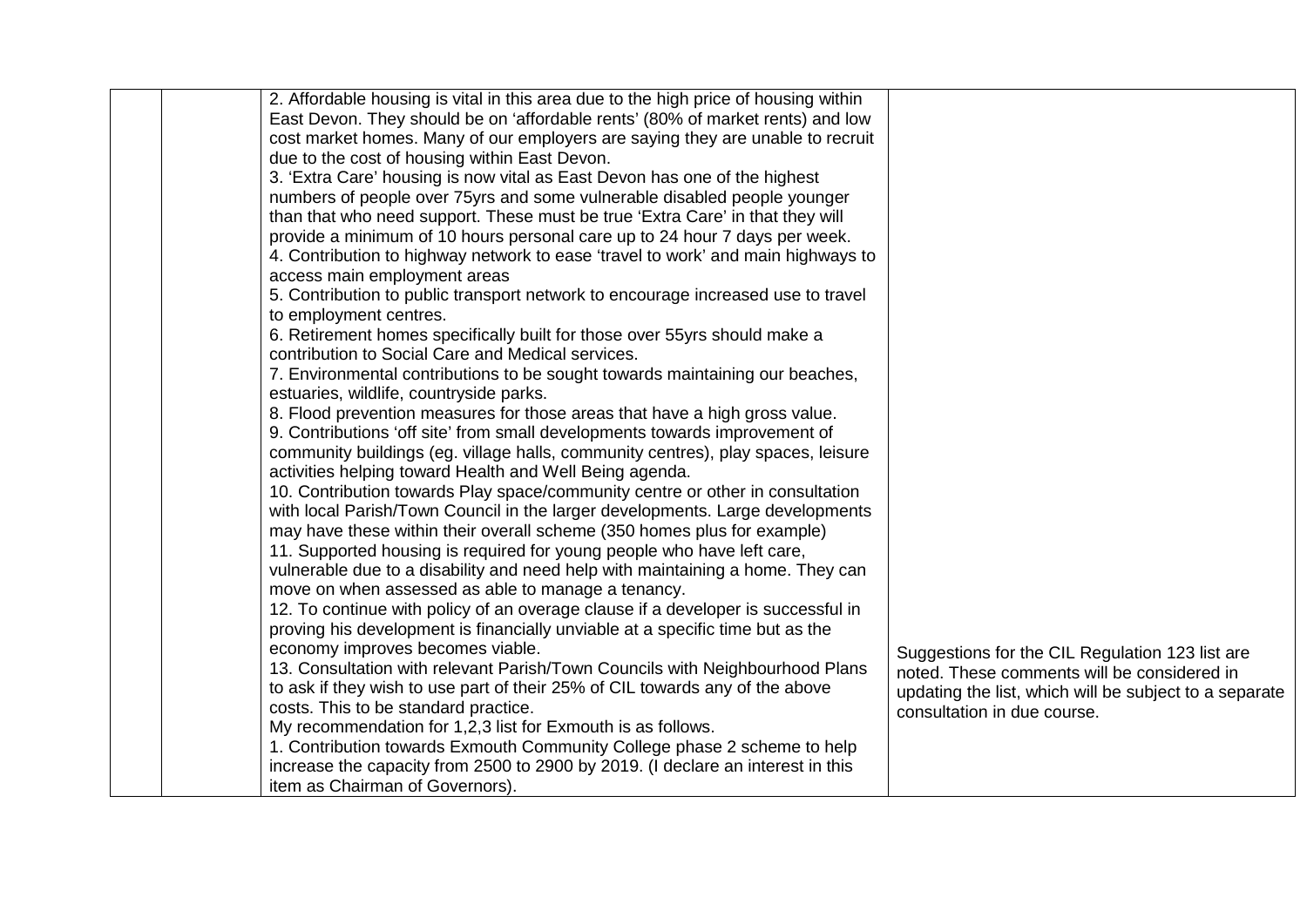|          |                                                                                                          | 2. Dinan Way Extension as this has been accepted as needed since 1979. This<br>will help towards reducing 'rat runs' through Exmouth Halsdon and Town Wards'<br>- namely Rivemead Avenue, Featherbed Lane, Iona Avenue/Seymour Road,<br>Gipsy Lane, Marpool Hill and Claremont Grove.<br>3. Flood Prevention for the Colony and Exmouth seafront.<br>4. Contributions to social care and medical care.<br>5. Beach Management and Estuary to prevent 'overtopping' along seafront.<br>Local seafaring community consider dredging should be re-introduced.<br>6. Affordable Housing<br>7. Extra-Care housing – 10 hour to 24 hour 7 day per week provision<br>8. Supported Housing for adults from 18 to 55 yrs who need help and support to<br>maintain a tenancy before 'moving on'.<br>9. Contributions to upgrade existing play equipment/areas.                                                                                                                                                                                                                                                                                                                                                                                                                                                                                                                                                                                                                                                                                                                                                                    |                                                                                                                                                                                                                                                                                                                                                                                                                                                                                                                                                                                                                                                                                                                                |
|----------|----------------------------------------------------------------------------------------------------------|-------------------------------------------------------------------------------------------------------------------------------------------------------------------------------------------------------------------------------------------------------------------------------------------------------------------------------------------------------------------------------------------------------------------------------------------------------------------------------------------------------------------------------------------------------------------------------------------------------------------------------------------------------------------------------------------------------------------------------------------------------------------------------------------------------------------------------------------------------------------------------------------------------------------------------------------------------------------------------------------------------------------------------------------------------------------------------------------------------------------------------------------------------------------------------------------------------------------------------------------------------------------------------------------------------------------------------------------------------------------------------------------------------------------------------------------------------------------------------------------------------------------------------------------------------------------------------------------------------------------------|--------------------------------------------------------------------------------------------------------------------------------------------------------------------------------------------------------------------------------------------------------------------------------------------------------------------------------------------------------------------------------------------------------------------------------------------------------------------------------------------------------------------------------------------------------------------------------------------------------------------------------------------------------------------------------------------------------------------------------|
| 320<br>9 | David<br>Lock<br>Associate<br>s on<br>behalf of<br>East<br>Devon<br><b>New</b><br>Communit<br>y Partners | Para 2.2 should refer to the Regulation 123 tests needing to be satisfied - for<br>contributions to be necessary, directly related to development and fairly and<br>reasonably related in scale and kind. Reference should also be made to the<br>requirement in section 173 of the NPPF to the need to have careful attention to<br>viability and costs before they are imposed on development and the central<br>objective of the NPPF to boost the supply of new homes.<br>PPG states LPA's "should be flexible in their requirements" and policy "should be<br>clear that such planning obligations will take into account specific site<br>circumstances". The need for flexibility in the application of the SPD guidance<br>and the need to take account of site specific circumstances should be set out<br>clearly and early in the East Devon SPD.<br>Paras 3.14 and 3.15 refer to the Regulation 123 list that sets out what<br>infrastructure is intended to be, or may be, wholly or partly funded by CIL and<br>the text should be expanded and set out when and how this will be reviewed.<br>A key aspect of the review process will be to undertake a review to ensure the<br>most effective means of delivering infrastructure associated with the expansion<br>of Cranbrook as anticipated in the Local Plan. To this end, and subject to the<br>outcome of that review, the delivery of infrastructure is likely to be best achieved<br>through a substantial reduction in the CIL rate for the expansion of Cranbrook<br>and an amendment in the Regulation 123 list to ensure that infrastructure | These tests are set out in paragraph 5.5, but<br>consider that the legislative and policy context<br>should be towards the beginning of the SPD.<br>Agree, add the following text at the end of para<br>3.15: "Any review of the Regulation 123 list will be<br>informed by the latest Infrastructure Delivery Plan<br>and subject to appropriate local consultation."<br>Comments on the CIL rate and amended<br>Regulation 123 list at Cranbrook are noted.<br>However these issues will be considered<br>separately through a review of the CIL Charging<br>Schedule and Regulation 123 list. These comments<br>will be considered in updating the list, which will be<br>subject to a separate consultation in due course. |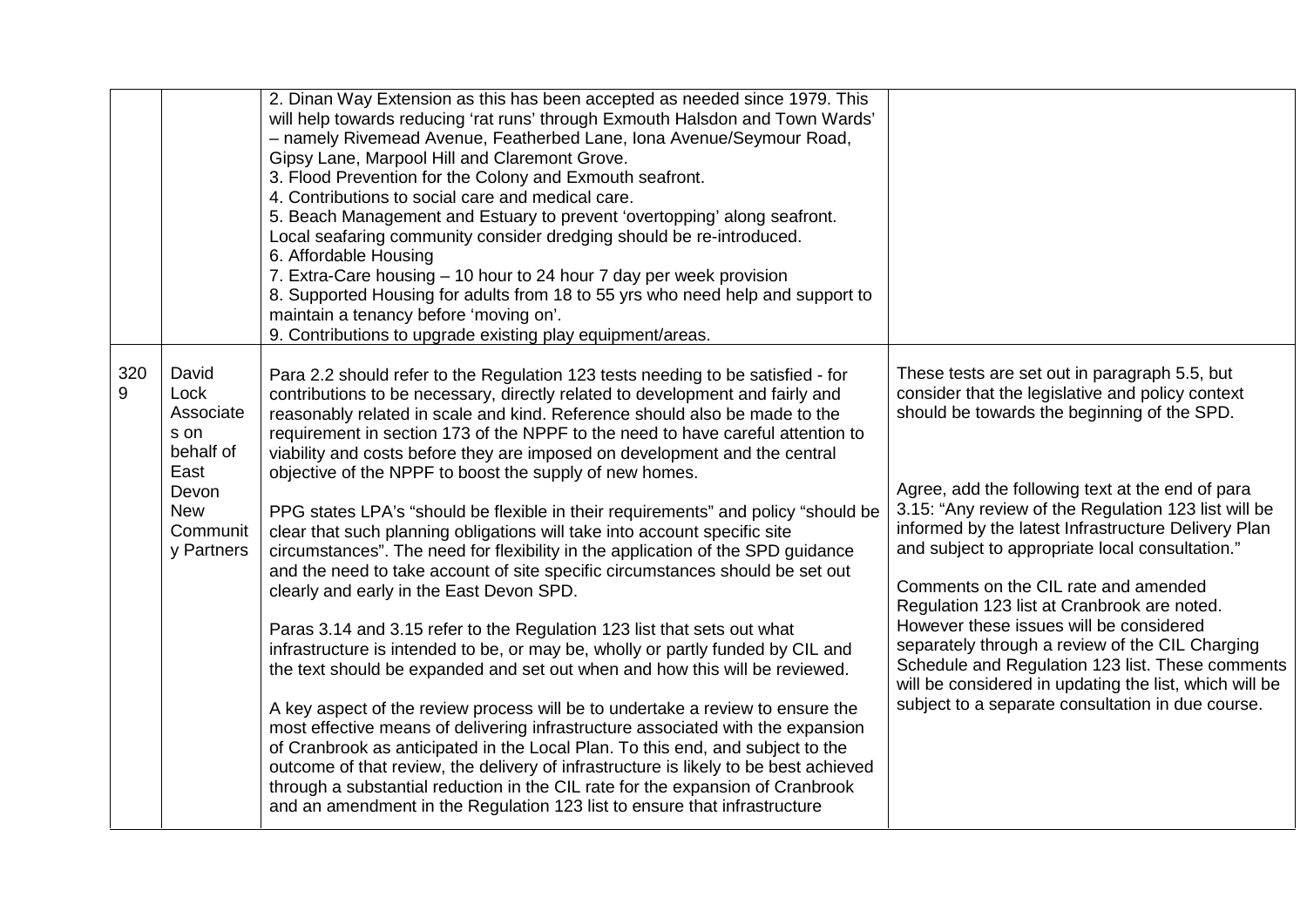| delivered through section 106 mechanisms in Phase 1 of the development will<br>continue to be so in the future expansion of the town.                                                                                                                                                                                                                                                                                                                                                                                                                                                                                                                                                                                                                                                                                                                                                                                                                                       | 4.1 Replace 'essential' with 'extremely important' |
|-----------------------------------------------------------------------------------------------------------------------------------------------------------------------------------------------------------------------------------------------------------------------------------------------------------------------------------------------------------------------------------------------------------------------------------------------------------------------------------------------------------------------------------------------------------------------------------------------------------------------------------------------------------------------------------------------------------------------------------------------------------------------------------------------------------------------------------------------------------------------------------------------------------------------------------------------------------------------------|----------------------------------------------------|
| Paragraph 3.6 states that the calculation of CIL will be on the Gross Internal<br>Floor Area as measured in the RICS Code of Practice. The code identifies that<br>Garages are included in the internal floor area, this is incorrect as garages are<br>not habitable areas and are clearly not part of the habitable fabric of a building<br>and should by definition be excluded.                                                                                                                                                                                                                                                                                                                                                                                                                                                                                                                                                                                         |                                                    |
| Para 4.1 suggests that pre application discussions regarding planning<br>obligations are essential. However, potential section 106 requirements may<br>emerge through the consultation process on the submitted application.<br>Moreover, the purpose of this SPD would appear to be to outline potential<br>requirements. As such section 4.1 should instead point to the SPD as providing<br>guidance for consideration by developers in drawing up proposals and perhaps<br>suggest that EDDC would welcome early discussions. Such discussion should<br>not be identified as essential.                                                                                                                                                                                                                                                                                                                                                                                 | Refer to LP policy to clarify                      |
| Paragraph 4.2 explains the table set out below which provides an indication on<br>the types of planning obligations that are often agreed. That the table is said to<br>be a guide is welcomed. Inevitably, the scale and kind of obligation must be<br>considered on a site by site basis in the light of the development proposed and<br>the national tests. It would be helpful if this were described in the SPD. Although<br>only a guide, there are a number of items listed for which there is no policy<br>justification. The summary table should therefore be clear where text is based on<br>clear policy justification and where it is not; where it is not the text should clarify<br>that such provision cannot be required. Eg the on-site affordable housing<br>provision should make reference to Strategy 34, in the Local Plan which sets<br>out the wider considerations and the scope in appropriate circumstances to<br>negotiate an alternative mix. | This is not yet a Policy requirement               |
| There should be a review mechanism and recognition that starter homes may be<br>considered as affordable housing in light of the Government's intention to<br>introduce them.                                                                                                                                                                                                                                                                                                                                                                                                                                                                                                                                                                                                                                                                                                                                                                                               |                                                    |
| In relation to on site open space, consistency with regard Strategy 43 would<br>also require that there should also be a "demonstrable need for such open space                                                                                                                                                                                                                                                                                                                                                                                                                                                                                                                                                                                                                                                                                                                                                                                                             |                                                    |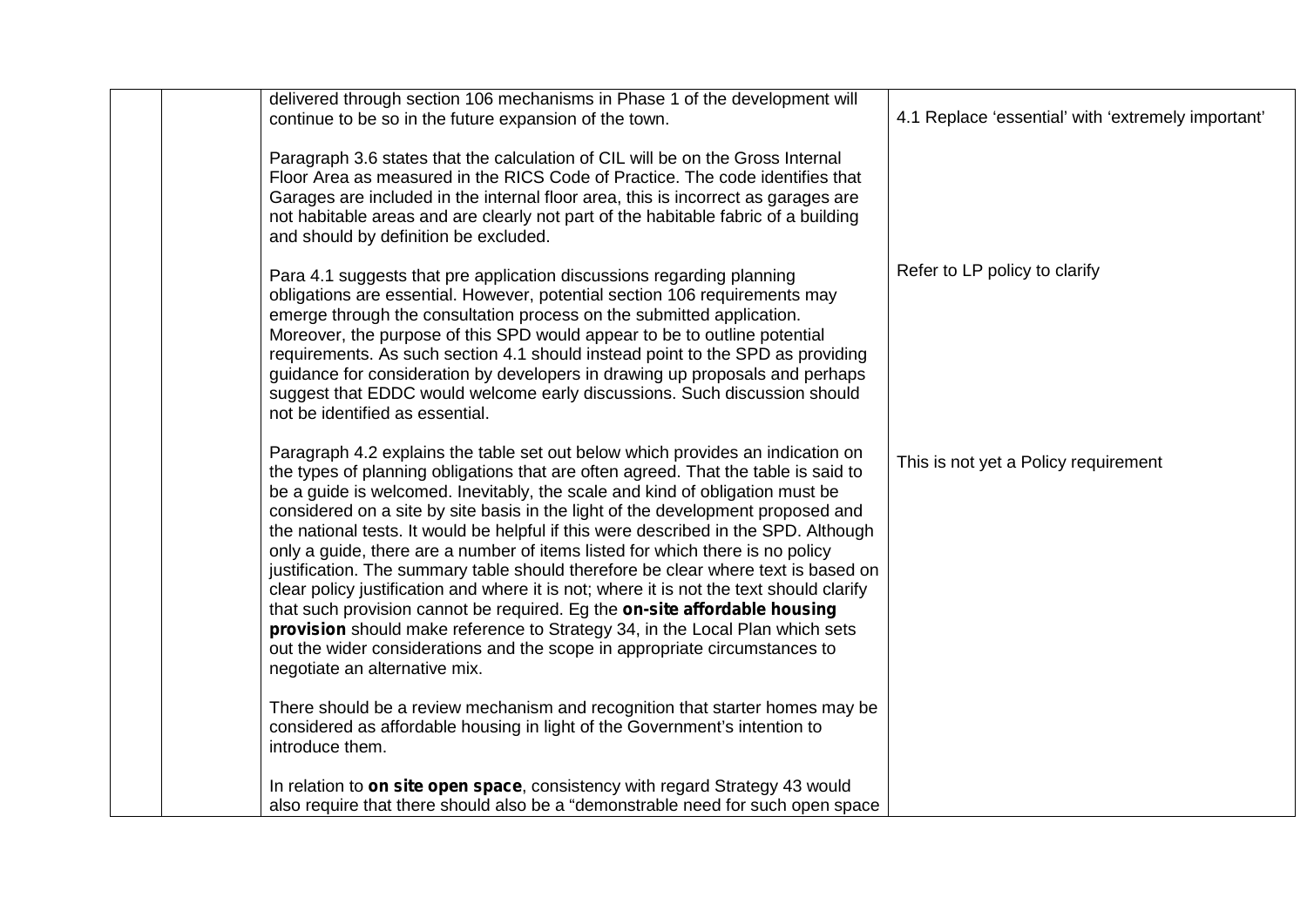| in the vicinity, the last sentence of this section of the SPD should be amended to<br>refer not only to viability but also to "or where there is no demonstrable need for<br>such facilities in the vicinity". Equally alternative justification may be provided to<br>allow variation from the standards proposed - in particular and appropriate<br>circumstances. The last sentence of the onsite open space provision might<br>therefore be amended as follows: "Developments which do not meet  unless<br>viability assessment proves otherwise, or there is no demonstrable need for the<br>facilities in the vicinity or there are other good reasons or justification for doing<br>so - for instance relating to the delivery of such facilities | The table explains the circumstances in which off-<br>site open space provision should be provided.                                                                                                 |
|----------------------------------------------------------------------------------------------------------------------------------------------------------------------------------------------------------------------------------------------------------------------------------------------------------------------------------------------------------------------------------------------------------------------------------------------------------------------------------------------------------------------------------------------------------------------------------------------------------------------------------------------------------------------------------------------------------------------------------------------------------|-----------------------------------------------------------------------------------------------------------------------------------------------------------------------------------------------------|
| Recognition should also be made to the opportunity to improve sports and<br>leisure provision - and that these are intended to be secured through CIL<br>contributions. Where such improvements take place, the need for on-site<br>provision may be adjusted.                                                                                                                                                                                                                                                                                                                                                                                                                                                                                           |                                                                                                                                                                                                     |
| The approach to off-site open space provision should be clarified. As<br>presently drafted, the Council's Regulation 123 list suggests that all off site<br>provision - irrespective of purpose or rationale - should be delivered through CIL.                                                                                                                                                                                                                                                                                                                                                                                                                                                                                                          | Policy D1 states that we may seek to negotiate<br>public art                                                                                                                                        |
| It is not appropriate, or practical, to require all off site provision to be provided<br>before development commences. Nor is this fair or reasonable since, being CIL<br>funded, it is not in the gift of the developer to guarantee the delivery of off-site<br>infrastructure. As to need, the need for off-site infrastructure - in scale and kind -<br>and the timing of its provision - will vary in each individual case - having regard                                                                                                                                                                                                                                                                                                          | Protective measures will be required before<br>commencement. Wording has been clarified.                                                                                                            |
| to the range of provision in the vicinity already and a wide range of other factors.<br>To require provision before the commencement of development in all cases will<br>be contrary to the NPPF and EDNLP both in terms of the flexibility in demands in<br>terms of contributions but in particular to the commitment to secure the early<br>delivery of much needed new housing. There is no policy justification for delivery<br>before development and this would be a case of creating new policy untested by<br>an evidence base or in terms of viability. The reference to "before development<br>commences" must be deleted                                                                                                                     | The text does not only relate to European wildlife<br>sites. In any case, Beer Quarry Caves, The River<br>Axe and the Branscome cliffs are all Natura 2000<br>sites not listed in the reg 123 list. |
| With regard to public art, there is no policy requirement to include public art in<br>development proposals. Indeed the provision of public art is clearly not<br>necessary to ensure that development is acceptable. The provision of public art<br>should be omitted from the SPD.                                                                                                                                                                                                                                                                                                                                                                                                                                                                     | Text amended to address this.                                                                                                                                                                       |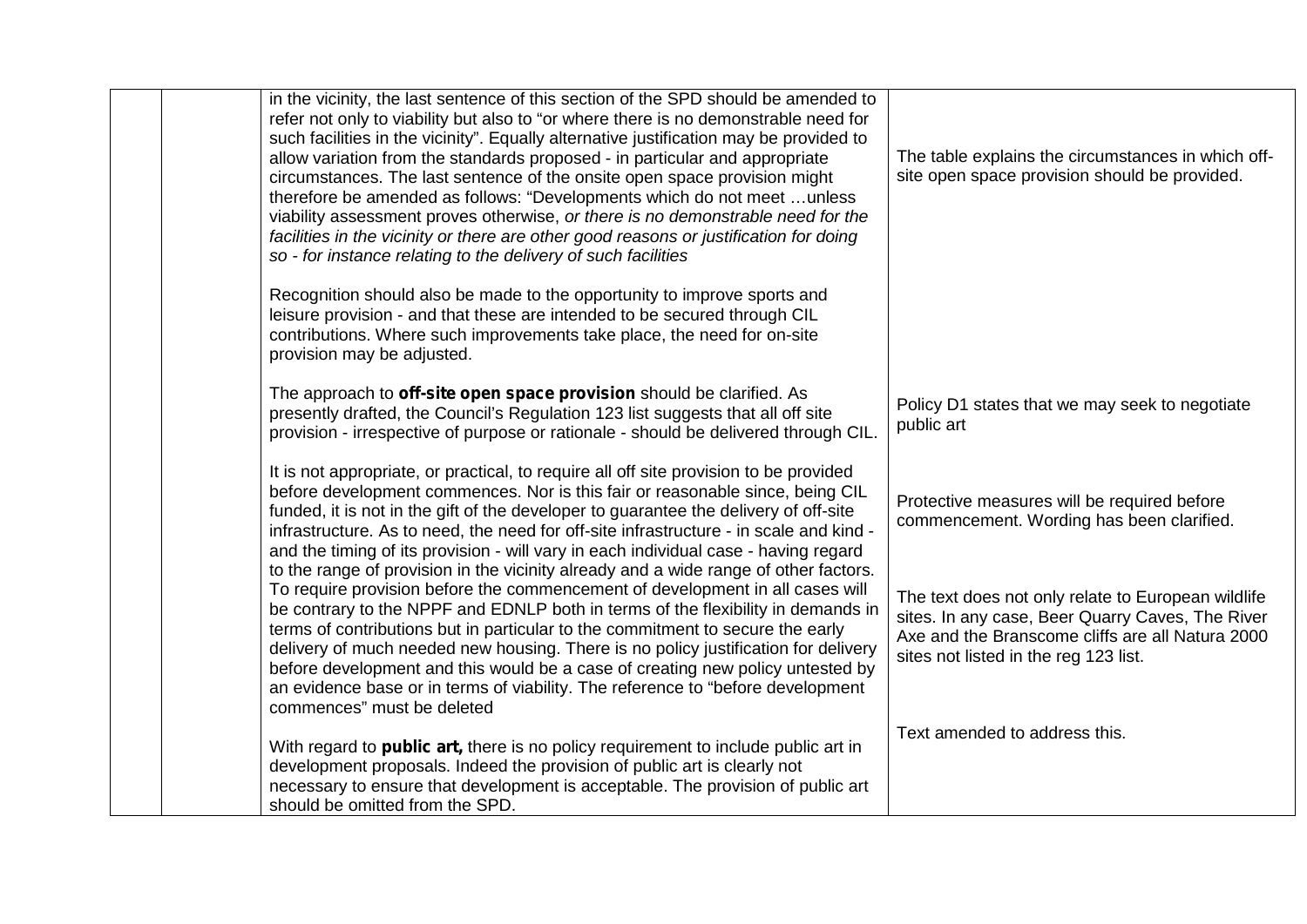With regard to *trees; planting and landscaping* - there is no requirement for such planting or landscaping to be complete before development commences. This is not supported by policy and is not supported by an evidence base that justifies such provision in terms of planning or viability. It is contrary to the practice of the Authority in granting applications for planning approval - where the timing of planting is agreed by condition and never before development commences. The reference to "before development commences" should be deleted. With regard to the *habitats and ecological protection creation and enhancement*, arising from the HRA (but excluding those sites listed in the Reg 123 list), clarification should be provided. We are unclear what European sites other than those listed in reg 123 might be referred to in this section of the table. The need for this part of the table is therefore unclear. The term noninfrastructure contribution is not understood and should be explained and consulted upon as necessary. The timing of any provision should be a matter of negotiation and not be a requirement before development commences or before first occupation. The reference to the due date for ecological protection and enhancements must therefore be amended to refer to *"in accordance with a timetable to be agreed with the LPA".* The timescale for *site specific roads and other transport improvements* should not be before development commences but as in other categories *"to be determined in the section 106 or highway agreement".* While policy 38 of the Local Plan encourages consideration to be given to a broad range of aspects relating to *sustainable construction and design*, including renewable energy, no specific aspect is a requirement of the policy so it should not be anticipated that on-site renewable energy provision be an expectation of new development. The need for any *phasing of infrastructure for economic development* must not be predetermined, and in any event should be determined on a case by case basis. Any provisions must recognise the ability of the developers to reflect

Some of these comments have been addressed through changes to the table. Otherwise the text makes it clear that the table is indicative of the types of issues which may be covered by S106's and is not absolute or all-encompassing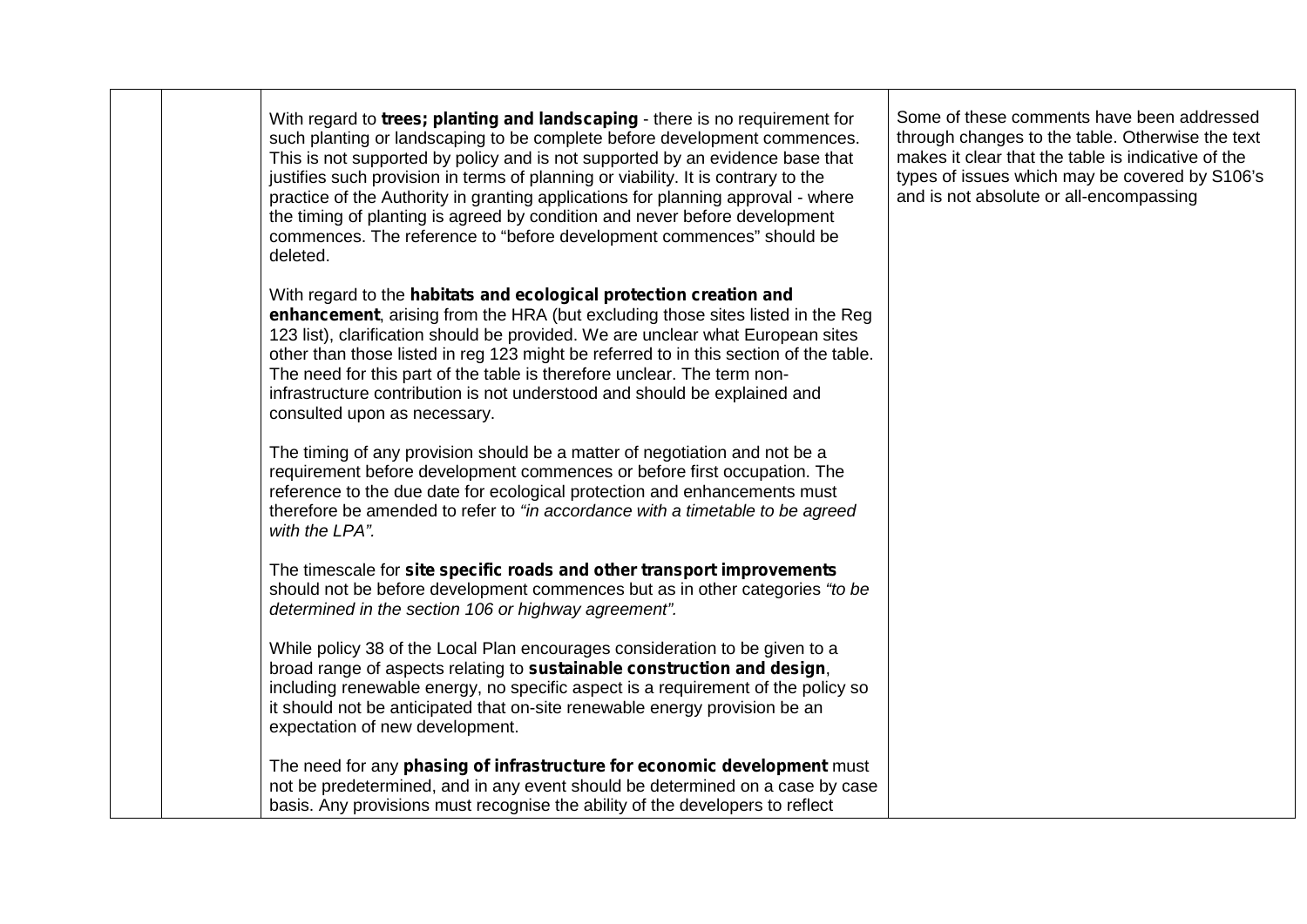| demand for economic development and must not be rigidly constructed. The<br>SPD should recognise this.                                                                                                                                                                                                                                                                                                                                                                                                                                                                                                                                                                                                                                                                                                                                                                                                                                                                                                                                                                                                                                                                                                                                                                                                    |                                                                                                                                                                                                                                                                                                                                                                                                                                                                                                                                                                                                                                                                                                                                      |
|-----------------------------------------------------------------------------------------------------------------------------------------------------------------------------------------------------------------------------------------------------------------------------------------------------------------------------------------------------------------------------------------------------------------------------------------------------------------------------------------------------------------------------------------------------------------------------------------------------------------------------------------------------------------------------------------------------------------------------------------------------------------------------------------------------------------------------------------------------------------------------------------------------------------------------------------------------------------------------------------------------------------------------------------------------------------------------------------------------------------------------------------------------------------------------------------------------------------------------------------------------------------------------------------------------------|--------------------------------------------------------------------------------------------------------------------------------------------------------------------------------------------------------------------------------------------------------------------------------------------------------------------------------------------------------------------------------------------------------------------------------------------------------------------------------------------------------------------------------------------------------------------------------------------------------------------------------------------------------------------------------------------------------------------------------------|
| For land necessary to enable the delivery of infrastructure on site to be<br>addressed through the section 106 agreement then this would need to be<br>consistent with the appropriate legal and policy tests - provision should be<br>necessary and directly related to the development, as well as proportionate in<br>scale and kind. This is set out in the NPPF and PPG and in Strategy 50 of the<br>Local Plan which refers to infrastructure requirements that are a direct<br>consequence of the development. While there may be other mechanisms to<br>bring forward such land - including through negotiation and agreement - any<br>section 106 obligation seeking to ensure that land required to serve a wider<br>purpose than meeting the needs of the application site must demonstrably meet<br>the legal and policy tests. It is unclear how some such elements would satisfy<br>the necessary tests. This should be acknowledged in the SPD as well as the<br>need to consider a variety of mechanisms to achieve this objective - other than<br>section 106. The timing of delivery of any such land should only be by<br>agreement in the section 106. The existing "when due" reference should be<br>deleted, being far too specific without any reference to what is being planned. | In line with the adopted validation checklist and LP                                                                                                                                                                                                                                                                                                                                                                                                                                                                                                                                                                                                                                                                                 |
| The expectation that land will be provided to enable the delivery of sheltered<br>or extra care housing goes beyond the expectation of the Local Plan policy. A<br>fundamental requirement of SPD policy is that it does not extend or create new<br>planning policy. As drafted the policy does so. To remedy the SPD reference it is<br>suggested that there should be no specific requirement for Care/Extra Care but<br>to highlight this as a matter for discussion with developers.<br>In any event and as a minimum:<br>• reference to land being part of the obligation should be deleted (delete "land to<br>enable");<br>• reference should be given to a mix being "encouraged to include" rather than<br>should include;<br>• reference to making provision where a Care Needs Assessment establishes a<br>need" must be deleted as being contrary to the policy - Delete "or a Care Needs"<br>Assessment" establishes a need").<br>• any when due reference should be amended to be "in line with the                                                                                                                                                                                                                                                                                        | Strategy 34, the Council is entitled to require<br>viability information at validation stage if the<br>application is seeking to argue viability as<br>justification for a reduced provision eg of affordable<br>housing. Without understanding the viability<br>arguments being made it is not possible to assess<br>any application which seeks to argue for a lower<br>amount of affordable housing than the policy<br>requires. The requirement is not to submit a<br>planning obligation per se but to submit some<br>information that explains how (which can be done<br>often most easily with reference to a planning<br>obligation) the scheme complies with Strategy 34<br>The NPPF and Planning Practice Guidance clearly |
| development or in accordance with such triggers agreed in the section 106<br>development"                                                                                                                                                                                                                                                                                                                                                                                                                                                                                                                                                                                                                                                                                                                                                                                                                                                                                                                                                                                                                                                                                                                                                                                                                 | set out the requirements and guidance for detailed<br>viability testing at the decision making stage. The<br>Section of the PPG entitled 'How should viability be                                                                                                                                                                                                                                                                                                                                                                                                                                                                                                                                                                    |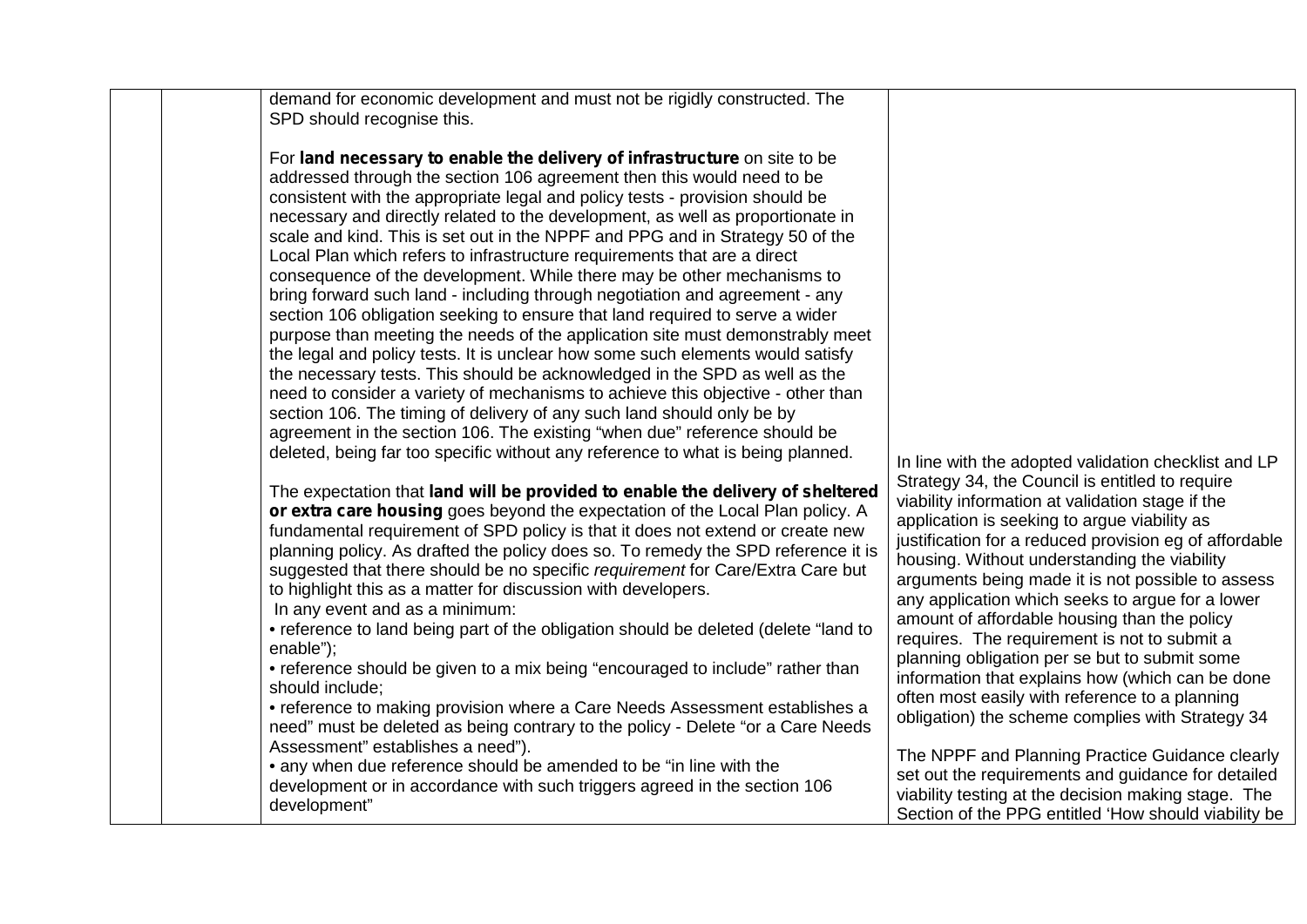| Any Accessible and Adaptable Homes should be provided in negotiation with<br>developers having regard to Policy Strategy 36 and should be in line with the<br>development or in accordance with such triggers agreed in the section 106<br>development.<br>Regarding the phasing and timing of development, it will not normally be case<br>that land uses or development would be phased. Where infrastructure elements<br>need to be phased then these will be spelt out in an agreed section 106<br>agreement. The reference in the SPD should clarify.<br>It is unclear why Air Quality Management and monitoring needs specific<br>reference as part of the SPD. The need to consider air quality will be addressed<br>in each application and mitigation measures as required set out through the<br>planning application process. We question the need for a specific reference in<br>the SPD.<br>Paragraph 6.2 refers to the need where an application does not accord with the<br>Local Plan due to financial viability constraints, for the application to demonstrate<br>why, without which the application cannot be validated. This is contrary to the<br>national planning practice guidance which, addressing the Making of Planning<br>Applications, reminds all parties that "The purpose of planning obligations is to<br>make development acceptable in planning terms. This is about mitigation, rather<br>than just identification, of any undesirable impact and is generally negotiated<br>during the consideration of a planning application. So while it can be good<br>practice to submit information about a proposed planning obligation alongside an<br>application, it should not normally be a requirement for validation of a planning<br>application". Planning Practice Guidance on Making an Application: Reference<br>ID: 14-042-20140306. Accordingly the reference "and the application cannot be<br>validated without it" should be deleted or substantially amended in accordance | assessed in decision-taking?' clearly states that<br>"This should be informed by the particular<br>circumstances of the site and proposed<br>development in question. Assessing the viability of<br>a particular site requires more detailed analysis<br>than at plan level." The request for open book<br>viability appraisals is therefore fully consistent with<br>planning policy.<br>Local Plan policy Strategy 34 has been adopted<br>and requires overage to be applied in all cases<br>when a less then policy compliant level of<br>affordable housing has been accepted. The SPC<br>report considered on Feb 20th 2017 (as mentioned<br>above) provides further detail on this. Additional<br>guidance on how overage works in practice will be<br>provided on our website, including hopefully some<br>model section 106 clauses. We have received<br>several applications where numerous viability<br>appraisals have been submitted. For example,<br>there has been a particular issue for a scheme that<br>has been subject to various design changes and<br>amendments during the consideration of the<br>planning application. As result numerous updated<br>viability work was submitted.<br>We have also experienced an issue in relation to<br>changing viability on schemes as they move<br>through from outline where a greater reliance is<br>placed on assumptions, to viability assessment for |
|---------------------------------------------------------------------------------------------------------------------------------------------------------------------------------------------------------------------------------------------------------------------------------------------------------------------------------------------------------------------------------------------------------------------------------------------------------------------------------------------------------------------------------------------------------------------------------------------------------------------------------------------------------------------------------------------------------------------------------------------------------------------------------------------------------------------------------------------------------------------------------------------------------------------------------------------------------------------------------------------------------------------------------------------------------------------------------------------------------------------------------------------------------------------------------------------------------------------------------------------------------------------------------------------------------------------------------------------------------------------------------------------------------------------------------------------------------------------------------------------------------------------------------------------------------------------------------------------------------------------------------------------------------------------------------------------------------------------------------------------------------------------------------------------------------------------------------------------------------------------------------------------------------------------------------------------------------------------------------------------------------------------------|------------------------------------------------------------------------------------------------------------------------------------------------------------------------------------------------------------------------------------------------------------------------------------------------------------------------------------------------------------------------------------------------------------------------------------------------------------------------------------------------------------------------------------------------------------------------------------------------------------------------------------------------------------------------------------------------------------------------------------------------------------------------------------------------------------------------------------------------------------------------------------------------------------------------------------------------------------------------------------------------------------------------------------------------------------------------------------------------------------------------------------------------------------------------------------------------------------------------------------------------------------------------------------------------------------------------------------------------------------------------------------------------------------------------|
| with national planning policy guidance.                                                                                                                                                                                                                                                                                                                                                                                                                                                                                                                                                                                                                                                                                                                                                                                                                                                                                                                                                                                                                                                                                                                                                                                                                                                                                                                                                                                                                                                                                                                                                                                                                                                                                                                                                                                                                                                                                                                                                                                   | detailed schemes, where there is more certainty.<br>This has, for example, been a particular issue on a                                                                                                                                                                                                                                                                                                                                                                                                                                                                                                                                                                                                                                                                                                                                                                                                                                                                                                                                                                                                                                                                                                                                                                                                                                                                                                                |
| The same applies to the CIL Additional Information Form which we also believe<br>is not required to validate a planning application.                                                                                                                                                                                                                                                                                                                                                                                                                                                                                                                                                                                                                                                                                                                                                                                                                                                                                                                                                                                                                                                                                                                                                                                                                                                                                                                                                                                                                                                                                                                                                                                                                                                                                                                                                                                                                                                                                      | site that has changed hands between securing<br>outline permission on the basis of one viability<br>appraisal, and then a revised viability report has<br>been then been submitted reflecting the scheme at<br>detail (see also the comment in relation to viability<br>at outline).                                                                                                                                                                                                                                                                                                                                                                                                                                                                                                                                                                                                                                                                                                                                                                                                                                                                                                                                                                                                                                                                                                                                   |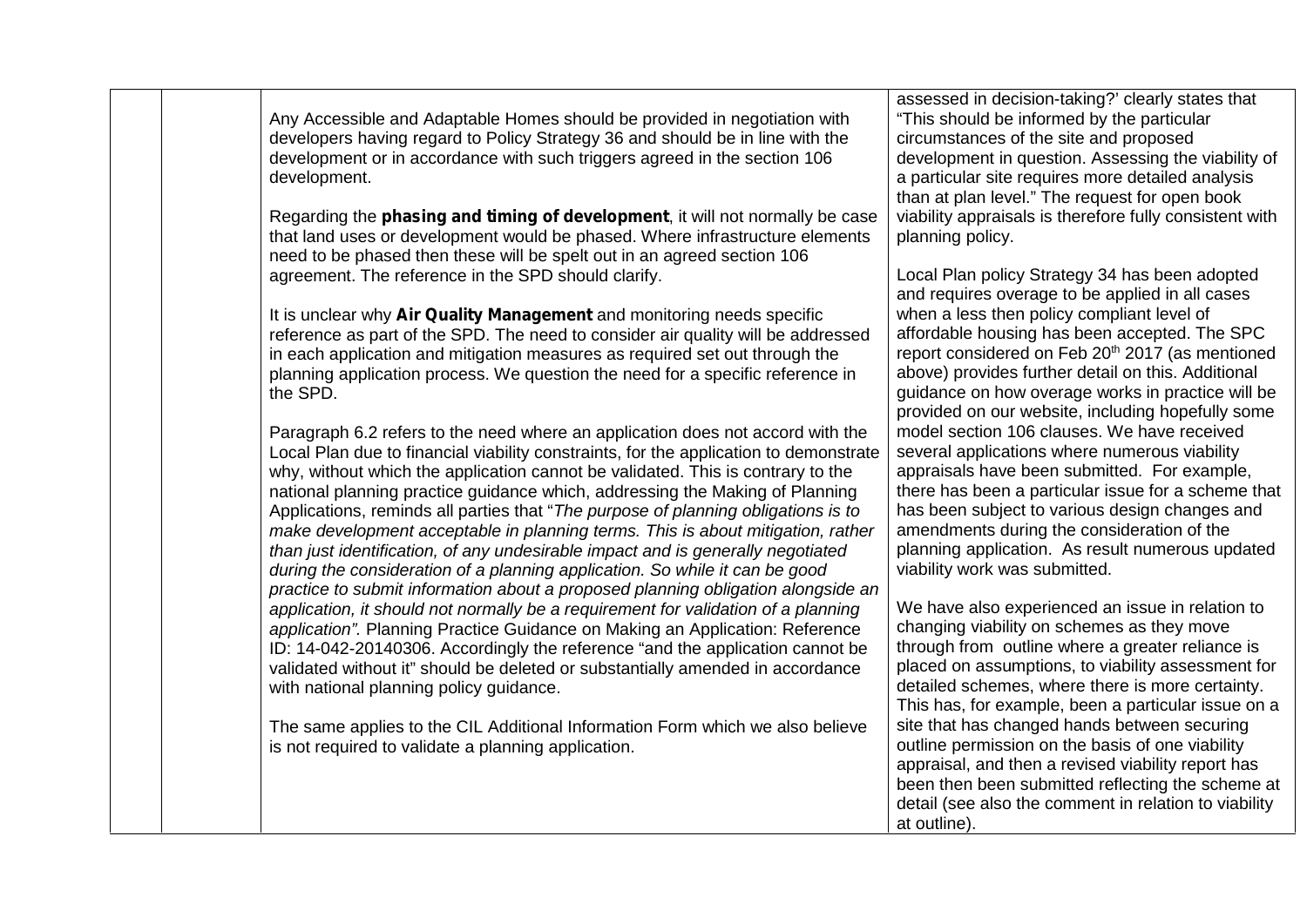| Paragraph 6.13 refers to the council's legal fees for the completion of a Section<br>106 legal agreement. Reference should be added here to the need for the fees<br>to be reasonable and justified.<br>The section on viability recognises the national and local policy expectation that<br>a number of policy aspirations would have to be subject to viability. The need for<br>all or any viability assessment to adopt an open book approach does not appear<br>to be specific requirement of such assessments. The nature and structure or any<br>assessment should be informed by the particular circumstances of the site and<br>proposed development in question. The SPD may recognise that the expectation<br>is simply that assessing viability should lead to an understanding of the scale of<br>planning obligations which are appropriate.<br>Whilst we understand that CIL contributions are non-negotiable and can't be<br>reduced, it is our understanding that mitigation of effects on a European site may<br>be achieved by a number of means and not necessarily through financial                                                                                                                                                                                                                                 | In practice, we actively work with applicants to try<br>and identify and resolve any viability challenges at<br>the earliest opportunities, and indeed we are<br>required to consider viability at whichever stage we<br>are to. However, even with a agreed viability at<br>outline, or detailed stage, there is still nothing to<br>stop an applicant seeking to vary the section 106<br>agreement after it is signed, and we have several<br>examples where this has occurred.<br>Government guidance states it should be submitted<br>at the same time as the planning application.<br>This is set out in 6.8 (as amended) |
|--------------------------------------------------------------------------------------------------------------------------------------------------------------------------------------------------------------------------------------------------------------------------------------------------------------------------------------------------------------------------------------------------------------------------------------------------------------------------------------------------------------------------------------------------------------------------------------------------------------------------------------------------------------------------------------------------------------------------------------------------------------------------------------------------------------------------------------------------------------------------------------------------------------------------------------------------------------------------------------------------------------------------------------------------------------------------------------------------------------------------------------------------------------------------------------------------------------------------------------------------------------------------------------------------------------------------------------------|--------------------------------------------------------------------------------------------------------------------------------------------------------------------------------------------------------------------------------------------------------------------------------------------------------------------------------------------------------------------------------------------------------------------------------------------------------------------------------------------------------------------------------------------------------------------------------------------------------------------------------|
| contributions.<br>Whilst it is noted that Policy Strategy 34 seeks an overage clause where<br>affordable housing falls below targets, viability assessment should generally<br>should be based on current costs and values in decision-taking. Planning<br>applications should be considered in today's circumstances as is indicated in the<br>Planning Practice Guidance. The SPD should recognise that overage may not<br>be appropriate - particularly in all circumstances. Moreover there is no reference<br>in Paragraph 6.23 to the time limit on overage. It is unreasonable, in addition, to<br>require overage to be an open ended commitment. Nor is there any reference to<br>what constitutes a level at which it applies. There is no clear basis set out, and<br>consulted on, and agreed with the development industry, to demonstrate that a<br>workable or realistic form of overage could exist.<br>We have substantial concerns about the need for this section of the SPD. It is<br>inherent in any proposals that basic viability is tested prior to an application so<br>the need for this section is questioned. In addition, S 106 agreements as a<br>standard practice allow for a cascade mechanism in some form where viability is<br>an issue and therefore the need for this within the SPD is unnecessary. |                                                                                                                                                                                                                                                                                                                                                                                                                                                                                                                                                                                                                                |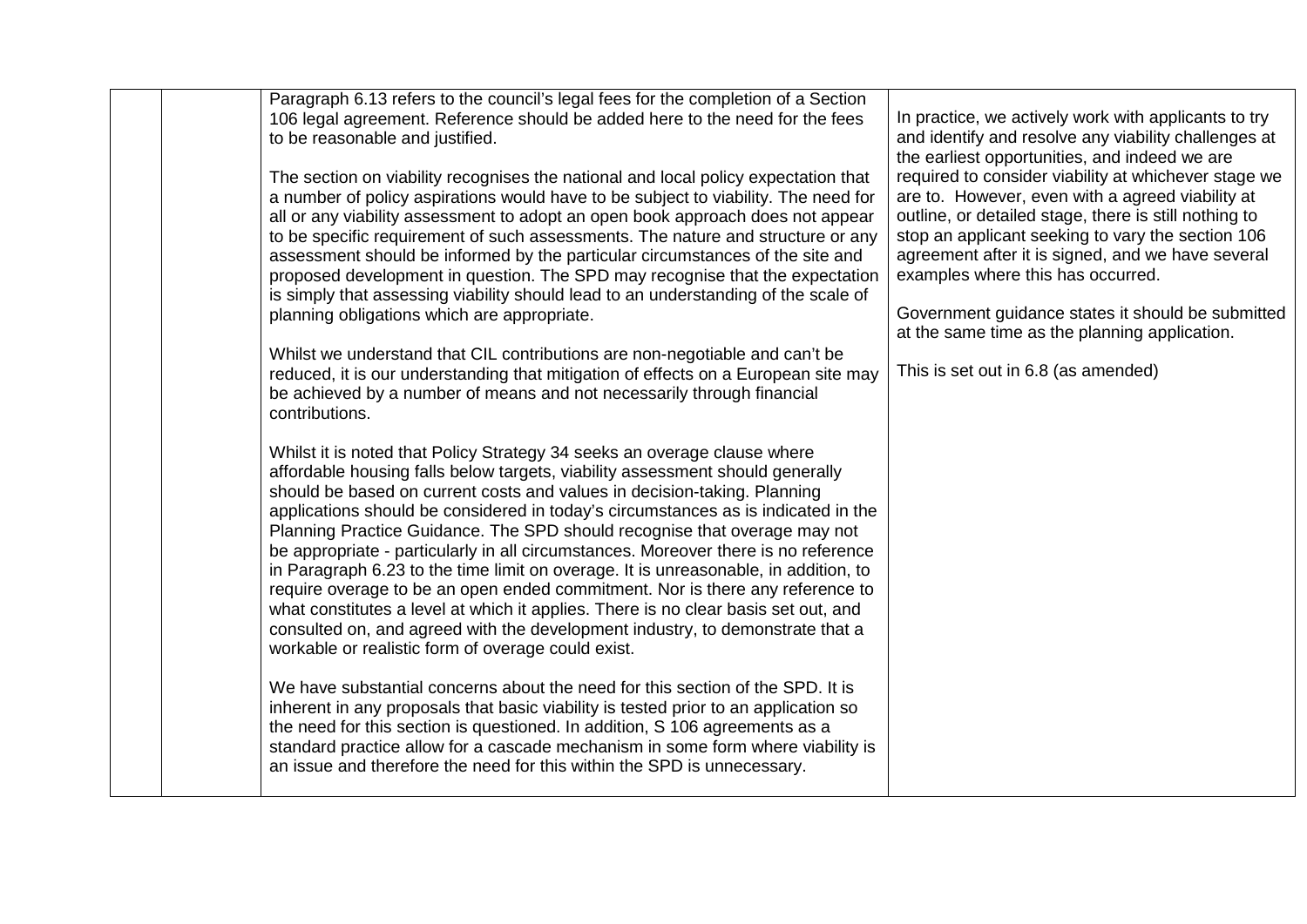|          |                                                 | As drafted the section appears to divert attention from dealing with matters at<br>outline stage and constrain the bringing forward and early implementation of<br>proposals that are key parts of the Local Plan. It will be incumbent on the Local<br>Planning Authority to adopt a positive approach to ensure that development can<br>come forward promptly.<br>Late payment charges are too high.                                                                                                                                                                                                                     |                                                                                                |
|----------|-------------------------------------------------|----------------------------------------------------------------------------------------------------------------------------------------------------------------------------------------------------------------------------------------------------------------------------------------------------------------------------------------------------------------------------------------------------------------------------------------------------------------------------------------------------------------------------------------------------------------------------------------------------------------------------|------------------------------------------------------------------------------------------------|
| 330<br>1 | Nathaniel<br>Lichfield<br>for Bourne<br>Leisure | LPA should consider whether any mitigation measures can be sought in the first<br>instance through planning condition rather than by planning obligation, in<br>accordance with<br>NPPF paragraph 203. The Company therefore requests that the Council<br>carefully considers whether each of the issues included within the draft SPD<br>could be better addressed through planning conditions and so could be removed<br>from the document, or if this revised approach is not accepted for any reason, it<br>is made clear within the document that Section 106 obligations will only be                                | 4.2 introductory text amended to reflect this.                                                 |
|          |                                                 | necessary where it is not possible to address unacceptable impacts through<br>planning conditions.<br>The planning obligations summary table para 4.2-<br>Bourne Leisure welcomes the introductory text, which explains that the detail<br>provided on the types of planning obligations that may be considered should be<br>treated as guidance only. Therefore, the Company would like to ensure that this<br>wording is retained in the approved Planning Obligations SPD.                                                                                                                                              | Support noted<br>Text amended to 'to be agreed'                                                |
|          |                                                 | Off-site open space- The draft SPD states that, where required, any off-site open<br>space contributions to be delivered via financial contribution or specific provision<br>within a section 106 agreement will be due "[b]efore development commences"<br>In circumstances where the new open space is not replacing existing facilities,<br>Bourne Leisure considers that the timing of any off-site open space<br>contributions not being delivered through CIL should be decided on a case-by-<br>case basis, in order to allow for a judgement to be made on the timing of<br>provision in relation to construction. | Policy D1 makes it clear that this is a matter for<br>negotiation not an absolute requirement. |
|          |                                                 | Public art- 'Prominent locations' should be defined. Text should be amended to<br>read<br>"Public art or contributions are most frequently sought when new development<br>occurs in the form of major schemes that occupie a prominent location-typically                                                                                                                                                                                                                                                                                                                                                                  | Text has been reworded                                                                         |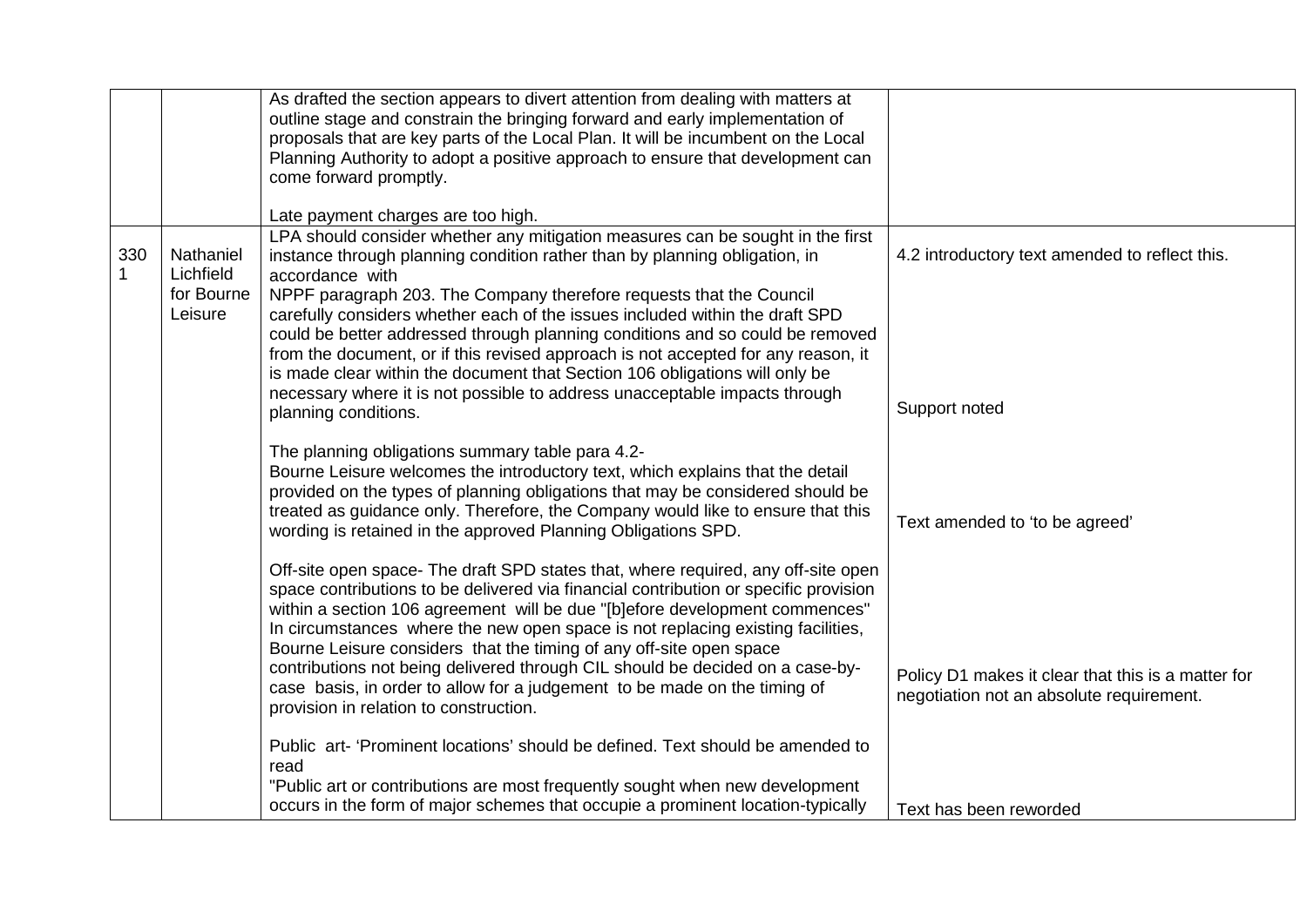| within the urban public realm, and would depend upon its relationship to the<br>physical environment and its setting."                                                                                                                                                                                                                                                                                                                                                                                                                                                                                                                                                                                                                                                                                                                                                                                                                                                                                                                                                                                                                                                                                                  |                        |
|-------------------------------------------------------------------------------------------------------------------------------------------------------------------------------------------------------------------------------------------------------------------------------------------------------------------------------------------------------------------------------------------------------------------------------------------------------------------------------------------------------------------------------------------------------------------------------------------------------------------------------------------------------------------------------------------------------------------------------------------------------------------------------------------------------------------------------------------------------------------------------------------------------------------------------------------------------------------------------------------------------------------------------------------------------------------------------------------------------------------------------------------------------------------------------------------------------------------------|------------------------|
| Trees, planting and landscaping- In many cases, it will not be appropriate to<br>deliver obligations in relation to trees, planting and landscaping prior to<br>commencing development, given that construction work can cause disruption to<br>the natural environment- and particularly for new planting. Hence, these<br>elements are often provided at the end of the construction process (it is<br>accepted that the details of major, structural works are frequently best agreed<br>prior to development commencing, via condition). The necessary timing for each<br>site and development should be considered on its own merits. This would be<br>better dealt with by planning condition. It is suggested that the text be changed<br>to<br>"Where it is not possible to address unacceptable impacts of a proposed<br>development in relation to trees, planting and landscaping through a planning<br>condition, the Council will seek to agree the provision of mitigation measures to<br>address these impacts through planning obligations on a case- by-case basis,<br>These are defined on a case by case basis, reflecting the site and scheme<br>characteristics." (proposed amendments underlined) | Text has been reworded |
| Habitat and ecological protection, creation and enhancement- The "Habitat and<br>ecological protection" section of the table on page 12 of the draft SPD is<br>intended to provide an indication of the types of planning obligation that are<br>often agreed in relation to habitat and ecological protection, creation and<br>enhancement, including the requirements arising from the Habitats Regulations.<br>However, the descriptive text in the second column of the table only considers<br>mitigation in relation to European wildlife sites. Bourne Leisure therefore<br>considers that a paragraph should be added to the table in relation to<br>development not covered by the Habitats Regulations that has an impact on<br>habitats and ecology. Suggested replacement wording "Where it is not possible<br>to address unacceptable impacts on habitats and ecology through a planning<br>condition, the Council will seek to agree the provision of mitigation measures to<br>address these impacts through planning obligations on a case-by-case basis."                                                                                                                                              | Support noted          |
| Bourne Leisure notes the Council's approach in providing flexibility on the timing<br>of the delivery of mitigation relating to habitats and ecology, reflecting the variety<br>of development types and circumstances in East Devon. Whilst some new                                                                                                                                                                                                                                                                                                                                                                                                                                                                                                                                                                                                                                                                                                                                                                                                                                                                                                                                                                   |                        |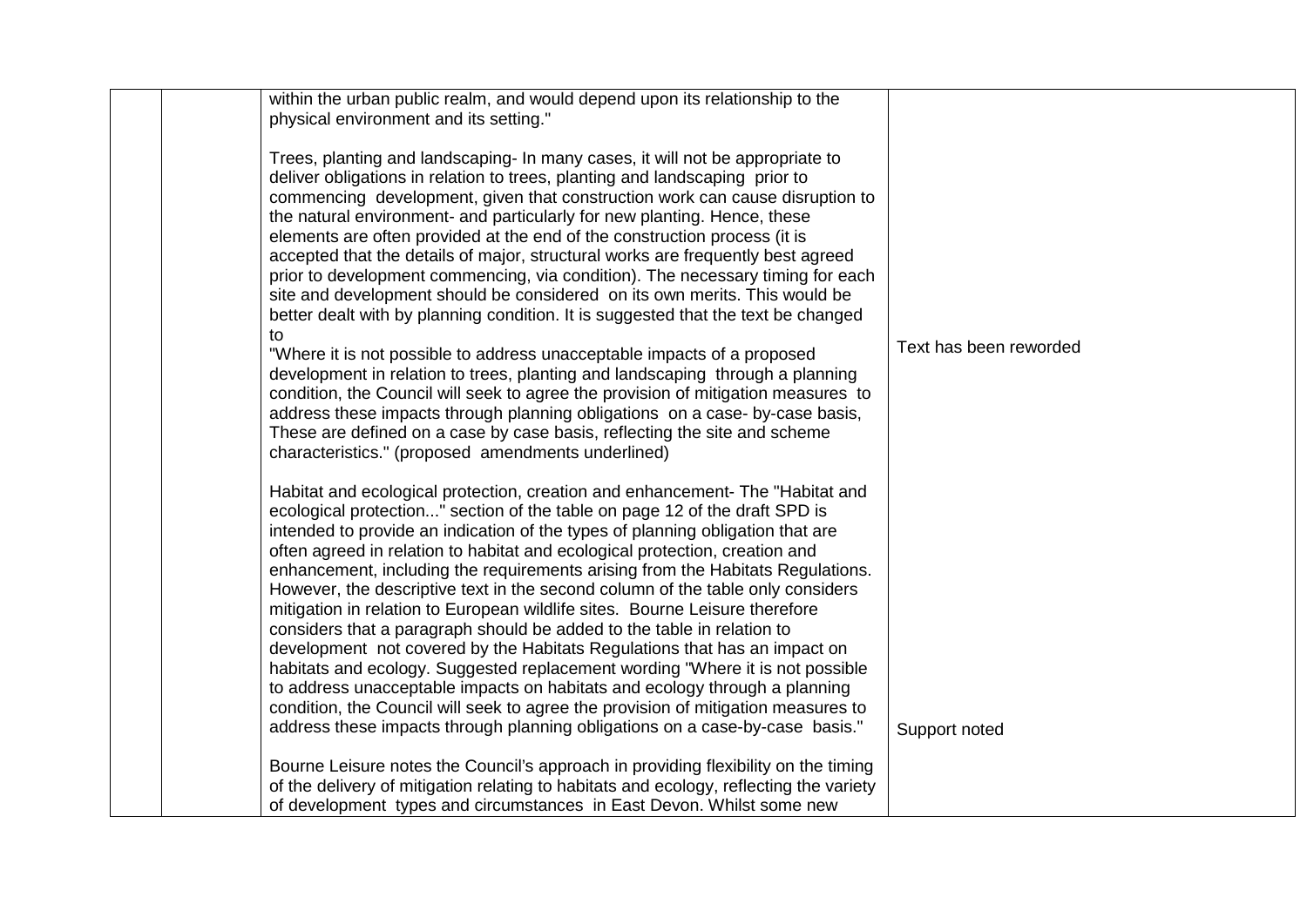| developments will have an impact on habitats and ecology during construction,<br>others will only affect biodiversity once the development is occupied.                                                                                                                                                                                                  |                                                                                                                               |
|----------------------------------------------------------------------------------------------------------------------------------------------------------------------------------------------------------------------------------------------------------------------------------------------------------------------------------------------------------|-------------------------------------------------------------------------------------------------------------------------------|
| Other planning obligations                                                                                                                                                                                                                                                                                                                               |                                                                                                                               |
| The Council states within the draft SPD that several types of planning obligation<br>will be defined on a case-by-case basis, including:<br>Highway and transport requirements (Table p.12, "Site specific roads, car<br>parking");                                                                                                                      |                                                                                                                               |
| Travel planning measures (Table p.12, "Travel planning");<br>$\overline{2}$<br>On-site renewable energy provision (Table p.12, "On-site renewable energy<br>provision");                                                                                                                                                                                 |                                                                                                                               |
| On-site drainage, sewerage and water management requirements<br>4<br>(Table p.12, "On-site drainage");                                                                                                                                                                                                                                                   |                                                                                                                               |
| 5<br>Other infrastructure which is required to make the development<br>acceptable in planning terms and which does not appear on the Regulation 123<br>list (Table p.13, "Other infrastructure");<br>Site wide masterplans (Table p.13, "Site wide masterplans, etc.");<br>6                                                                             | Support noted                                                                                                                 |
| $\overline{7}$<br>Noise and other environmental amenity (Table p.14, "Noise"); and,                                                                                                                                                                                                                                                                      | The Council's position is that viability assessments                                                                          |
| "Considerate construction" or other schemes to limit negative<br>8<br>environmental impacts during construction (Table p.14, "Considerate<br>construction").                                                                                                                                                                                             | should be made public unless the applicant<br>requests confidentiality and makes it clear which<br>sections are confidential. |
| Bourne Leisure agrees with the Council's pragmatic approach in defining these<br>types of planning obligation on a case-by-case basis, in order to reflect<br>individual site and scheme characteristics.                                                                                                                                                |                                                                                                                               |
| Viability appraisals- The Council indicates it will promote transparency in<br>publishing viability appraisals, but its commitment to providing confidentiality for<br>the commercially sensitive elements of an appraisal is unfortunately unclear.<br>Bourne Leisure therefore requests that paragraph 6.27 of the draft SPD is<br>amended as follows: |                                                                                                                               |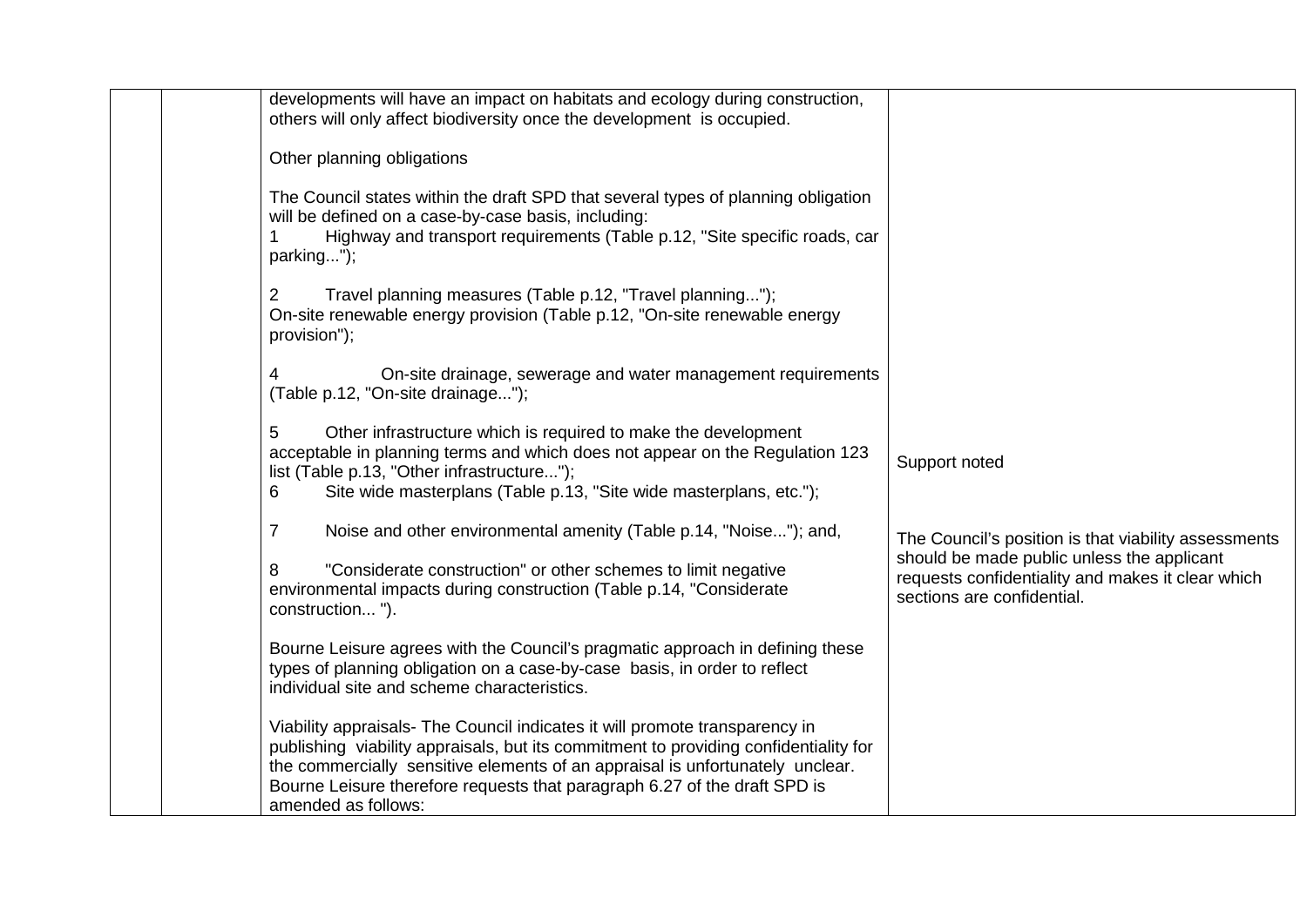|                       |                        | "There is a strong public interest in financial viability appraisals being made<br>available for scrutiny when relied upon to secure planning permission. We<br>consider that transparency is extremely important and the public benefit of<br>publishing all aspects of a viability appraisal outweighs any potential commercial<br>harm to the applicant. However, the Council will maintain confidentiality for the<br>commercially sensitive elements of a viability appraisal, whether or not this has<br>been requested by the applicant. Applicants are, however. advised to identify<br>elements of a viability appraisal which could undermine their commercial position<br>with the council through the pre-application process. The Council may require<br>redacted versions of the information, or may carry out the redaction. The Council<br>will advise the applicant whether the sufficient information has been made<br>available to assess the viability of the proposed scheme."                                                                                                                                                                                                                                                                      |                                                                                                                              |
|-----------------------|------------------------|--------------------------------------------------------------------------------------------------------------------------------------------------------------------------------------------------------------------------------------------------------------------------------------------------------------------------------------------------------------------------------------------------------------------------------------------------------------------------------------------------------------------------------------------------------------------------------------------------------------------------------------------------------------------------------------------------------------------------------------------------------------------------------------------------------------------------------------------------------------------------------------------------------------------------------------------------------------------------------------------------------------------------------------------------------------------------------------------------------------------------------------------------------------------------------------------------------------------------------------------------------------------------|------------------------------------------------------------------------------------------------------------------------------|
| 334<br>$\overline{7}$ | <b>PCL</b><br>Planning | The relationship between planning obligations and the Council's CIL should be<br>made clearer within the introduction of the SPD, as it establishes the basis of<br>what planning obligations can lawfully be sought by the Council. We would<br>suggest that direct reference to the CIL regulations and supporting planning<br>practice guidance cited above is referenced upfront within section 1.0 of the<br>document.<br>Paragraph 3.10 states that "whilst CIL can also be spent on other infrastructure<br>projects which are not identified on this [Reg 123] list, it serves as a good guide<br>as to what CIL money may be spent on". This is incorrect. CIL Regulation 123<br>(4) (definition of 'relevant infrastructure') is clear that where a charging authority<br>has published a list of infrastructure that it intends to be funded by CIL receipts,<br>it can only be spent on those infrastructure projects/ types of projects. This<br>sentence should therefore be omitted. We do however support the recognition<br>later in this paragraph and at paragraph 3.14 that infrastructure identified on the<br>Regulation 123 List cannot be funded through planning obligations, to prevent<br>'double counting'.<br>Paragraph 3.21 is incomplete. | Agree: delete the second sentence in paragraph<br>3.10.<br>This has been rectified.<br>Amended to read 'extremely important' |
|                       |                        | Paragraph 4.1 states that "it is essential that developers enter into pre-<br>application discussions" with the Council about planning obligations which may<br>be required by their development. This is simply not the case. Whilst it may be                                                                                                                                                                                                                                                                                                                                                                                                                                                                                                                                                                                                                                                                                                                                                                                                                                                                                                                                                                                                                          | In some cases the open space may be of<br>community benefit but not be open to the general<br>public                         |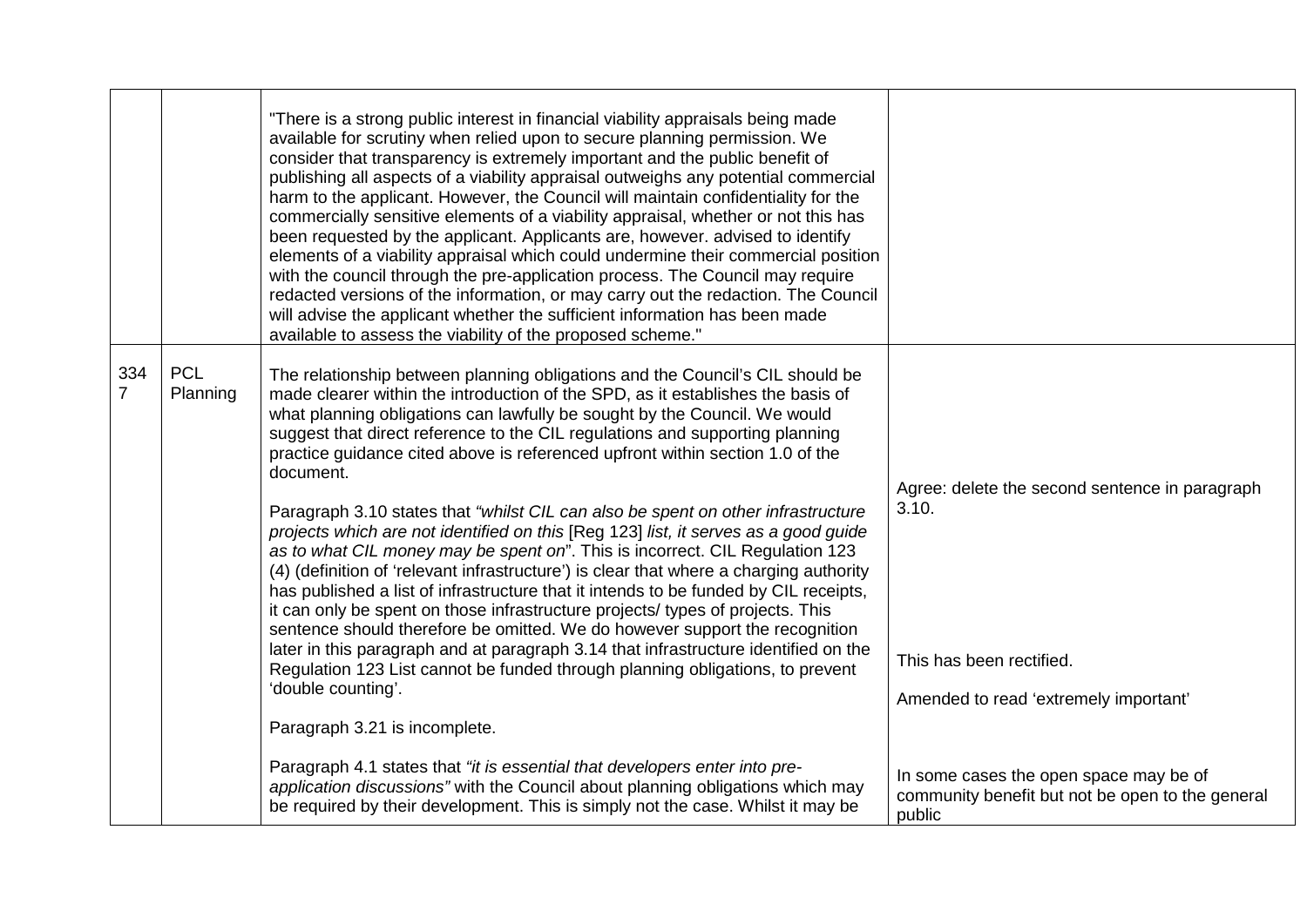|                       |                         | desirable/ recommended by the Council that applicants engage with officers<br>prior to the submission of an application, there is no statutory requirement to do<br>so. This paragraph should therefore be amended to accord with the advice set<br>out in planning practice guidance ref. ID: 23b-024-20150326.<br>In the 'obligations' table at paragraph 4.2, it should be made clear in the second<br>and third columns relating to on/off-site open space, that these comments relate<br>to areas of <i>public</i> open space.                                                                                                                                                                                                                                                                                                                                                                                                                                                                                                                                                                                                                                                                                                                                                                                                                                                                                                                                                                                                        | The agreements are being prepared by our Legal<br>Team and will be available on line shortly.<br>This is a factual statement and t would be<br>unreasonable not to make developers aware.                                                                                                                                                                                                                                                                                                                                                                                             |
|-----------------------|-------------------------|--------------------------------------------------------------------------------------------------------------------------------------------------------------------------------------------------------------------------------------------------------------------------------------------------------------------------------------------------------------------------------------------------------------------------------------------------------------------------------------------------------------------------------------------------------------------------------------------------------------------------------------------------------------------------------------------------------------------------------------------------------------------------------------------------------------------------------------------------------------------------------------------------------------------------------------------------------------------------------------------------------------------------------------------------------------------------------------------------------------------------------------------------------------------------------------------------------------------------------------------------------------------------------------------------------------------------------------------------------------------------------------------------------------------------------------------------------------------------------------------------------------------------------------------|---------------------------------------------------------------------------------------------------------------------------------------------------------------------------------------------------------------------------------------------------------------------------------------------------------------------------------------------------------------------------------------------------------------------------------------------------------------------------------------------------------------------------------------------------------------------------------------|
|                       |                         | Paragraph 6.7 refers to the Council's model Section 106 agreements which its<br>states "can be made available on request". For the sake of greater transparency<br>and timeliness in agreeing planning obligations, these templates should be<br>made available on the Council's website rather than need to be requested from<br>the Council.<br>Paragraph 6.9 of the document states that "the negotiation of a Section 106<br>agreement does not indicate that the Council is minded to approve a planning<br>application and the Council's costs will still need to be paid by the Developer<br>where an application is refused". It would be unreasonable for a S106<br>agreement to be advanced unless an officer recommendation of approval is<br>likely, and this should be reflected in this text.<br>In relation to viability, paragraph 6.21 should make clear that should the Council<br>look to employ a specialist to advise in reviewing viability appraisals, that this<br>would be agreed with the applicant if they are expected to meet the costs for this<br>work.<br>In the bullet points presented at paragraph 7.2, it is stated that the Council's<br>'preferred' trigger point for planning obligations is 'prior to commencement of<br>development'. This would not be an appropriate trigger point for a number of<br>obligations and this comment is at odds with the recognition at paragraph 7.10<br>that trigger points vary between individual obligations. This reference should<br>therefore be removed. | This is a factual statement, and reflects the<br>Councils preferred position.<br>The council currently utilises both in house and<br>external viability advice. At present the DV is<br>commissioned on a case by case basis, although<br>we are exploring the merits of Service Level<br>Agreement with the DV. The points raised here will<br>feed into the wider considerations in relation to<br>accessing specialist viability advice. It is not<br>considered appropriate to include this specific<br>matter in an SPD on planning obligations, as it is a<br>procedural issue. |
| 371<br>$\overline{2}$ | Sustainabl<br>e Places, | Response advising consultation has been passed to the Sustainable Places<br>Team.                                                                                                                                                                                                                                                                                                                                                                                                                                                                                                                                                                                                                                                                                                                                                                                                                                                                                                                                                                                                                                                                                                                                                                                                                                                                                                                                                                                                                                                          | No further response received.                                                                                                                                                                                                                                                                                                                                                                                                                                                                                                                                                         |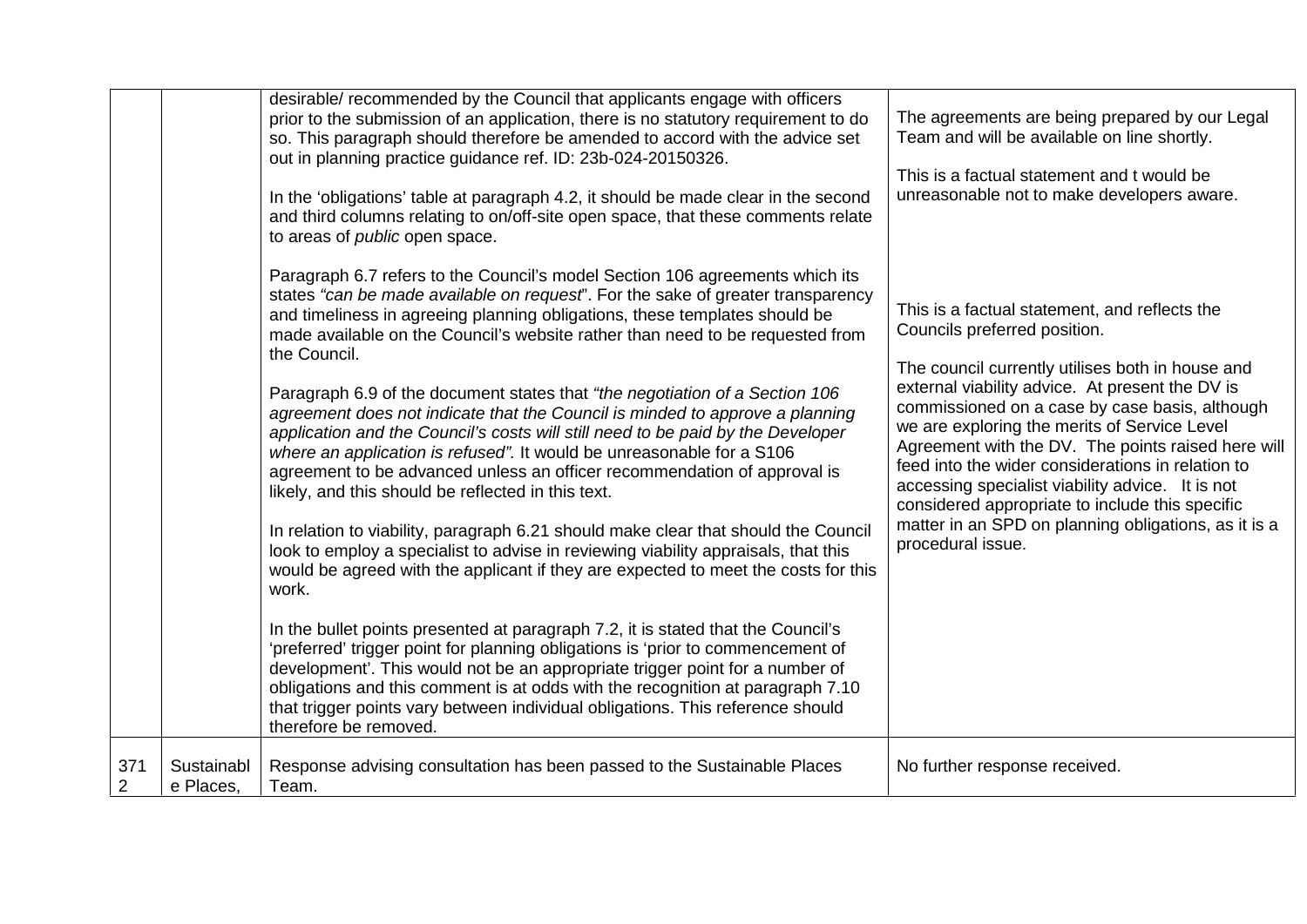|                       | Environme                                         |                                                                                                                                                                                                                                                                                                                                                                                                                                                                                                                                                                                                                                                    |                                                                                                                                                                |
|-----------------------|---------------------------------------------------|----------------------------------------------------------------------------------------------------------------------------------------------------------------------------------------------------------------------------------------------------------------------------------------------------------------------------------------------------------------------------------------------------------------------------------------------------------------------------------------------------------------------------------------------------------------------------------------------------------------------------------------------------|----------------------------------------------------------------------------------------------------------------------------------------------------------------|
| 374<br>3              | nt Agency<br>Natural<br>England                   | Para 3.10. The last sentence states that the Strategic Planning Committee will<br>determine the projects (from the Regulation 123 list) on which funding will be<br>spent. It is suggested that clarification is provided here regarding provision for<br>mitigation of effects on European sites. This should state that some projects will<br>be necessary to ensure effects on European sites are mitigated and that their<br>funding will therefore be essential in order for development to proceed.                                                                                                                                          | Noted, the Council will prepare a report relating to<br>CIL governance and spending in due course, which<br>will detail mitigation on European sites.<br>Agree |
|                       |                                                   | Green Infrastructure should be included in the table at Section 4.0, as it's<br>importance is recognised in Local Plan Strategy 5, and NPPG.<br>Table entry for 'Habitat and ecological protection'. The last sentence of the<br>explanation against this project type and particularly the reference to a "non-<br>infrastructure contribution" is confusing. It is suggested that this sentence is<br>simplified. Wording along the following lines could be considered:<br>"In East Devon a number of options exist to ensure that the legally required<br>mitigation is delivered: on site mitigation and/or capital contributions through the | The text should be included in the table.<br>Add 'associated' to text                                                                                          |
|                       |                                                   | CIL or via Section 106. The most suitable option for ensuring adequate<br>mitigation will be discussed at the application stage".<br>Para 6.22. It is suggested that the wording in this sentence be made clearer<br>through addition of the word "associated" before "CIL".<br>We concur with conclusion set out in para 1.3 which states that the SPD is<br>unlikely to have a significant effect on the environment or a negative impact on<br>any Natura 2000 sites and therefore will not need to be subject to SEA or Habitat<br>Regulations Assessment (HRA).                                                                               | Support noted, SEA HRA are not required.                                                                                                                       |
| 512<br>$\overline{2}$ | Rapleys<br>on behalf<br>of the<br>Crown<br>Estate | Table at para 4.2- note and support the principle that a number of obligations<br>are to be defined on a case-by-case basis reflecting site and scheme<br>characteristics.                                                                                                                                                                                                                                                                                                                                                                                                                                                                         | Support noted<br>Support noted                                                                                                                                 |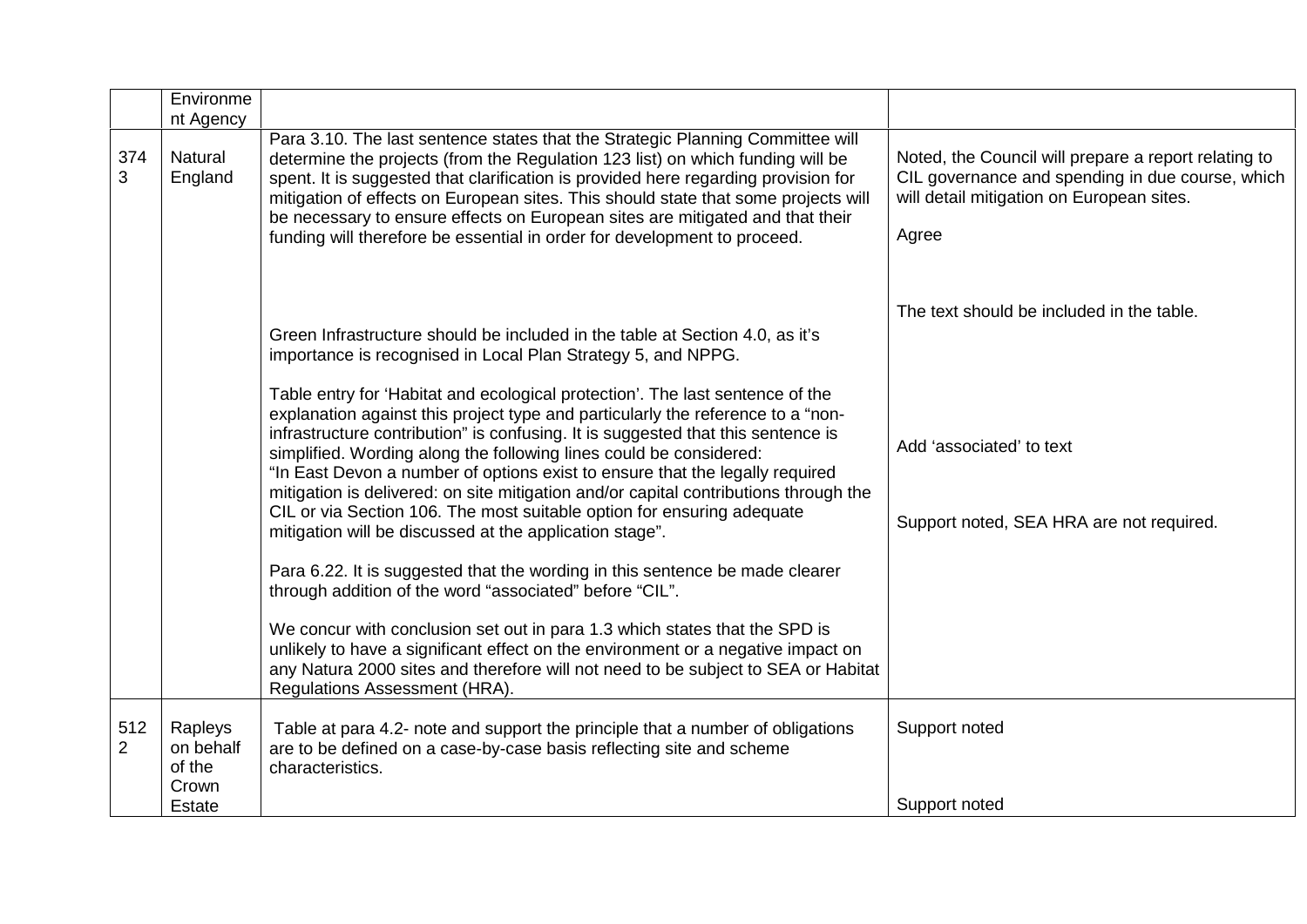| Support the principle of providing draft heads of terms information upfront to<br>allow discussions to take place early in the planning process in accordance with<br>Paragraph: 025 Reference ID: 23b-025-20150326 of the Planning Practice                                                                                                                                                                                                                                                                                                                                                                                                                                                                                                                                                                                                                                                                                                                                                                                                                                                                                                                                                                                                                                        |                                                                                                                                                                                                                                                           |
|-------------------------------------------------------------------------------------------------------------------------------------------------------------------------------------------------------------------------------------------------------------------------------------------------------------------------------------------------------------------------------------------------------------------------------------------------------------------------------------------------------------------------------------------------------------------------------------------------------------------------------------------------------------------------------------------------------------------------------------------------------------------------------------------------------------------------------------------------------------------------------------------------------------------------------------------------------------------------------------------------------------------------------------------------------------------------------------------------------------------------------------------------------------------------------------------------------------------------------------------------------------------------------------|-----------------------------------------------------------------------------------------------------------------------------------------------------------------------------------------------------------------------------------------------------------|
| Guidance (PPG) which confirms that discussions about planning obligations<br>should take place as early as possible.                                                                                                                                                                                                                                                                                                                                                                                                                                                                                                                                                                                                                                                                                                                                                                                                                                                                                                                                                                                                                                                                                                                                                                | Support noted                                                                                                                                                                                                                                             |
| Support that S106 does NOT have to be completed prior to consideration of the<br>application at Committee, and no deadline for agreement, although the<br>expectation is as quickly as possible.                                                                                                                                                                                                                                                                                                                                                                                                                                                                                                                                                                                                                                                                                                                                                                                                                                                                                                                                                                                                                                                                                    | No change- The text does not suggest developers<br>will be fined, it simply points out that use of<br>alternative wording is likely to lead to additional<br>developer costs (as they will be paying for bespoke<br>clauses to be written) and delays.    |
| Paragraph 6.8 proposes that the Council will ordinarily draft the legal agreement<br>and that developers should use standard clauses as use of alternative wording<br>will result in additional costs to the developers. Whilst the PPG encourages<br>Local Authorities to use standard forms and templates, there is no requirement<br>for the Local Authority to prepare the agreement. We consider that the wording<br>of this paragraph, which suggests that use of alternative wording would result in<br>fines for developers who use them, is not in accordance with government<br>guidance which confirms that each agreement must be dealt with on a case-by-<br>case basis.                                                                                                                                                                                                                                                                                                                                                                                                                                                                                                                                                                                               | See comments in response to Planning Issues on<br>behalf of Churchill Retirement Properties (6753) in<br>relation to overage and David Lock (3209) about<br>open book assessments, and further detail set out<br>in the SPC of 20 <sup>th</sup> Feb 2017. |
| Overage payments referred to in Strategy Policy 34 relate to provision of<br>affordable housing.<br>The draft SPD indicates that overage would be payable where actual values<br>achieved exceed assumed values applied when assessing the viability position.<br>This is a very simplistic way of looking at viability. The viability of any<br>development is a function of values and costs and it is perfectly possible that any<br>increase in sales revenues is offset by a corresponding increase in build costs,<br>whether this relates to the base build cost or abnormal development costs. The<br>scheme is only more viable if the appraisal based on the known assumptions<br>generates a higher land value than that generated from the appraisal which<br>supported the original viability assessment. Furthermore, given that the revised<br>appraisal would only be able to be undertaken once all the units on the<br>development had sold, it would not be possible to provide a higher provision of<br>affordable housing at this stage and any overage would need to be in the form of<br>a payment. The possibility of a developer having to pay a LPA a future payment<br>is likely to have funding implications. In any event, the issue of overage has to |                                                                                                                                                                                                                                                           |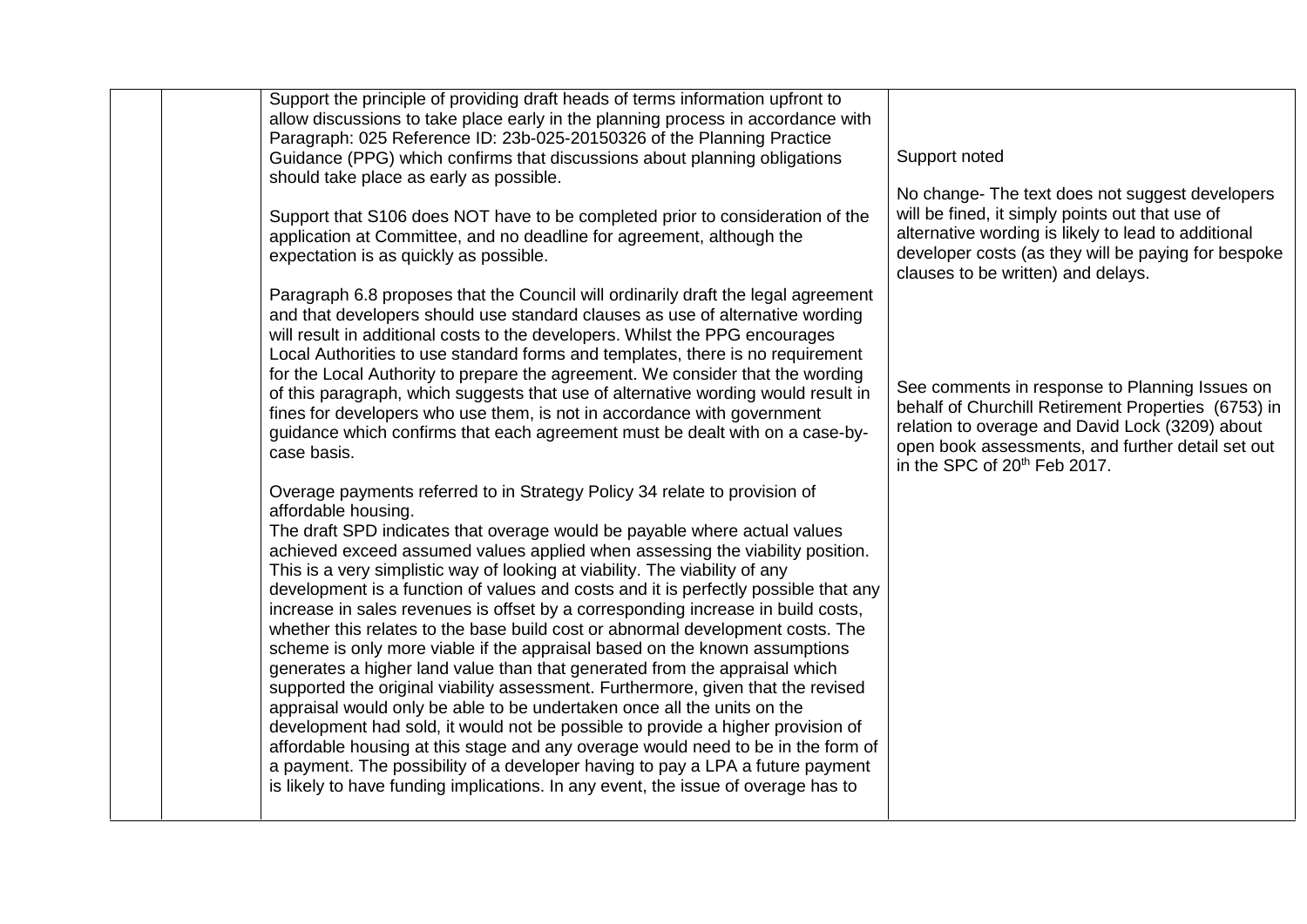|          |                      | be dealt with on a case-by-case basis and only if the affordable requirement is<br>NOT met. The SPD should make this clear at the very least.                                                                                                                                                                                                                                                                                                                                                                                                                                                                                                                                                                               | Support noted                                                                                                                                                                                                                                                                                                                                                                                                                                        |
|----------|----------------------|-----------------------------------------------------------------------------------------------------------------------------------------------------------------------------------------------------------------------------------------------------------------------------------------------------------------------------------------------------------------------------------------------------------------------------------------------------------------------------------------------------------------------------------------------------------------------------------------------------------------------------------------------------------------------------------------------------------------------------|------------------------------------------------------------------------------------------------------------------------------------------------------------------------------------------------------------------------------------------------------------------------------------------------------------------------------------------------------------------------------------------------------------------------------------------------------|
|          |                      | Paragraph 6.25 identifies, quite reasonably, that CIL liabilities are calculated on<br>actual net floor area which are often not fully known at outline application stage.<br>Three options are identified to address this. We do not support option 2 (refusing<br>to concede any reduction on contributions) as this is an overly negative<br>approach. It also presents a false impression to Councillors about the likely level<br>of affordable housing and other financial contributions to be achieved from a<br>scheme.                                                                                                                                                                                             |                                                                                                                                                                                                                                                                                                                                                                                                                                                      |
|          |                      | Support in principle Paragraph 6.27 which notes that there is strong public<br>interest in financial viability appraisals being made available but allows some<br>redaction of elements of the viability appraisal which could undermine an<br>applicants commercial position.                                                                                                                                                                                                                                                                                                                                                                                                                                              |                                                                                                                                                                                                                                                                                                                                                                                                                                                      |
| 612<br>8 | <b>Blue</b><br>Cedar | Welcomes SPD in hope it will provide greater certainty to development process.                                                                                                                                                                                                                                                                                                                                                                                                                                                                                                                                                                                                                                              | Support noted                                                                                                                                                                                                                                                                                                                                                                                                                                        |
|          | Homes                | Paragraph 6.23 of the draft SPD conflicts significantly with National Planning<br>Practice Guidance and numerous recent planning appeal decisions in relation to<br>the appropriate use of overage. It also contradicts EDDC's own Viability<br>Guidance Note 2. Specifically paragraph 6.23 which refers to Strategy 34 of the<br>Local Plan. Policy "Strategy 34" does not explicitly state that overage will be<br>sought in all cases. It states that overage will be sought, without confirming<br>scenarios- ie whether overage will apply before the development commences or<br>if the development is not completed after a certain time. It does not clarify the<br>scenarios where overage will be sought either. | See comments in response to Planning Issues on<br>behalf of Churchill Retirement Properties (6753) in<br>relation to overage and David Lock (3209) about<br>open book assessments, and further detail set out<br>in the SPC of 20 <sup>th</sup> Feb 2017. This report included a<br>clear explanation in relation to the circumstances<br>that supported the use of 'delayed overage clauses<br>in the past, and why they are no longer appropriate. |
|          |                      | Overage may be appropriate for larger multi-phase development, but NPPG<br>(para 17) prohibits the use of affordable housing overage for single-phase<br>development that can be commenced and completed in relatively short time<br>scale. It is clear that the NPPG does not support the blanket application of<br>"overage" provisions of the type suggested by the current draft SPD. Where a<br>scheme is a single-phase development which is to be delivered in the short term,<br>the NPPG considers that the viability should be assessed once, on the<br>determination of the application. EDDC's own Viability Note 2 (which sits outside                                                                         | The Council remains of the view the Strategy 34<br>allows us to apply overage in all cases and to do<br>so, in the way that we do in East Devon, does not<br>conflict with the NPPF, PPG or any other planning<br>guidance.<br>Additional guidance on how overage works will be<br>provided on the Council's website alongside the<br>current Viability Guidance Notes                                                                               |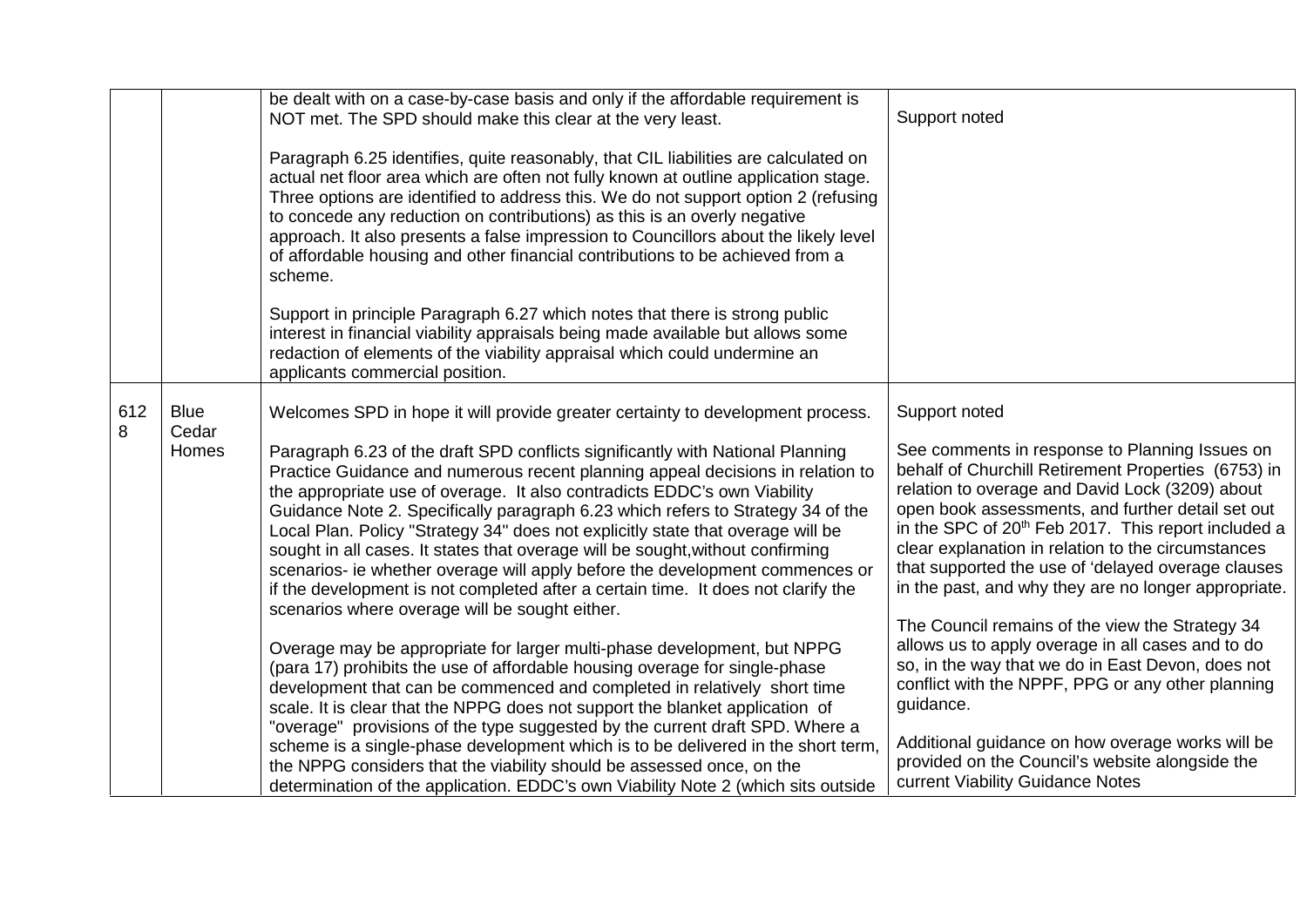| of this SPD) is more consistent with the NPPG as it implies that overage clauses<br>are appropriate on larger multi- phase developments.<br>Overage clauses present significant funding risks to development. You may be<br>aware that the imposition of an overage clause on BCH's proposal for an<br>enabling development at Rolle College (Outline Planning Permission<br>16/0787/MOUT) has meant that BCH is unable to secure development finance<br>for new playing pitch upgrades, new access and facilities at the former Rolle<br>College grounds. Effectively this circa £800,000 improvement package for the<br>pitches is unable to come forward (subject to the outcome of a current planning<br>appeal- against EDDC's decision to refuse 16/0227/VAR). Please see Appeal<br>Statement attached to this representation as well as Appendices<br>8 & 9 which highlight the funding difficulties that overage can bring to<br>developments.<br>Notwithstanding the application of overage to the above proposals, it has<br>become apparent that EDDC does allow for 'delayed' overage provision for<br>smaller developments as noted from District's Agreement of a delayed overage<br>trigger for development of 19 dwellings at Rockbere (14/0300/MFUL).<br>Because the draft SPG is silent on the treatment of overage between single-<br>phase and multiple phase development, policy "Strategy 34" cannot be<br>implemented consistently and in accordance with national planning guidance<br>and national case law. The draft SPD should be amended to acknowledge the<br>guidance set out at Paragraph 17 of the NPPG in relation to overage and single-<br>phase development.<br>Amend Paragraph 6.23 to confirm that, in line with advice set out in the<br>NPPG, EDDC will seek overage only on schemes that require phased delivery<br>over the medium and longer term. Paragraph 6.23 must also state that overage<br>will not be sought on single phase development whereby development will be<br>completed within 24 months from commencement of development.<br>If the changes above are not made to the document the SPD will be contrary to<br>national guidance and numerous recent planning appeal decisions relating to<br>overage (See Appendix<br>3- Case Law- Overage on Single Phase Developments). | As the Rolle College playing fields application is<br>currently subject to an ongoing planning appeal,<br>many of the points being made here are contested,<br>and currently before a planning inspector. The<br>results of this appeal and any resulting<br>recommendations for updated policy or practice will<br>be reported to Members in the usual way.<br>The Viability Guidance notes are provided for<br>Guidance and do not form part of the Development<br>Plan. They are provided in the form precisely so<br>they can be updated as required, but as they do not<br>include any policies, but only explain how the<br>policies work in practice, this is felt to be entirely<br>appropriate. Any policy changes could only me<br>made through the Local Plan, and revisions to the<br>SPD would require full public consultation. The<br>guidance notes explain the policy and the SPD not<br>the other way round. |
|------------------------------------------------------------------------------------------------------------------------------------------------------------------------------------------------------------------------------------------------------------------------------------------------------------------------------------------------------------------------------------------------------------------------------------------------------------------------------------------------------------------------------------------------------------------------------------------------------------------------------------------------------------------------------------------------------------------------------------------------------------------------------------------------------------------------------------------------------------------------------------------------------------------------------------------------------------------------------------------------------------------------------------------------------------------------------------------------------------------------------------------------------------------------------------------------------------------------------------------------------------------------------------------------------------------------------------------------------------------------------------------------------------------------------------------------------------------------------------------------------------------------------------------------------------------------------------------------------------------------------------------------------------------------------------------------------------------------------------------------------------------------------------------------------------------------------------------------------------------------------------------------------------------------------------------------------------------------------------------------------------------------------------------------------------------------------------------------------------------------------------------------------------------------------------------------------------------------------------------------------------------------------------------------------------------------------------------|--------------------------------------------------------------------------------------------------------------------------------------------------------------------------------------------------------------------------------------------------------------------------------------------------------------------------------------------------------------------------------------------------------------------------------------------------------------------------------------------------------------------------------------------------------------------------------------------------------------------------------------------------------------------------------------------------------------------------------------------------------------------------------------------------------------------------------------------------------------------------------------------------------------------------------|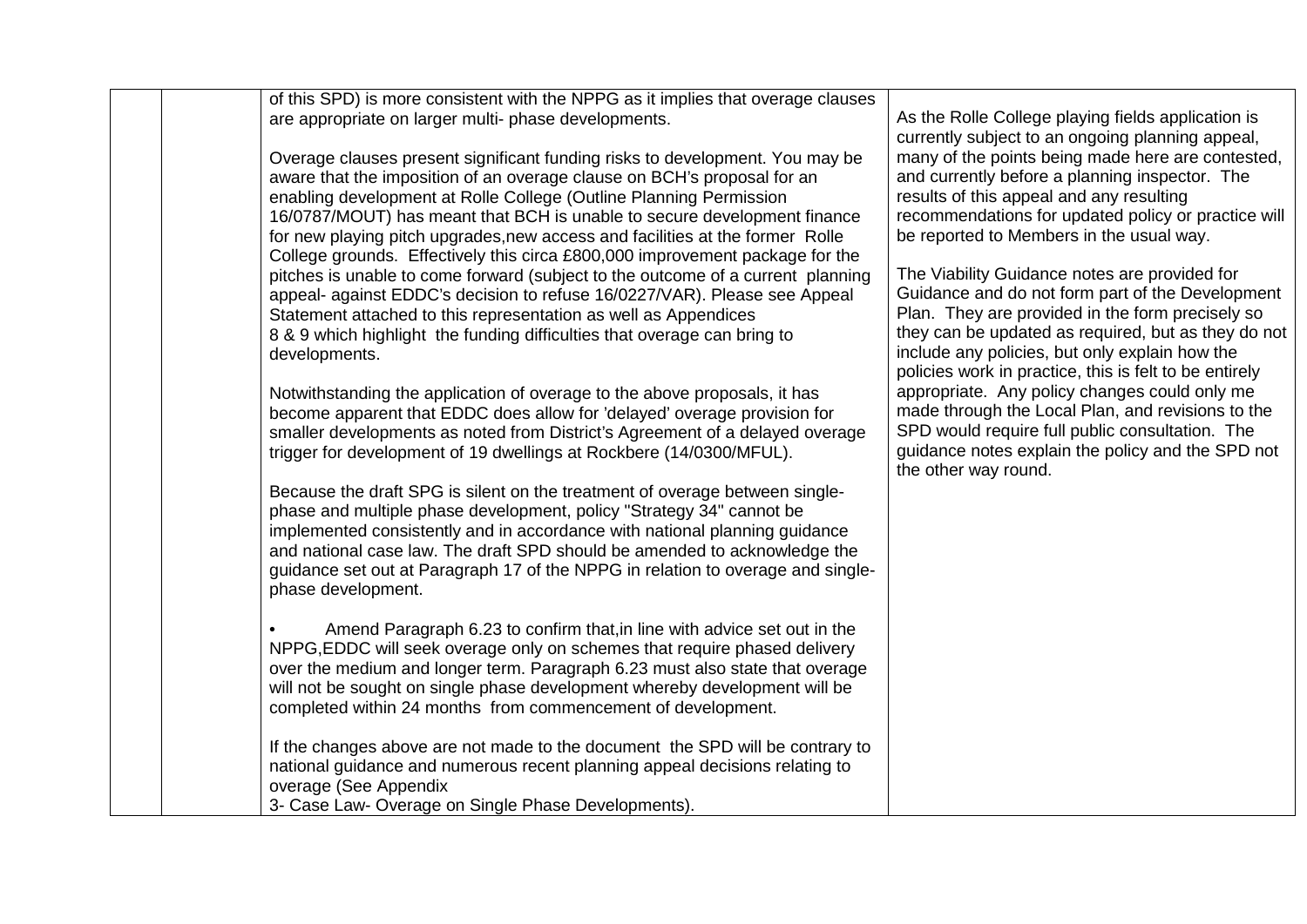|                 |                                                                    | Delete hyperlinks to both Viability Notes at Page 22 - If EDDC choose to<br>change Viability Notes 1& 2 following adoption of the SPD, these changes would<br>not require consultation and scrutiny and could allow for 'back door'<br>amendments to the document. Any relevant guidance from Viability Notes 1&<br>2 should be brought within the text of the SPD. If guidance in relation to overage<br>changes through new national policy or other circumstances then, new<br>circumstances should be weighed against the SPD once adopted.                                                                                                                                                                                                                                                                                                                                                                                                                                                                                                                                                                                                                                                                                                                                      |                                                                                                                                                                                                                                                                                                                                                                    |
|-----------------|--------------------------------------------------------------------|--------------------------------------------------------------------------------------------------------------------------------------------------------------------------------------------------------------------------------------------------------------------------------------------------------------------------------------------------------------------------------------------------------------------------------------------------------------------------------------------------------------------------------------------------------------------------------------------------------------------------------------------------------------------------------------------------------------------------------------------------------------------------------------------------------------------------------------------------------------------------------------------------------------------------------------------------------------------------------------------------------------------------------------------------------------------------------------------------------------------------------------------------------------------------------------------------------------------------------------------------------------------------------------|--------------------------------------------------------------------------------------------------------------------------------------------------------------------------------------------------------------------------------------------------------------------------------------------------------------------------------------------------------------------|
| 615<br>4        | Policy<br>Team,<br>South<br>Somerset<br><b>District</b><br>Council | No comments.                                                                                                                                                                                                                                                                                                                                                                                                                                                                                                                                                                                                                                                                                                                                                                                                                                                                                                                                                                                                                                                                                                                                                                                                                                                                         |                                                                                                                                                                                                                                                                                                                                                                    |
| 620<br>$\Omega$ | Barton<br>Wilmore<br>on behalf<br>of Taylor<br>Wimpey              | The consultation SPD is not accompanied by a viability report. In the absence of<br>a viability assessment it is difficult to comment on the soundness of the SPD and<br>the proposed contributions within it.<br>Affordable housing- The SPD repeats the same Affordable Housing<br>requirement as set out in Strategy 34 of the East Devon Local Plan (25%<br>for Honiton)<br>On-site open space- The contributions proposed are a duplication of<br>what is set out in Strategy 43 of the East Devon Local Plan. The SPD<br>states that open space contributions are due in line with development<br>and no later than 75% of occupations. This requirement needs to be<br>supported by robust viability testing to justify this requirement and ensure<br>that it will not stifle deliverability of schemes, as required by the NPPF.<br>Off-site open space- The proposed requirement for any off-site open<br>space contributions to be due before development commences could<br>have a negative impact on the delivery of planning applications,<br>particularly in the case of large strategic sites where there may be<br>multiple housebuilders delivering the site.<br>Public art- More information and detail is required on how and when<br>public art will be sought. | The contributions have already been agreed. They<br>are not being consulted upon.<br>The table at 4.2 sets out examples of the types of<br>planning obligations that are often agreed in East<br>Devon it does not establish new requirements.<br>Therefore, most requirements/thresholds are<br>already established in Local Plan policy or other<br>legislation. |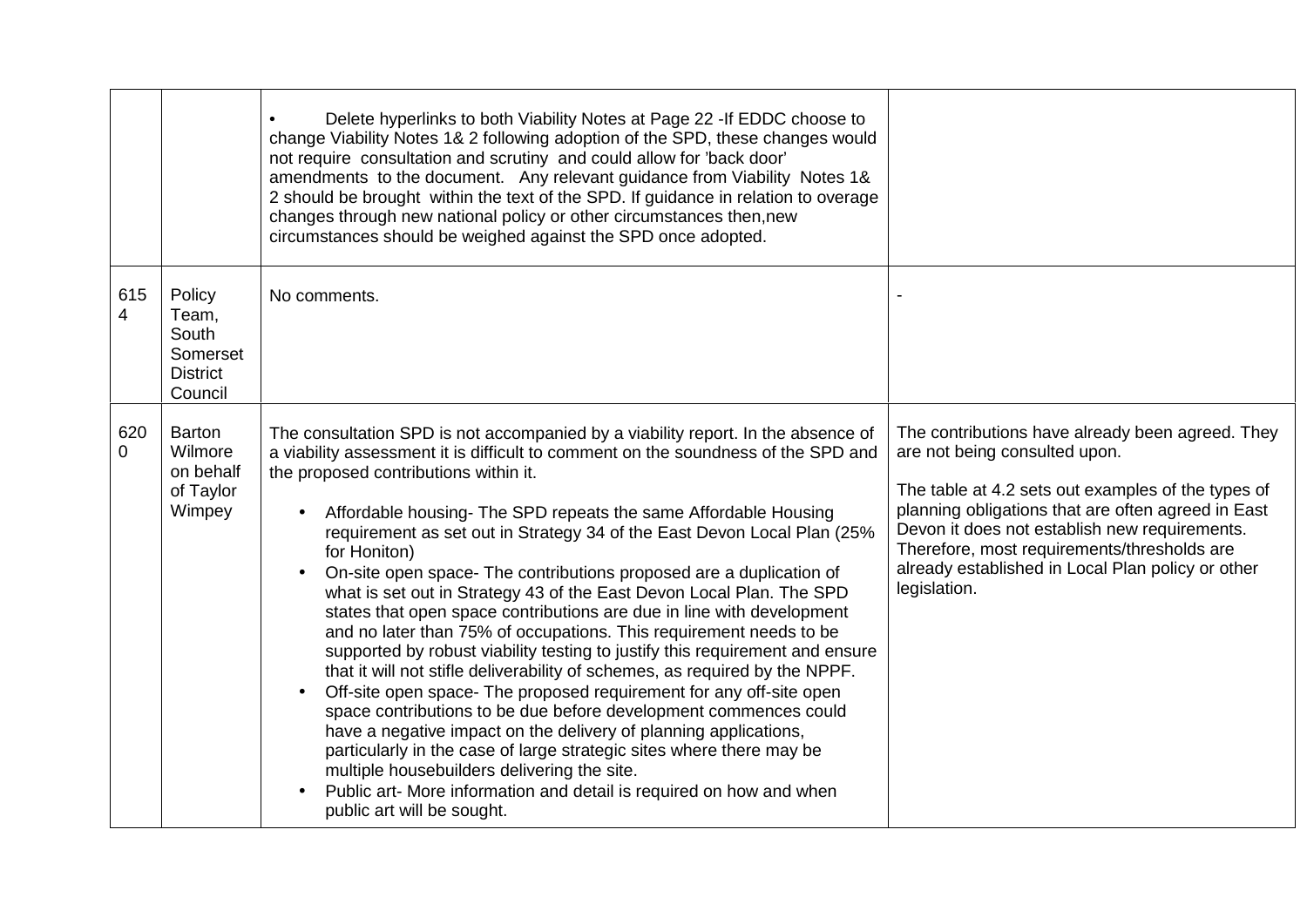| Trees; planting; landscaping- The requirement for trees, planting and                                                                                |
|------------------------------------------------------------------------------------------------------------------------------------------------------|
| landscaping to be                                                                                                                                    |
| delivered before development commences is unrealistic and not justified.                                                                             |
| Further detail and viability testing is required if this is to be proposed.                                                                          |
| Habitat and ecological protection- No comment<br>$\bullet$                                                                                           |
| Site specific roads, car parking, footways etc- The SPD proposes that                                                                                |
| site specific highway and access is due before the development                                                                                       |
| commences. This is inappropriate and will harm site delivery, particularly                                                                           |
| of larger residential sites. A more effective and commonly used approach                                                                             |
| is for the contributions to be phased with trigger points.                                                                                           |
| Travel planning- No comment<br>$\bullet$                                                                                                             |
| On-site renewable energy- No comment<br>$\bullet$                                                                                                    |
| On-site drainage- No comment<br>$\bullet$                                                                                                            |
| On-site remedial action to deal with contamination- This contribution                                                                                |
| duplicates what is already set out in East Devon Local Plan Strategy                                                                                 |
| <b>EN16</b>                                                                                                                                          |
| Neighbourhood centres- No comment<br>$\bullet$                                                                                                       |
| Phasing of infrastructure for economic development- No comment<br>$\bullet$                                                                          |
| Other infrastructure not on the 123 List-No comment                                                                                                  |
| Land to enable delivery of infrastructure onsite- The requirement for                                                                                |
| infrastructure to be delivered no later than 75% of occupations is                                                                                   |
| unsubstantiated and is not supported by any explanation or justification                                                                             |
| for this. Evidence of robust viability evidence required.                                                                                            |
| Site wide masterplans that agree the layout spatial layout and land uses-                                                                            |
| The inclusion of a requirement for a Masterplan as a planning obligation<br>is unusual, as this would already form part of the planning application. |
| This requirement needs to be justified so that its purpose can be                                                                                    |
| understood.                                                                                                                                          |
| Land to enable the delivery of sheltered housing- The requirement for                                                                                |
| land to enable the delivery of sheltered housing to be delivered no later                                                                            |
| than 75% of occupations is unsubstantiated and is not supported by any                                                                               |
| explanation or justification for this. Evidence of robust viability evidence is                                                                      |
| required.                                                                                                                                            |
| Accessible and adaptable homes- The obligation is a duplication of what                                                                              |
| is already required by East Devon Local Plan Strategy 36, and the                                                                                    |
| requirements of Building Regulations Part M4(2), so its purpose is                                                                                   |
| unclear.                                                                                                                                             |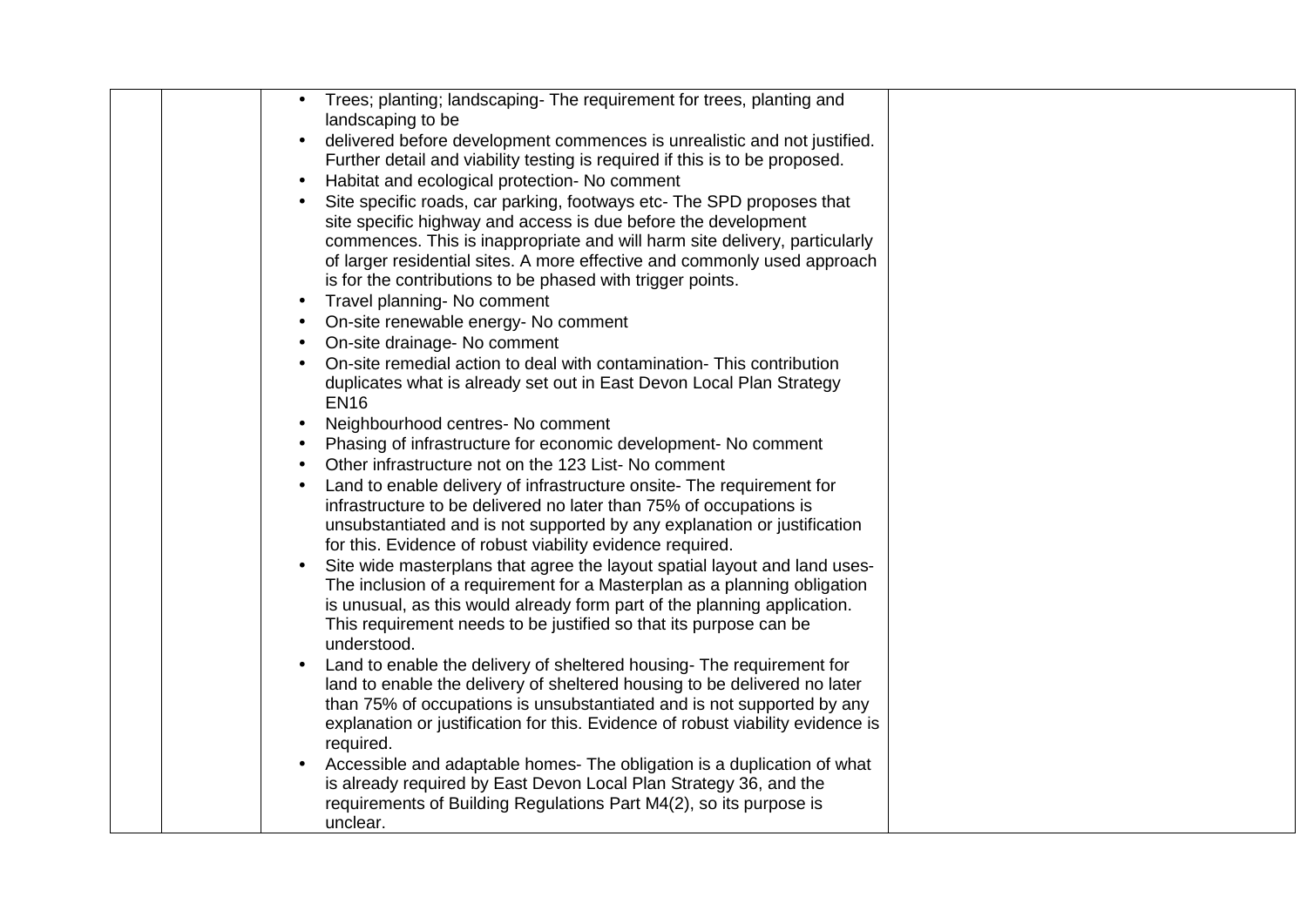| Phasing and timing of land use- no comment<br>On-site air quality- This obligation and the requirement for air quality<br>assessments seems to be a duplication of what is already covered by<br>East Devon's planning application validation requirements, and mitigation<br>would generally be controlled a by planning condition, not planning<br>obligation.<br>Noise- No comment<br>Considerate construction- No comment<br>Planning obligation monitoring- It would be helpful to see a detailed<br>breakdown of proposed costs for monitoring<br>Overage where viability considerations deem it inappropriate- It would be<br>helpful to have clarification on how the capped amount required to deliver<br>a policy complaint scheme is defined and whether, the council's viability<br>assessment, the developer's viability assessment or through open book<br>negotiations between both parties.<br>Management companies- No comment |
|-------------------------------------------------------------------------------------------------------------------------------------------------------------------------------------------------------------------------------------------------------------------------------------------------------------------------------------------------------------------------------------------------------------------------------------------------------------------------------------------------------------------------------------------------------------------------------------------------------------------------------------------------------------------------------------------------------------------------------------------------------------------------------------------------------------------------------------------------------------------------------------------------------------------------------------------------|
| 2.4 Our general observation of the table of proposed obligations is that many of                                                                                                                                                                                                                                                                                                                                                                                                                                                                                                                                                                                                                                                                                                                                                                                                                                                                |
| them are duplications of policy requirements already contained in the East<br>Devon Local Plan, and often where this is not the case the requirement simply<br>states that obligations will be defined on a case-by-case basis. As such, in its<br>current form it is difficult to see how the SPD meets its own objective of providing<br>clarity to developers on how and when planning obligations will be sought.                                                                                                                                                                                                                                                                                                                                                                                                                                                                                                                           |
| 2.5 In addition, it is difficult to comment on the proposed obligations and the<br>potential impact on the deliverability of sites in the absence of a viability<br>assessment, formulas for calculating obligations and evidence of how the<br>proposals have been tested to justify the requirements proposed. Paragraph 153<br>of the NPPF is clear that supplementary planning documents should be used<br>where they can help applicants make successful applications or aid<br>infrastructure delivery.                                                                                                                                                                                                                                                                                                                                                                                                                                   |
| 2.6 In relation to ensuring viability and deliverability of development, the NPPF<br>(2012) is clear that, the costs of any requirements likely to be applied to<br>development, such as requirements for affordable housing, standards,<br>infrastructure contributions or other requirements should, when taking account of<br>the normal cost of development and mitigation, provide competitive returns to a                                                                                                                                                                                                                                                                                                                                                                                                                                                                                                                                |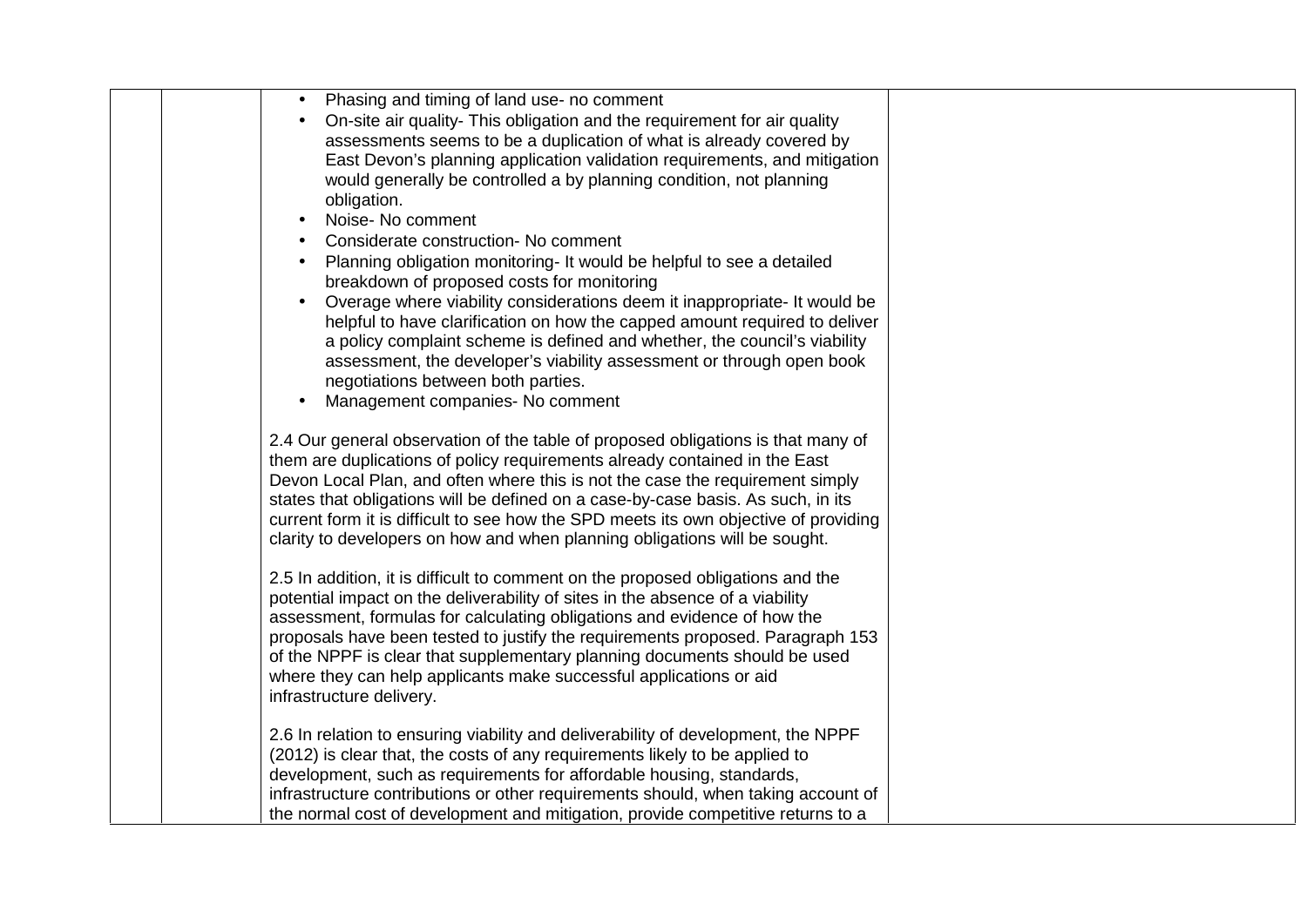| 632<br>$\overline{4}$ | Planning,<br>Transport<br>ation and<br>Environme<br>nt, Devon<br>County<br>Council | willing land owner and willing developer to enable the development to be<br>deliverable. This must be taken into account in taking the Planning Obligations<br>SPD forward. At this stage the SPD is not supported by a robust evidence base<br>to justify the obligations or triggers proposed and evidence supporting the<br>assessment should be proportionate, using only appropriate available evidence.<br>2.7 We consider that the Planning Obligations SPD does not comply with<br>national policy on deliverability of development and the role of local plans, as set<br>out above. The SPD does not contain sufficient evidence and justification to<br>support the Planning Obligations and triggers proposed. As such the SPD in its<br>current form is not justified or effective and is therefore unsound.<br>DCC is responsible for providing critical infrastructure items required to support<br>new development. Paragraph 4.2 states that strategic transport improvements<br>and education facilities are not included within the SPD, but doesn't clarify the<br>reasons for this. Additional text should be included here to explain that<br>developments will still contribute towards these items, but that this will be<br>achieved through CIL (through inclusion on the 123 list) rather than S106.<br>The term 'strategic transport improvements' requires further explanation as to<br>what it is intended to encompass. It is agreed that strategic transport<br>improvements should not be included in the SPD, as these are included on the<br>123 list, but there still remains uncertainty within the SPD as to what qualifies as<br>strategic transport improvements (and is therefore covered by CIL) and what<br>may be requested under S106.<br>DCC has some concerns regarding the approach to education provision.<br>Education is identified on the CIL 123 list and appears to include education<br>provision at Cranbrook. DCC understood that education provision at Cranbrook<br>would be funded under S106 and not through CIL but this does not appear to be<br>the case as things stand but may be considered as part of the proposed CIL<br>Review. | Comments on the CIL Regulation 123 list are<br>noted, but this will be subject to separate<br>consultation, informed by an updated Infrastructure<br>Delivery Plan. These comments will be considered<br>in updating the list. |
|-----------------------|------------------------------------------------------------------------------------|-------------------------------------------------------------------------------------------------------------------------------------------------------------------------------------------------------------------------------------------------------------------------------------------------------------------------------------------------------------------------------------------------------------------------------------------------------------------------------------------------------------------------------------------------------------------------------------------------------------------------------------------------------------------------------------------------------------------------------------------------------------------------------------------------------------------------------------------------------------------------------------------------------------------------------------------------------------------------------------------------------------------------------------------------------------------------------------------------------------------------------------------------------------------------------------------------------------------------------------------------------------------------------------------------------------------------------------------------------------------------------------------------------------------------------------------------------------------------------------------------------------------------------------------------------------------------------------------------------------------------------------------------------------------------------------------------------------------------------------------------------------------------------------------------------------------------------------------------------------------------------------------------------------------------------------------------------------------------------------------------------------------------------------------------------------------------------------------------------------------------------------------------------------------------------------------------------|--------------------------------------------------------------------------------------------------------------------------------------------------------------------------------------------------------------------------------|
|                       |                                                                                    | The CIL and S106 details do not currently therefore provide any certainty over                                                                                                                                                                                                                                                                                                                                                                                                                                                                                                                                                                                                                                                                                                                                                                                                                                                                                                                                                                                                                                                                                                                                                                                                                                                                                                                                                                                                                                                                                                                                                                                                                                                                                                                                                                                                                                                                                                                                                                                                                                                                                                                        |                                                                                                                                                                                                                                |
|                       |                                                                                    | education provision that is required to mitigate development. DCC requires<br>further certainty that requests for CIL funding will be supported. This is partly<br>facilitated through the current IDP review and the priorities placed upon<br>education items, but further detail should be given in the SPD to explain this.                                                                                                                                                                                                                                                                                                                                                                                                                                                                                                                                                                                                                                                                                                                                                                                                                                                                                                                                                                                                                                                                                                                                                                                                                                                                                                                                                                                                                                                                                                                                                                                                                                                                                                                                                                                                                                                                       |                                                                                                                                                                                                                                |
|                       |                                                                                    | The SPD does not refer to any other items of infrastructure for which DCC is<br>responsible. Most requests made will be for education and transport purposes                                                                                                                                                                                                                                                                                                                                                                                                                                                                                                                                                                                                                                                                                                                                                                                                                                                                                                                                                                                                                                                                                                                                                                                                                                                                                                                                                                                                                                                                                                                                                                                                                                                                                                                                                                                                                                                                                                                                                                                                                                          |                                                                                                                                                                                                                                |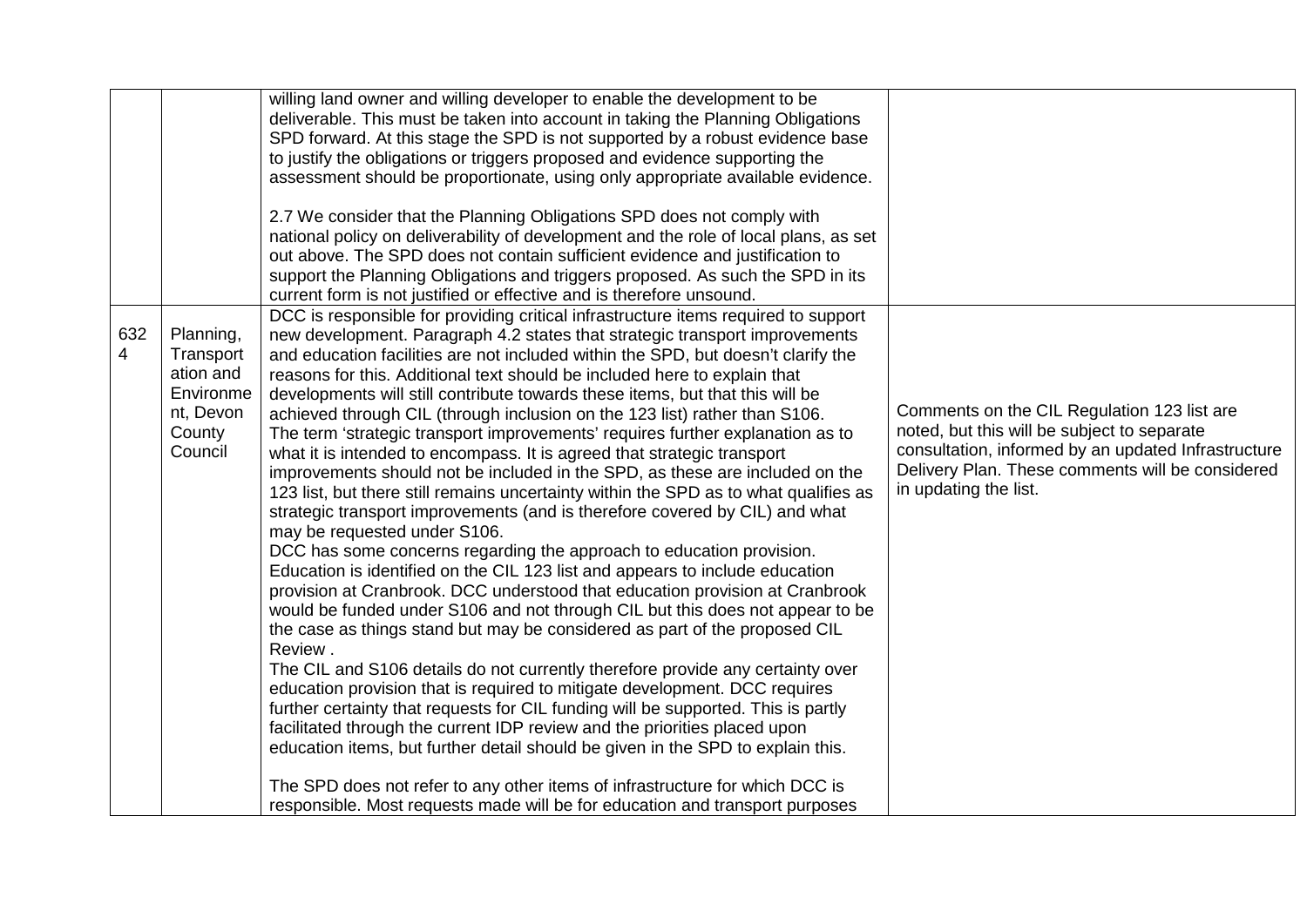|          |                                      | but the SPD should acknowledge that requests may also be made for libraries,                                                                                                                                                                                                                                                                                                                                                                                                                                                                                                                                                                                                                                                                                                                                                                              |                                                                                                                                                                                                                                                                                                                                                                                                                                                                                              |
|----------|--------------------------------------|-----------------------------------------------------------------------------------------------------------------------------------------------------------------------------------------------------------------------------------------------------------------------------------------------------------------------------------------------------------------------------------------------------------------------------------------------------------------------------------------------------------------------------------------------------------------------------------------------------------------------------------------------------------------------------------------------------------------------------------------------------------------------------------------------------------------------------------------------------------|----------------------------------------------------------------------------------------------------------------------------------------------------------------------------------------------------------------------------------------------------------------------------------------------------------------------------------------------------------------------------------------------------------------------------------------------------------------------------------------------|
|          |                                      | youth provision and health.                                                                                                                                                                                                                                                                                                                                                                                                                                                                                                                                                                                                                                                                                                                                                                                                                               |                                                                                                                                                                                                                                                                                                                                                                                                                                                                                              |
|          |                                      | We note in paragraph 6.8 that the Council will take responsibility for drafting the                                                                                                                                                                                                                                                                                                                                                                                                                                                                                                                                                                                                                                                                                                                                                                       |                                                                                                                                                                                                                                                                                                                                                                                                                                                                                              |
| 675<br>3 | Planning<br>Issues on<br>behalf of   | S106 agreement. This must be done quickly and without delay in order not to<br>hold up development post planning.                                                                                                                                                                                                                                                                                                                                                                                                                                                                                                                                                                                                                                                                                                                                         | See comments in response to David Lock (3209)<br>about open book assessments                                                                                                                                                                                                                                                                                                                                                                                                                 |
|          | Churchill<br>Retiremen<br>Properties | Viability (paragraphs 6.21 and 6.22)- It is suggested that a "full open book"<br>appraisal is provided. Using an "open book" approach runs contrary to accepted<br>practice. As planning permissions run with the land, it is only appropriate to use<br>generic viability appraisals that use industry acceptable inputs. This position is<br>supported by the RICS guidance (Financial Viability in Planning) which states in<br>paragraph 2.5.2 that applications should disregard the applicant as planning<br>applications "run with the land". Inputs to the Financial modelling should<br>"disregard either benefits or disbenefits that are unique to the applicant". It goes<br>on to say that "the aim should be to reflect industry benchmarks as applied to the<br>particular site in question". This contradicts the requirement in the SPD. | Viability Appraisals consider the use of the land<br>and the scheme proposed, and not the applicant.<br>PPG makes specific reference to older person's<br>housing stating "the specific scheme format and<br>projected sales rates may be a factor in assessing<br>viability".<br>The inclusion of overage clauses on all<br>developments was the subject of a paper to<br>Strategic Planning Committee on Feb 20 <sup>th</sup> 2017.<br>This paper clearly sets out the council's rationale |
|          |                                      | RECOMMENDATION: Paragraph 6.21 to omit reference to "open book<br>viability appraisal" and replace with "In order to do this we would require an<br>assessment of the viability based on industry accepted inputs, assumptions<br>and benchmarks".                                                                                                                                                                                                                                                                                                                                                                                                                                                                                                                                                                                                        | behind overage. It was endorsed by members. The<br>drafting of this paper was in part informed by the<br>comments received in response to the SPD, and it<br>was originally planned that both papers would go to<br>the same committee. Although t his was not                                                                                                                                                                                                                               |
|          |                                      | Overage- The inclusion of an overage clause on all developments is contrary to<br>best practice and guidance and it has been established through a number of<br>significant appeal decisions that confirm that it an overage should not apply to<br>small scale single phased developments.                                                                                                                                                                                                                                                                                                                                                                                                                                                                                                                                                               | possible, members can be assured that officers<br>considered the SPD responses when drafting the<br>report to SPC.                                                                                                                                                                                                                                                                                                                                                                           |
|          |                                      | Restrictions in relation to start on site timeframes were considered more<br>appropriate in such cases.                                                                                                                                                                                                                                                                                                                                                                                                                                                                                                                                                                                                                                                                                                                                                   | As explained in the SPC report, the use of overage<br>clauses in the way East Devon apply them, does<br>not introduce uncertainty or require a re-appraisals                                                                                                                                                                                                                                                                                                                                 |
|          |                                      | The use of overage clause on small, single phased schemes introduces<br>uncertainty to the development process and also restricts commercial<br>activity making it difficult for residential developers to secure funding and<br>adversely affecting land value.<br><b>RECOMMENDATION:</b>                                                                                                                                                                                                                                                                                                                                                                                                                                                                                                                                                                | . They rely instead on a Development Account of<br>actual costs and values submitted at the<br>completion on the scheme. Overage is only<br>payable on any super-profit, and this in fact<br>ensures the developer's percentage profit is not<br>undermined.                                                                                                                                                                                                                                 |
|          |                                      | Replace the requirement in Paragraph 6.23 for an overage clause on all<br>developments and replace with an acknowledgement that an overage clause                                                                                                                                                                                                                                                                                                                                                                                                                                                                                                                                                                                                                                                                                                         | To assist clarity additional guidance on how<br>overage works will be provided on the Council's                                                                                                                                                                                                                                                                                                                                                                                              |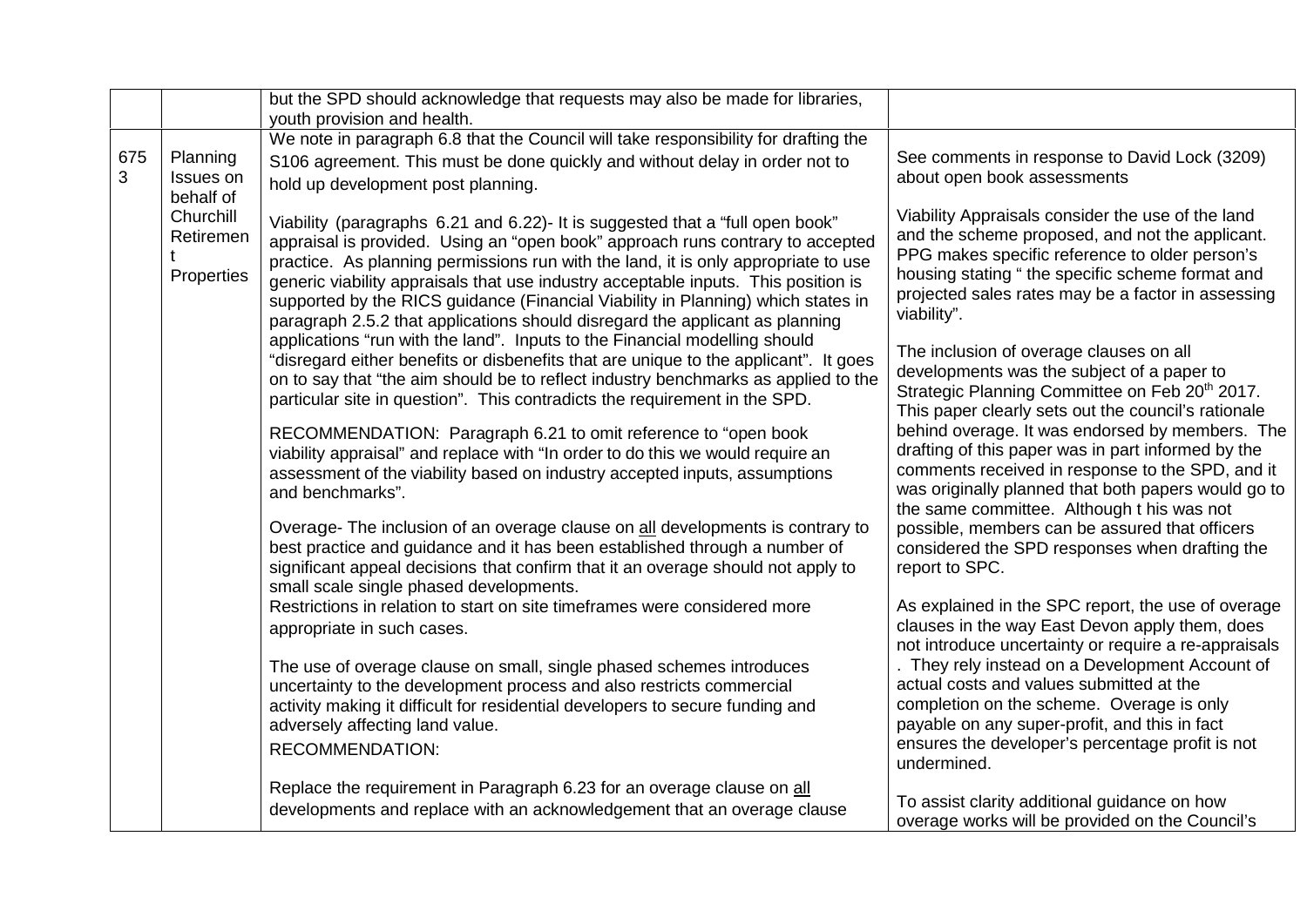|  | for small and single phased developments is inappropriate and that a re-<br>appraisal should be considered where there is a longer term, multi phased                                                                                                                                                                          | website alongside the current Viability Guidance<br><b>Notes</b>                                                                                                          |
|--|--------------------------------------------------------------------------------------------------------------------------------------------------------------------------------------------------------------------------------------------------------------------------------------------------------------------------------|---------------------------------------------------------------------------------------------------------------------------------------------------------------------------|
|  | development. Care should be taken when drafting such re-appraisal provisions<br>in order that they do not result in earlier phases becoming uncertain as to the<br>amount of the development to be provided on site.                                                                                                           | The application of Vacant Building Credit, was also<br>covered in the report on viability considered at the<br>Strategic Planning Committee on Feb 20 <sup>th</sup> 2017. |
|  | Vacant Building Credit- It might be advantageous to add the following<br>explanation about how VBC works:<br><b>Calculation of Vacant Building Credit</b>                                                                                                                                                                      | The paper clearly sets out the council's approach to<br>VBC, and member re-endorsed the principles<br>behind how it will be applied.                                      |
|  | The target percentage of affordable housing should be recalculated to take into<br>account the two gross floor areas (the original building and the proposed<br>replacement building) to arrive at a net affordable housing target. This will be<br>the revised maximum target for that site.                                  | To assist clarity additional guidance on how VBC<br>works in practice will be provided on the Council's<br>website alongside the current Viability Guidance<br>Notes.     |
|  | The formula to arrive at this is straightforward: $A = Area$ affordable housing target                                                                                                                                                                                                                                         | Again members can be reassured that officers<br>considered the SPD responses in relation to VBC<br>when drafting the report to SPC                                        |
|  | (% )                                                                                                                                                                                                                                                                                                                           | The Council's position is that viability assessments                                                                                                                      |
|  | Coefficient=1-(Existing building area /                                                                                                                                                                                                                                                                                        | should be made public unless the applicant                                                                                                                                |
|  | Proposed building area) Net affordable                                                                                                                                                                                                                                                                                         | requests confidentiality and makes it clear which<br>sections are confidential.                                                                                           |
|  | housing target $= A \times Coefficient$                                                                                                                                                                                                                                                                                        |                                                                                                                                                                           |
|  | So, by way of example, a vacant retail building in Sidmouth of 865m2 which is<br>being redeveloped for 26 dwellings with a gross internal floor area of 1,607.1m2<br>would normally have a policy target percentage for affordable housing of 50%.<br>The calculation of the revised target for this site would be as follows: |                                                                                                                                                                           |
|  | Policy target affordable housing (A)<br>50%                                                                                                                                                                                                                                                                                    |                                                                                                                                                                           |
|  | Coefficient<br>$1-(865/1,607.1)$<br>0.46176342<br>$=$                                                                                                                                                                                                                                                                          |                                                                                                                                                                           |
|  | Net affordable housing target (A x coefficient) -<br>23.09%                                                                                                                                                                                                                                                                    |                                                                                                                                                                           |
|  | Therefore the revised target percentage is 23.09% which will remain unaltered<br>if the proposed GIA remains the same, for example, but the number of                                                                                                                                                                          |                                                                                                                                                                           |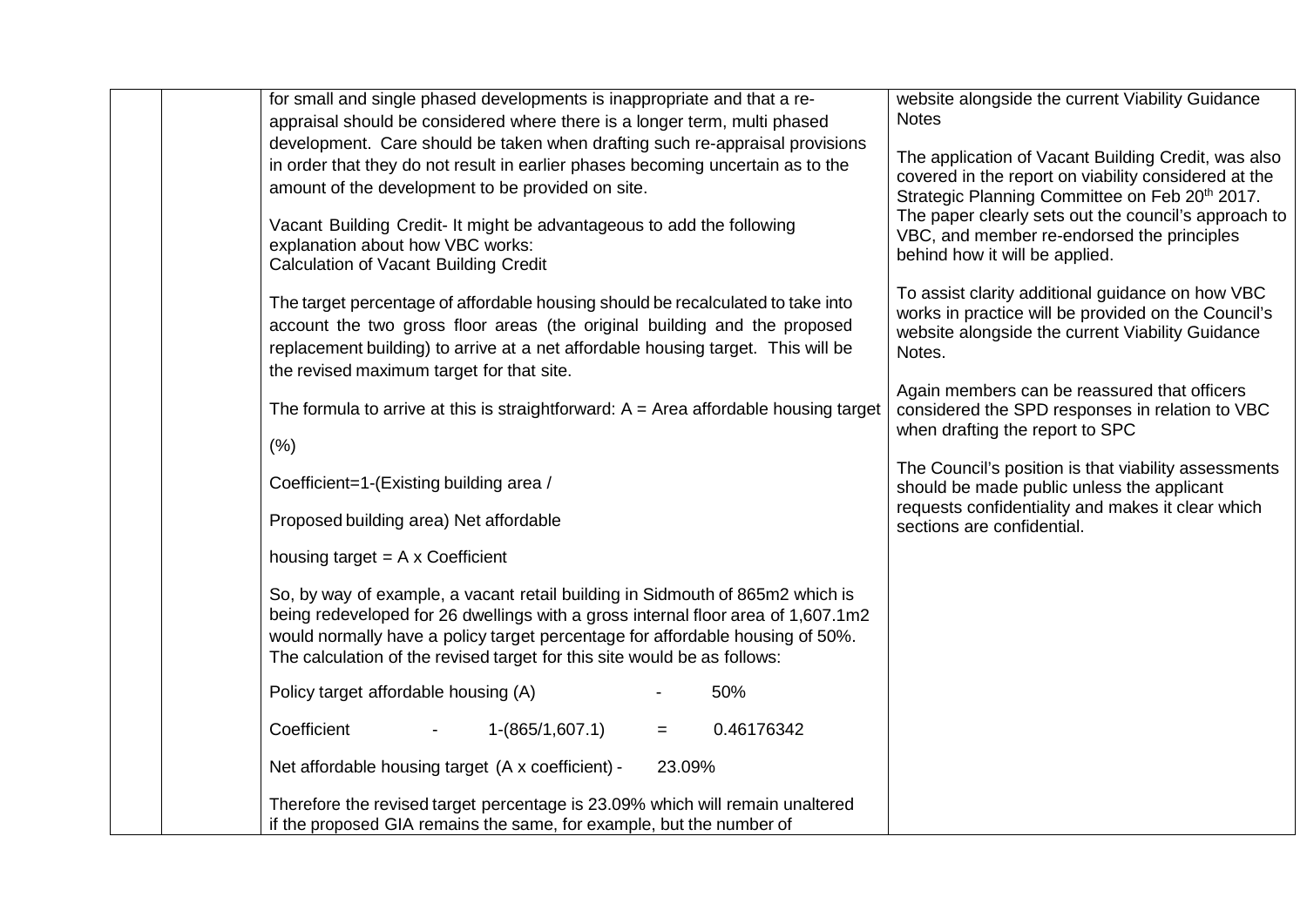|                       |                              | dwellings changes. This also simplifies the calculation where flatted<br>developments have common areas that have to be taken into account in the<br>overall internal area.                                                                                                                                                                                                                                                                                                                                                                                                                                                                                                                                                                                                                                                                                                                         |                                                                                                                                                                                                                                                                                                 |
|-----------------------|------------------------------|-----------------------------------------------------------------------------------------------------------------------------------------------------------------------------------------------------------------------------------------------------------------------------------------------------------------------------------------------------------------------------------------------------------------------------------------------------------------------------------------------------------------------------------------------------------------------------------------------------------------------------------------------------------------------------------------------------------------------------------------------------------------------------------------------------------------------------------------------------------------------------------------------------|-------------------------------------------------------------------------------------------------------------------------------------------------------------------------------------------------------------------------------------------------------------------------------------------------|
|                       |                              | Viability at Outline- Churchill Retirement Living is not likely to submit an outline<br>planning application.                                                                                                                                                                                                                                                                                                                                                                                                                                                                                                                                                                                                                                                                                                                                                                                       |                                                                                                                                                                                                                                                                                                 |
|                       |                              | Confidentiality-While we understand the need for the public to be confident that<br>planning obligations are being negotiated in a professional manner, there is also<br>a need to maintain commercial confidentiality. This is especially the case where<br>local authorities are seeking an open book approach. There is a conflict here<br>between the council's requirement for open book viability and a need for viability<br>appraisal being made available to the public. In an open book scenario the<br>amount of redactions would make the viability assessments that could be<br>published virtually meaningless. The council are more likely to get support from<br>developers if the principles of generic, industry benchmarks and assumptions are<br>required in development viability appraisals.                                                                                  |                                                                                                                                                                                                                                                                                                 |
| 720<br>$\overline{7}$ | Cranbrook<br>Town<br>Council | SPD doesn't address Cranbrook specific issues (despite Cranbrook accounting<br>for around half East Devon's new development) but focuses on smaller sites.<br>The purpose of the SPD is to offer clarity to developers and Cranbrook Town<br>Council fully supports that principle. However, the SPD could offer greater clarity<br>on how future planning obligations will be delivered in the specific case of<br>Cranbrook, how the adopted charging schedule might be applied in the case of<br>Cranbrook and whether obligations will fall under Section 106 or Community<br>Infrastructure Levy (CIL) arrangements. Also, should clarify how key<br>infrastructure might be brought forward early and, where appropriate, a<br>mechanism for bringing about changes to a previously agreed obligation. With a<br>development which has been in existence for some four years at Cranbrook and | It is agreed that Cranbrook requires specific<br>guidance and the text has been amended to state<br>that this will be provided through the Cranbrook<br>Plan DPD. Where matters are not addressed in the<br>Cranbrook Plan, this SPD will apply.<br>Comments on the CIL Regulation 123 list are |
|                       |                              | which will carry on for at least another fifteen, there is need to have scope for<br>change as the needs of the town change. The situation in Cranbrook is quite<br>different from other smaller developments in existing settlements and the SPD<br>does not appear to address that fully.                                                                                                                                                                                                                                                                                                                                                                                                                                                                                                                                                                                                         | noted, but this will be subject to separate<br>consultation, informed by an updated Infrastructure<br>Delivery Plan. These comments will be considered<br>in updating the list.                                                                                                                 |
|                       |                              | Specific examples of where the SPD fails to address and be relevant to the<br>development at Cranbrook are:<br>- Paragraph 3.19 of the SPD states that planning obligations must be directly<br>relevant to a proposed development. Cranbrook Town Council queries how this                                                                                                                                                                                                                                                                                                                                                                                                                                                                                                                                                                                                                         |                                                                                                                                                                                                                                                                                                 |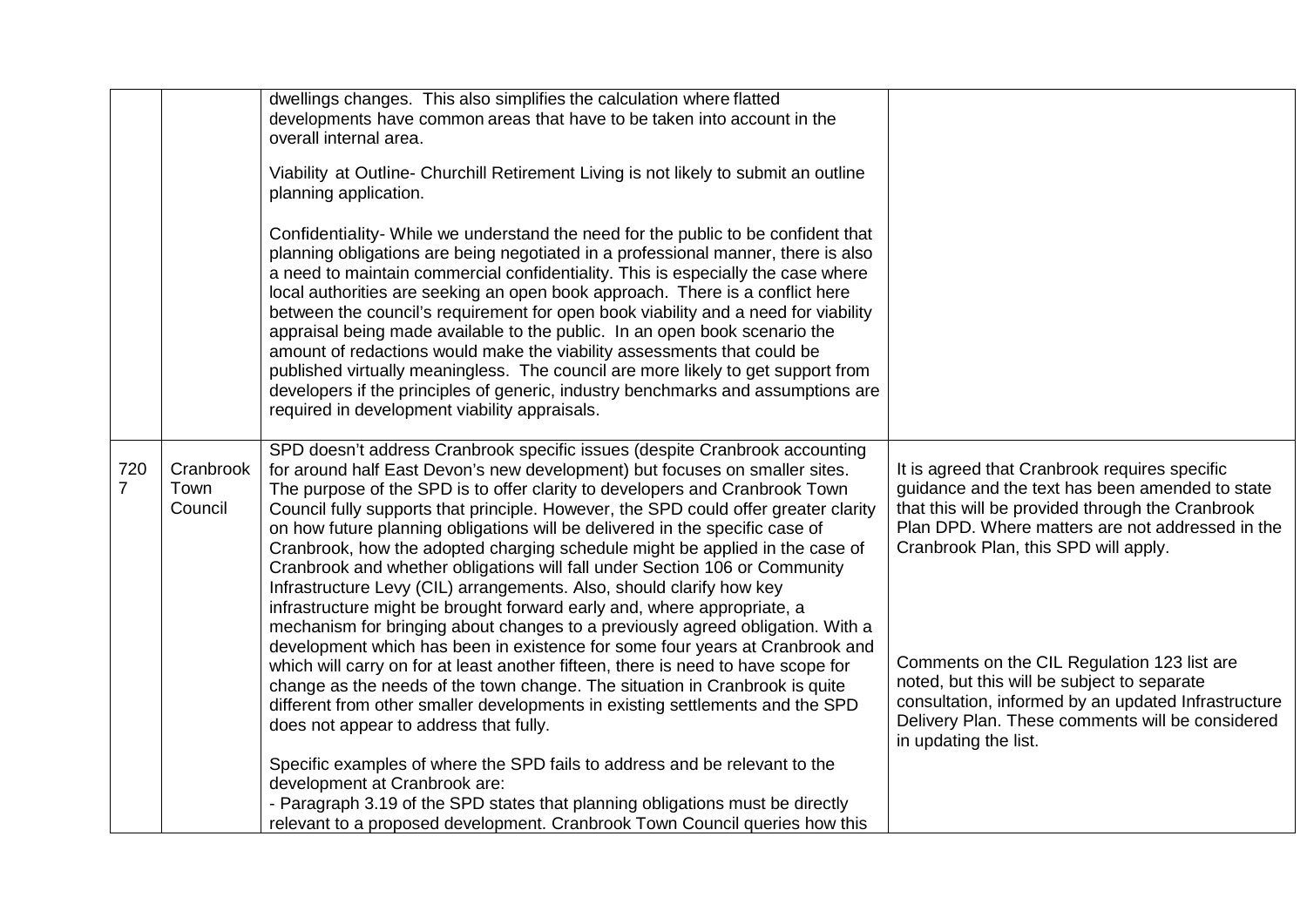| policy statement relates to the delivery of East Devon District Council's<br>Regulation 123 list of infrastructure which draws from CIL contributions to<br>finance infrastructure projects across the district.<br>- On page 13 the SPD states that "Site wide masterplans [] agree the spatial<br>layout and land uses [] including the locations of specific infrastructure" before<br>development commences. Cranbrook Town Council would endorse this policy<br>but would appreciate confirmation whether it will apply to all future planning<br>applications for Cranbrook and if so, how delays will be avoided.<br>- Paragraph 5.8 of the SPD makes general reference to the percentage<br>contribution from CIL to town and parish councils dependent upon the existence<br>of a neighbourhood plan and Cranbrook Town Council questions how relevant<br>this is to Cranbrook.<br>- Section 8 relates to obligations of both East Devon District Council and<br>parishes to publish an annual CIL report. Cranbrook Town Council remains<br>unclear how will this relate to and apply in Cranbrook where many of the<br>traditional town facilities are being provided as part of the initial construction<br>process.<br>The table at 4.2 needs a strong evidence base and clear policy for each of the<br>listed obligations rather than consideration on a case by case basis.<br>The non-compliance procedure could be strengthened; penalties should include<br>a percentage of the capital value of the total development and the right to seize<br>assets to cover costs, without the need for a court order and bailiff seizure as<br>existing penalties are not sufficient to work.<br>There is so much guidance to be taken into account now, it is difficult to put it<br>into practice. The consequence is little or no checks and balances at the time of<br>delivery and the consequential delays and difficulties which arise when there is<br>subsequent realisation that the detail has not strictly been observed.<br>The Planning Obligations SPD is available in a number of libraries across East | Agree re availability of documents in Cranbrook<br>library. We have amended our procedures to<br>ensure this happens in future.<br>These have been added<br>The statutory consultees agree that SEA is not<br>required. Development to which the SPD applies<br>may require SEA as part of the planning application<br>process |
|----------------------------------------------------------------------------------------------------------------------------------------------------------------------------------------------------------------------------------------------------------------------------------------------------------------------------------------------------------------------------------------------------------------------------------------------------------------------------------------------------------------------------------------------------------------------------------------------------------------------------------------------------------------------------------------------------------------------------------------------------------------------------------------------------------------------------------------------------------------------------------------------------------------------------------------------------------------------------------------------------------------------------------------------------------------------------------------------------------------------------------------------------------------------------------------------------------------------------------------------------------------------------------------------------------------------------------------------------------------------------------------------------------------------------------------------------------------------------------------------------------------------------------------------------------------------------------------------------------------------------------------------------------------------------------------------------------------------------------------------------------------------------------------------------------------------------------------------------------------------------------------------------------------------------------------------------------------------------------------------------------------------------------------------------------------------------------------------------------------------------------|--------------------------------------------------------------------------------------------------------------------------------------------------------------------------------------------------------------------------------------------------------------------------------------------------------------------------------|
| Devon but not in Cranbrook, please can planning consultation documents be<br>made available in hard copy in Cranbrook library in the future.<br>There appears to be an incomplete glossary of abbreviations in which<br>explanations of e.g. LPA and NPPG are missing.                                                                                                                                                                                                                                                                                                                                                                                                                                                                                                                                                                                                                                                                                                                                                                                                                                                                                                                                                                                                                                                                                                                                                                                                                                                                                                                                                                                                                                                                                                                                                                                                                                                                                                                                                                                                                                                           |                                                                                                                                                                                                                                                                                                                                |
| The correct use of apostrophes and relative pronouns should be reviewed and a<br>consistent use of capital letters applied throughout the document.                                                                                                                                                                                                                                                                                                                                                                                                                                                                                                                                                                                                                                                                                                                                                                                                                                                                                                                                                                                                                                                                                                                                                                                                                                                                                                                                                                                                                                                                                                                                                                                                                                                                                                                                                                                                                                                                                                                                                                              |                                                                                                                                                                                                                                                                                                                                |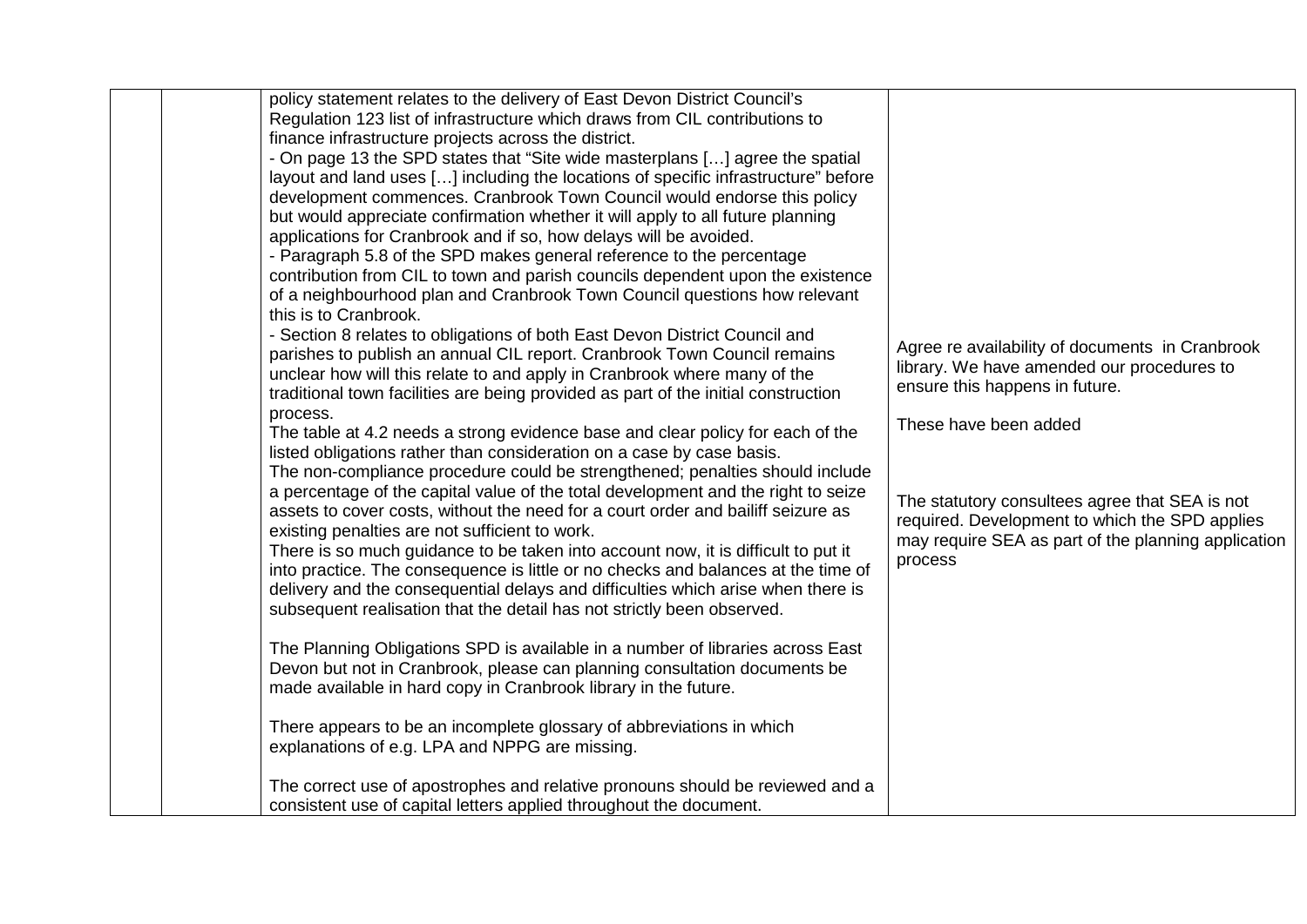|                       |                     | The Strategic Environmental Assessment and Habitat Regulations Assessment<br>concludes that the "SPD is unlikely to have a significant effect on the<br>environment" and that, hence, "the SPD does not require a Strategic<br>Environmental Assessment" (paragraph 3.6). Again, this document appears to<br>be aimed at smaller developments and Cranbrook Town Council would argue<br>that any planning applications do have a significant effect on the environment<br>locally.<br>Cranbrook Town Council has no specific comments on the Equality Impact<br>Assessment.                                                                                                                                                                                                                                                                                                                                                                                                                                                                                                                                                                                                                                                                                                                                              |                                                                                                                                                                                                                                                                                                                                                                                                                                   |
|-----------------------|---------------------|--------------------------------------------------------------------------------------------------------------------------------------------------------------------------------------------------------------------------------------------------------------------------------------------------------------------------------------------------------------------------------------------------------------------------------------------------------------------------------------------------------------------------------------------------------------------------------------------------------------------------------------------------------------------------------------------------------------------------------------------------------------------------------------------------------------------------------------------------------------------------------------------------------------------------------------------------------------------------------------------------------------------------------------------------------------------------------------------------------------------------------------------------------------------------------------------------------------------------------------------------------------------------------------------------------------------------|-----------------------------------------------------------------------------------------------------------------------------------------------------------------------------------------------------------------------------------------------------------------------------------------------------------------------------------------------------------------------------------------------------------------------------------|
| 764<br>$\overline{7}$ | Persimmo<br>n Homes | Paragraph 1.3 and Paragraph 3.10 of the Supplementary Planning Document (<br>SPD) The Regulation 123 List.<br>The IDP lists the delivery of the Axminster North South Relief Road as an item<br>which is key to the delivery of its strategy for Axminster. Yet t he Regulation list<br>("Regulation 1 23" List) as at April 2016 does not list it as a key project which is<br>inconsistent. Recent discussions with the Council and DCC Highways have<br>indicated that the road could be funded by CIL so it should be listed as a specific<br>item in the 1 23 list. The 123 list is a document capable of being amended as<br>part of the implementation of the plan and this consultation provides t he<br>opportunity to revise the Regulation 1 23 List and include t he road as a specific<br>priority one project funded by CIL.<br>Para 2.2 should refer to the Regulation 123 tests needing to be satisfied - for<br>contributions to be necessary, directly related to development and fairly and<br>reasonably related in scale and kind. Reference should also be made to the<br>requirement in section 173 of the NPPF to the need to have careful attention to<br>viability and costs before they are imposed on development and the central<br>objective of the NPPF to boost the supply of new homes. | Comments on the CIL Regulation 123 list are<br>noted, but this will be subject to separate<br>consultation, informed by an updated Infrastructure<br>Delivery Plan. These comments will be considered<br>in updating the list.<br>Reference to the three 'tests' for planning<br>obligations are set out in paragraph 5.5 in the draft<br>SPD. Agree that reference to NPPF 173 would be<br>useful in the policy context chapter. |
|                       |                     | The need for flexibility in the application of the SPD guidance and the need to<br>take account of site specific circumstances should be set out clearly and early in<br>the East Devon SPD.                                                                                                                                                                                                                                                                                                                                                                                                                                                                                                                                                                                                                                                                                                                                                                                                                                                                                                                                                                                                                                                                                                                             | Unsure of reference to maps in Appendix I.                                                                                                                                                                                                                                                                                                                                                                                        |
|                       |                     | Paragraph 3.6 states that the calculation of CIL will be on the Gross Internal<br>Floor Area as measured in the RICS Code of Practice. The code identifies that                                                                                                                                                                                                                                                                                                                                                                                                                                                                                                                                                                                                                                                                                                                                                                                                                                                                                                                                                                                                                                                                                                                                                          |                                                                                                                                                                                                                                                                                                                                                                                                                                   |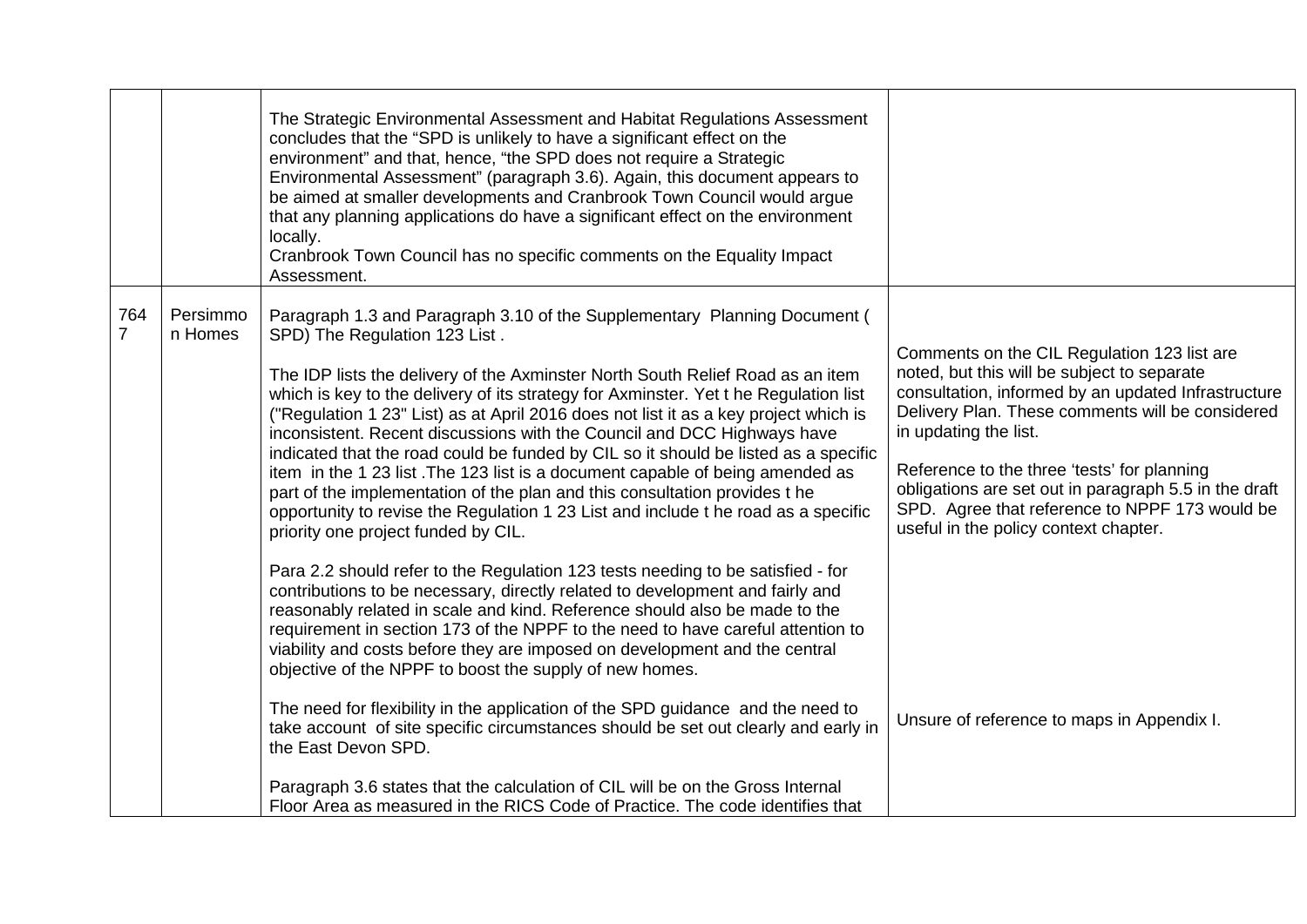| Garages are included in the internal floor area, this is incorrect as garages are<br>not habitable areas and are clearly not part of the habitable fabric of a building<br>and should by definition be excluded.                                                                                                                   |                                                                                                                                                                                                                                                 |
|------------------------------------------------------------------------------------------------------------------------------------------------------------------------------------------------------------------------------------------------------------------------------------------------------------------------------------|-------------------------------------------------------------------------------------------------------------------------------------------------------------------------------------------------------------------------------------------------|
| There should be a review mechanism and recognition that starter homes may be<br>considered as affordable housing in light of the Government's intention to<br>introduce them.                                                                                                                                                      |                                                                                                                                                                                                                                                 |
| Proposed Approach to CIL.-: Residential Development<br>The maps supplied in Appendix I are welcomed . How does the council intend to<br>respond                                                                                                                                                                                    |                                                                                                                                                                                                                                                 |
| where an applications spans two charging schedule area. Will the rate be<br>averaged out? The map showing the residential charging zone areas are<br>diagrammatic and in some areas it is unclear if land falls within urban envelope<br>or the countryside area. This is especially true at Axminster where the policy            |                                                                                                                                                                                                                                                 |
| map as drafted under Strategy 20 is capable of amendment as is allowed for in<br>the Planning Performance Agreement that accompanied the Planning<br>Applications. To add clarity on this the maps should be at a more detailed level,<br>the council should amend the map format to show this.                                    | Incorrect – the latest currently published IDP is                                                                                                                                                                                               |
| The council's approach to sites which fall within an area that spans these<br>designations is unclear as to how apportionment would work . Sites don't<br>necessarily fall within arbitrary lines drawn diagrammatically. The map based<br>approach allows transparency in this regard and the better interpretation of<br>policy. | from March 2015. Comments on the CIL<br>Regulation 123 list are noted, but this will be<br>subject to separate consultation, informed by an<br>updated Infrastructure Delivery Plan. These<br>comments will be considered in updating the list. |
| Strategy 50 - Infrastructure Delivery.<br>The comments set out above concerning paragraph 1.3 and 3.10 apply equally<br>to Strategy 50                                                                                                                                                                                             |                                                                                                                                                                                                                                                 |
| The IDP is capable of being updated and some 4 years have elapsed since the<br>previous one was prepared. The 123 list and the IDP are part of the essential<br>monitoring process and projects are capable of being added to it. This<br>consultation provides the opportunity to do so Axminster Strategy 20 identifies          | The council has received several applications<br>where applicants are seeking to make viability                                                                                                                                                 |
| the Relief Road as a key part of the policy and we object to the fact that the<br>Current 123 list does not refer to it.<br>Instalments Policy.                                                                                                                                                                                    | arguments at outline, including on outline<br>applications where all matters are reserved. In<br>such cases assessing viability on an indicative                                                                                                |
|                                                                                                                                                                                                                                                                                                                                    | scheme seems of very limited value. For example                                                                                                                                                                                                 |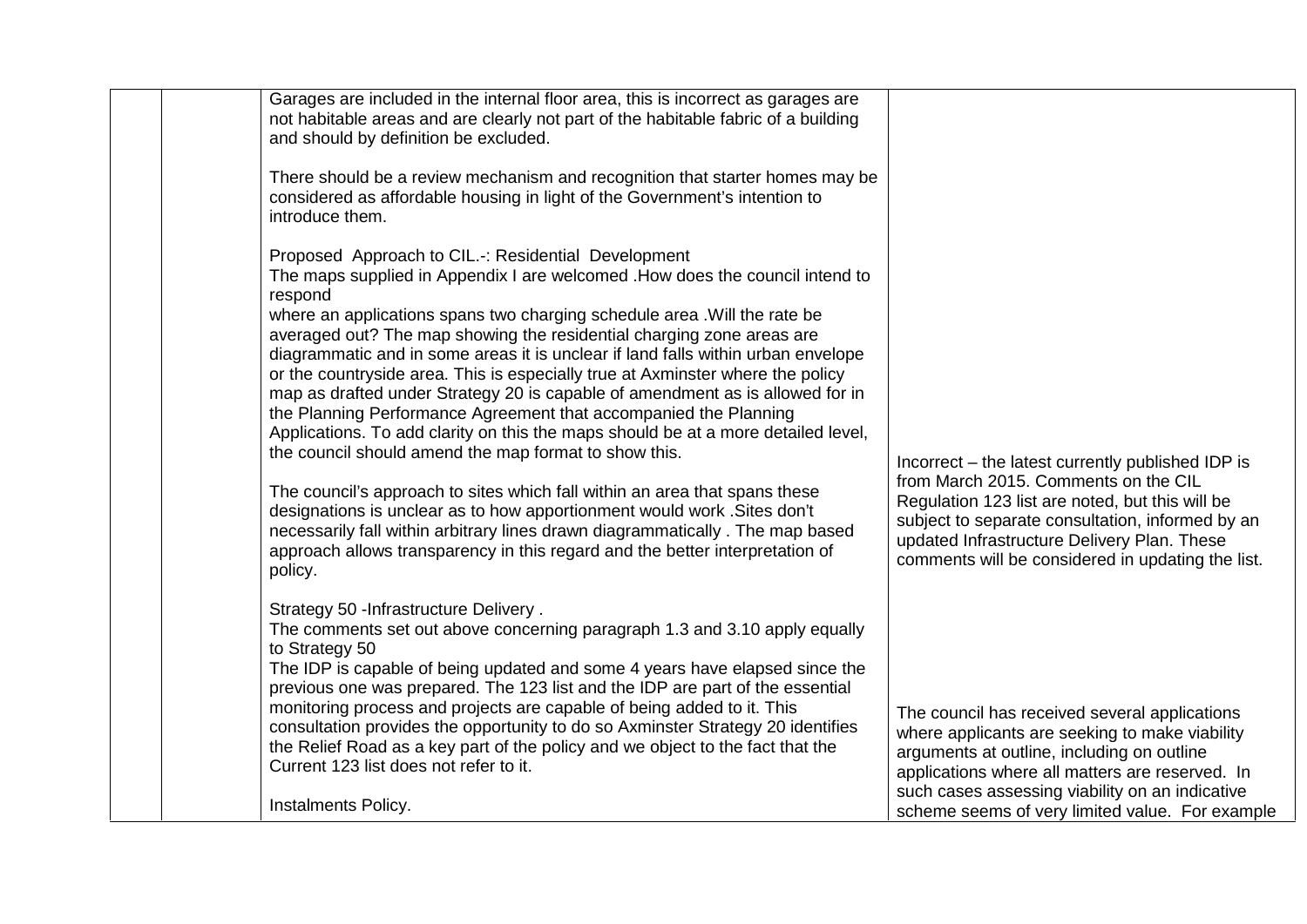|          |                                                                       | We would welcome further involvement on the instalments policy referred to in<br>the consultation and would favour an approach based on completions not<br>commencement of development. Larger sites will require a longer lead in to<br>deliver essential infrastructure and the definition of commencement at the point<br>of a start on site might involve essential infrastructure which is needed many<br>months before homes are delivered. The Policy should allow instalments to be<br>paid at thresholds of actually completed homes. We disagree with the view that if<br>it were based on occupations this would remove an incentive to complete<br>developments.<br>Viability at Outline stage<br>It is inherent in any proposals that basic viability is tested prior to an application<br>so its need is questioned. In addition S 106 agreements as a standard practice<br>allow for a cascade mechanism in some form where viability is an issue and<br>therefore the need for this within the SPD is unnecessary.<br>Overage (6.23)<br>There is no reference in Paragraph 6.23 to the time limit on overage. It is<br>unreasonable to require overage to be an open ended commitment. Nor is there<br>any reference to what constitutes a level at which it applies. It would be<br>nonsense in terms of policy if it was applied at unreasonably small amounts of<br>increase in value and administration costs could outweigh the benefits if the bar<br>was set too low. We urge the council to rethink this element of the SPD. The<br>policy has to be reasonable and directly related to the development hence there<br>seems no mechanism which has been set out to show what those thresholds of<br>value are. | it is very difficult to assess costs and values for a<br>scheme, or consider options that may help improve<br>viability, when even the floor space (and therefore<br>also the CIL liability) is unknown. This experience<br>justifies the need to highlight this issue in the SPD.<br>The wording of the SPD has been reviewed and<br>revised to express this more clearly.<br>We are also working actively with applicants and<br>potential applicants to seek to resolve the<br>challenges around overage at outline on a case by<br>case basis |
|----------|-----------------------------------------------------------------------|-----------------------------------------------------------------------------------------------------------------------------------------------------------------------------------------------------------------------------------------------------------------------------------------------------------------------------------------------------------------------------------------------------------------------------------------------------------------------------------------------------------------------------------------------------------------------------------------------------------------------------------------------------------------------------------------------------------------------------------------------------------------------------------------------------------------------------------------------------------------------------------------------------------------------------------------------------------------------------------------------------------------------------------------------------------------------------------------------------------------------------------------------------------------------------------------------------------------------------------------------------------------------------------------------------------------------------------------------------------------------------------------------------------------------------------------------------------------------------------------------------------------------------------------------------------------------------------------------------------------------------------------------------------------------------------------------------------------------------------------|---------------------------------------------------------------------------------------------------------------------------------------------------------------------------------------------------------------------------------------------------------------------------------------------------------------------------------------------------------------------------------------------------------------------------------------------------------------------------------------------------------------------------------------------------|
| 771<br>5 | Collier<br>Planning<br>on behalf<br>of Baker<br><b>Estates</b><br>Ltd | SPD provides useful guidance for developers, landowners and local<br>communities alike.<br>Concerned that paras 6.25 and 6.26 suggest that the level of planning<br>obligations associated with a development may not be able to be established at<br>an outline application stage because the exact costs for calculating CIL, and<br>developing the scheme, are unknown so such decisions would need to<br>effectively be deferred to the reserved matters stage.                                                                                                                                                                                                                                                                                                                                                                                                                                                                                                                                                                                                                                                                                                                                                                                                                                                                                                                                                                                                                                                                                                                                                                                                                                                                     | Support noted<br>This may be the case.<br>See comments in response to Planning Issues on<br>behalf of Churchill Retirement Properties (6753) in                                                                                                                                                                                                                                                                                                                                                                                                   |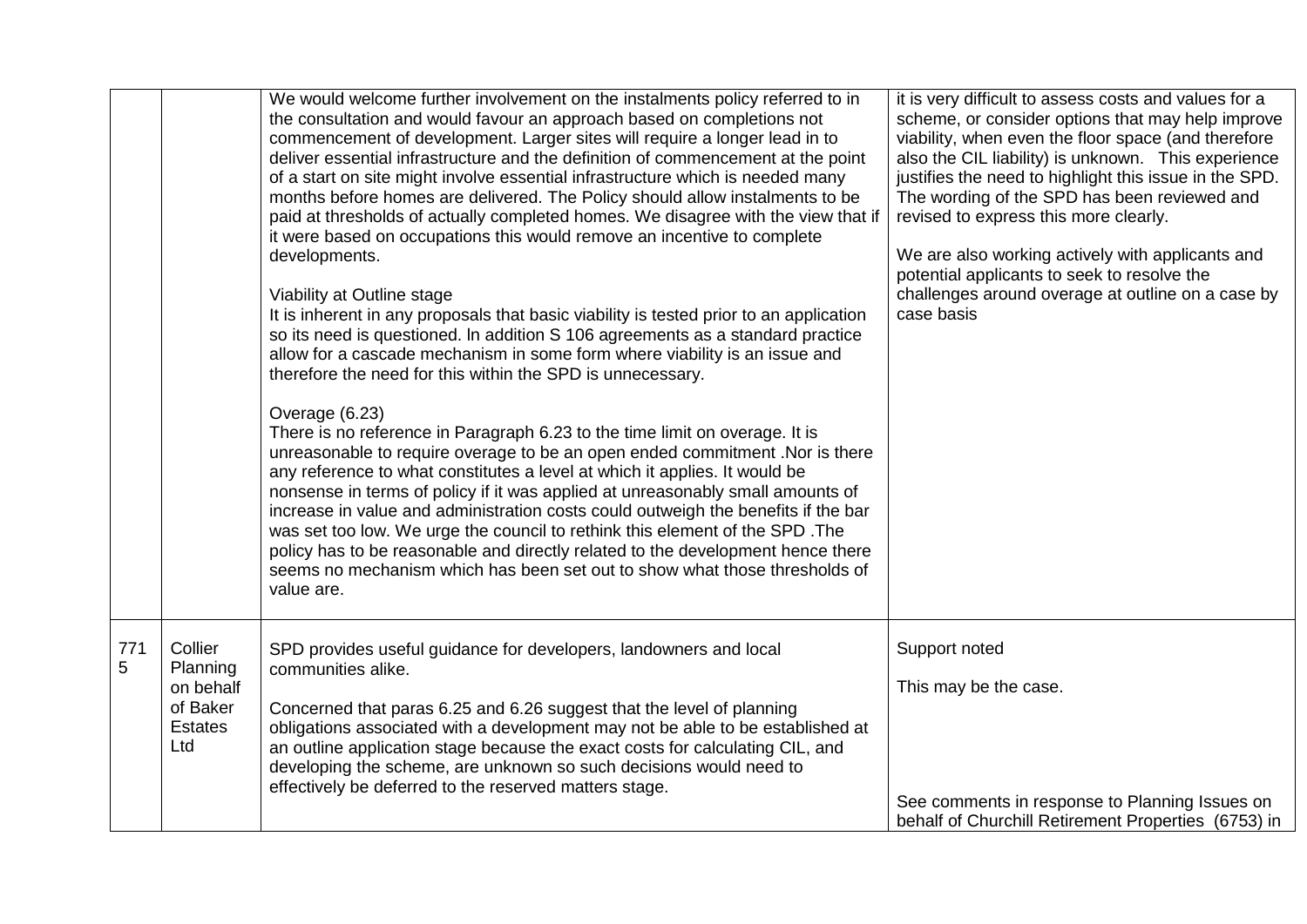|          |                 | Accept Local Plan requirement for an overage clause but reference to "in all<br>cases" should be deleted from the draft SPD as it is not consistent with the Local<br>Plan or national guidance which makes it clear that overage clause will only be<br>justified within phased development, not all developments as currently<br>suggested within the draft SPD. Secondly, consideration of viability assessments<br>within outline applications should be considered on the basis of the<br>circumstances that apply at the time of the decision.<br>We recommend that further guidance is provided within the SPD as to how the<br>Council intends to apply such overage clauses, in what situations and within<br>what parameters.<br>While we recognise that the precise level of CIL will not always be able to be<br>established at an outline stage, we would generally support the first of the three<br>options set out within paragraph 6.25 which would require the use of viability<br>appraisals at outline stage based as firmly as possible on what is known at that<br>stage and for those to be accepted. It is not always possible for all of the matters<br>upon which such viability appraisals have to be based to be pinned down as<br>paragraph 6.25 then suggests would need to occur and we would be opposed to<br>any such requirement.<br>Again, this could have serious repercussions for the actual delivery of<br>development, particularly housing developments, because an outline planning<br>permission often triggers the requirement for a developer to acquire a site from a<br>landowner. It would be commercially untenable for a developer to proceed with<br>the acquisition of a site if the overall level of planning obligations are not able to<br>be quantified at that stage.<br>We strongly recommend that paragraphs 6.25 and 6.26 of the draft SPD are<br>reconsidered.<br>In respect of paragraph 6.27, there is a fine balance to be struck between<br>demonstrating transparency and maintaining commercial confidentiality and we<br>would urge the Council to again reconsider the content of this paragraph<br>carefully. As currently drafted it has the potential to limit the scope by which | relation to overage and David Lock (3209) about<br>open book assessments, and further detail set out<br>in the SPC of 20 <sup>th</sup> Feb 2017.<br>Additional guidance on how overage works will be<br>provided on the Council's website alongside the<br>current Viability Guidance Notes<br>The Council's position is that viability assessments<br>should be made public unless the applicant<br>requests confidentiality and makes it clear which<br>sections are confidential. |
|----------|-----------------|-----------------------------------------------------------------------------------------------------------------------------------------------------------------------------------------------------------------------------------------------------------------------------------------------------------------------------------------------------------------------------------------------------------------------------------------------------------------------------------------------------------------------------------------------------------------------------------------------------------------------------------------------------------------------------------------------------------------------------------------------------------------------------------------------------------------------------------------------------------------------------------------------------------------------------------------------------------------------------------------------------------------------------------------------------------------------------------------------------------------------------------------------------------------------------------------------------------------------------------------------------------------------------------------------------------------------------------------------------------------------------------------------------------------------------------------------------------------------------------------------------------------------------------------------------------------------------------------------------------------------------------------------------------------------------------------------------------------------------------------------------------------------------------------------------------------------------------------------------------------------------------------------------------------------------------------------------------------------------------------------------------------------------------------------------------------------------------------------------------------------------------------------------------------------------------------------------------------------------------------------------------|--------------------------------------------------------------------------------------------------------------------------------------------------------------------------------------------------------------------------------------------------------------------------------------------------------------------------------------------------------------------------------------------------------------------------------------------------------------------------------------|
|          |                 | decisions, as to what information should be placed in the public domain, can be<br>made on a case by case basis which is what we consider would be a more<br>appropriate approach.                                                                                                                                                                                                                                                                                                                                                                                                                                                                                                                                                                                                                                                                                                                                                                                                                                                                                                                                                                                                                                                                                                                                                                                                                                                                                                                                                                                                                                                                                                                                                                                                                                                                                                                                                                                                                                                                                                                                                                                                                                                                        |                                                                                                                                                                                                                                                                                                                                                                                                                                                                                      |
| 771<br>6 | Redrow<br>Homes |                                                                                                                                                                                                                                                                                                                                                                                                                                                                                                                                                                                                                                                                                                                                                                                                                                                                                                                                                                                                                                                                                                                                                                                                                                                                                                                                                                                                                                                                                                                                                                                                                                                                                                                                                                                                                                                                                                                                                                                                                                                                                                                                                                                                                                                           | Agreed- text has been reordered                                                                                                                                                                                                                                                                                                                                                                                                                                                      |
|          |                 |                                                                                                                                                                                                                                                                                                                                                                                                                                                                                                                                                                                                                                                                                                                                                                                                                                                                                                                                                                                                                                                                                                                                                                                                                                                                                                                                                                                                                                                                                                                                                                                                                                                                                                                                                                                                                                                                                                                                                                                                                                                                                                                                                                                                                                                           |                                                                                                                                                                                                                                                                                                                                                                                                                                                                                      |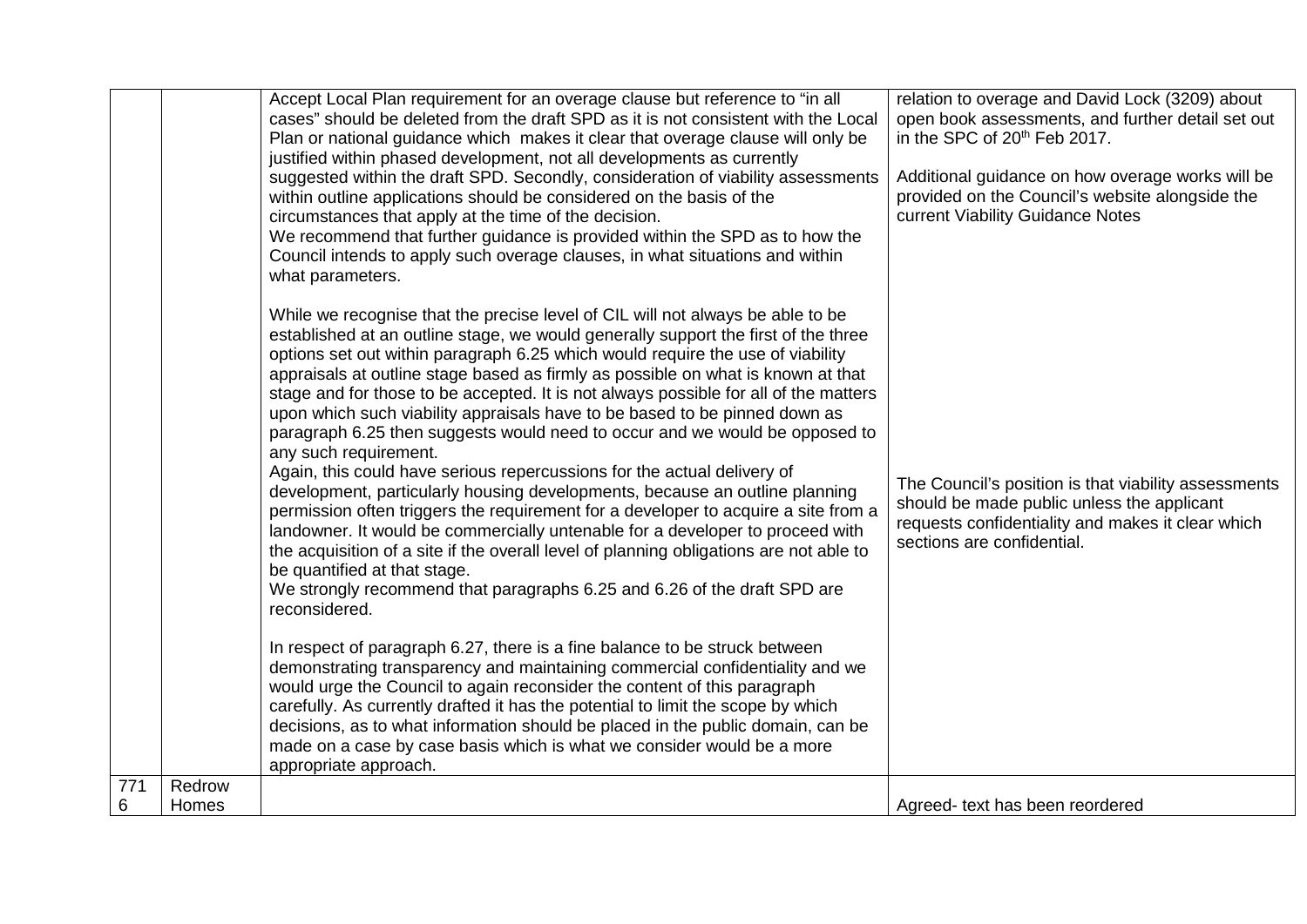| West<br>Country<br>Ltd | General structure- Section 5 provides the legislative and policy context for the<br>application of obligations and the Community Infrastructure Levy. If this were<br>presented after the introduction, paragraphs 3.17 and 3.18 could be removed as<br>they replicate section 5.                                                                                                                                                                                                                                                                                                                                                                                                                                                                                                                                                                                                                            | The legislation is provided in a footnote to this<br>section.                                                                                                                                                                                                                            |
|------------------------|--------------------------------------------------------------------------------------------------------------------------------------------------------------------------------------------------------------------------------------------------------------------------------------------------------------------------------------------------------------------------------------------------------------------------------------------------------------------------------------------------------------------------------------------------------------------------------------------------------------------------------------------------------------------------------------------------------------------------------------------------------------------------------------------------------------------------------------------------------------------------------------------------------------|------------------------------------------------------------------------------------------------------------------------------------------------------------------------------------------------------------------------------------------------------------------------------------------|
|                        | 2.1- The last sentence of para 2.1 states that "planning obligations (via a s106<br>as opposed to CIL which is for the purposes of this document, not considered an<br>obligation in the same way as a negotiated settlement under s106} are secured<br>to ensure that development mitigates the impacts of, and provides for the<br>requirements arising from, development in a sustainable way." A further<br>narrative is required to clarify to all parties that planning obligations should only<br>be sought where it is not possible to address the unacceptable impacts through<br>a planning condition. Suggest inserting textual references to the content of paras<br>203 and 204 of the NPPF at the end of this paragraph or redraft the opening<br>para of the current Section 5 to refer to these paragraphs and move Section 5<br>forward in the document, thereby supporting removal of 2.1. | Agreed<br>Restructure para.                                                                                                                                                                                                                                                              |
|                        | 3.10- Insert 'to contribute to' after '(S106 Agreements)'<br>3.11- This paragraph should not be written in the future tense, replace 'may' with<br>'can'. It replicates para 5.6 and should be removed in favour of restructuring the<br>document.<br>3.15- It is agreed that the Council should act in a transparent manner and review<br>and amend the Council's Regulation 123 List. However, the para fails to advise<br>as to the frequency of the review. This should be included within the SPD.<br>3.17- This is considered superfluous given the legislative<br>and policy section (Section 5) within the document. If retained, clarification is<br>required in order to be consistent with the Glossary at the rear of the Draft in<br>relation to the use of the term "open space". This is poorly defined as drafted<br>and offers ambiguity in the application of the obligations.             | Para updated.<br>Review of the Regulation 123 list will be subject to<br>latest circumstances and evidence, which will vary<br>over time. It is therefore not possible to prescribe<br>the frequency.<br>Sections 3.17 and 3.18 have been deleted as the<br>document has been reordered. |
|                        | 3.17- The example provided in relation to mitigating the impact of development<br>would apply only to the largest of development schemes capable of making<br>contributions towards increased public transport provision without detriment to<br>the overall viability of the scheme (in such cases contributions are generally                                                                                                                                                                                                                                                                                                                                                                                                                                                                                                                                                                              | Text has been clarified                                                                                                                                                                                                                                                                  |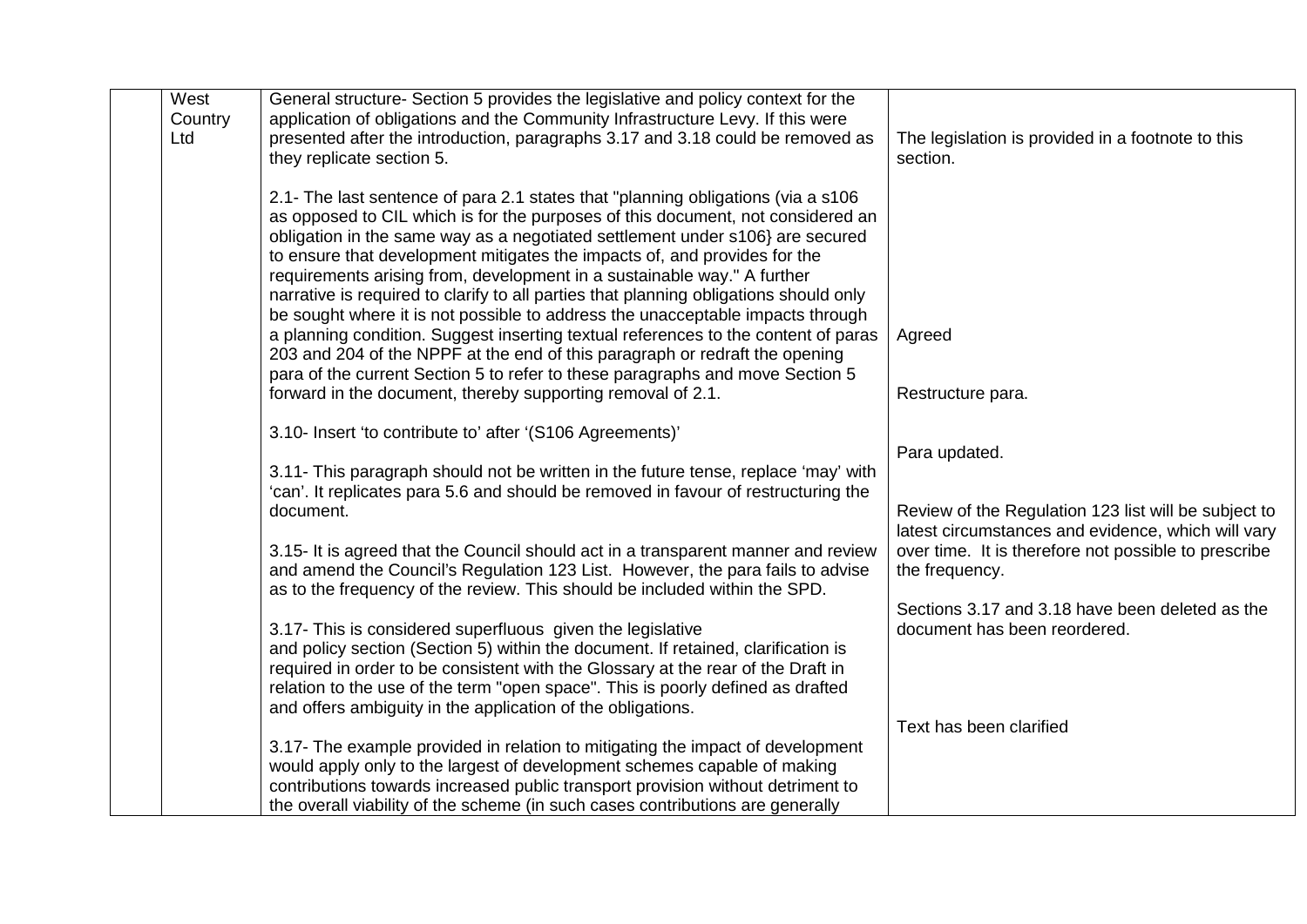| significant and require detailed contractual positions to be secured with bus<br>providers). A more relevant example in the document could be the on-site<br>creation of new habitats to mitigate the impact caused to nature conservation<br>interests.                                                                                                                                                                                                                                                                                                                                                                                                                                            | No change- this is a statement of the Council's<br>position.                                                                                                                                                                             |
|-----------------------------------------------------------------------------------------------------------------------------------------------------------------------------------------------------------------------------------------------------------------------------------------------------------------------------------------------------------------------------------------------------------------------------------------------------------------------------------------------------------------------------------------------------------------------------------------------------------------------------------------------------------------------------------------------------|------------------------------------------------------------------------------------------------------------------------------------------------------------------------------------------------------------------------------------------|
| 3.18- The second bullet point within this paragraph implies that there are<br>circumstances where planning conditions cannot control issues relating to flood<br>risk, land contamination, access and disruption caused by construction. These<br>are precisely the type of issues which Local Planning Authorities regularly apply<br>planning conditions in order to make an otherwise unacceptable development<br>acceptable. If these issues cannot be dealt with by condition, it is questionable                                                                                                                                                                                              |                                                                                                                                                                                                                                          |
|                                                                                                                                                                                                                                                                                                                                                                                                                                                                                                                                                                                                                                                                                                     | Done                                                                                                                                                                                                                                     |
| point and replace with reference to "the delivery of community benefits or<br>equipped play space linked to the phased completion of a housing<br>development".                                                                                                                                                                                                                                                                                                                                                                                                                                                                                                                                     | The table has been amended to reflect many of the<br>representors points.                                                                                                                                                                |
| 3.18- The last bullet point presents the Councils' view that increased costs<br>incurred by developers should be expected in order to deliver a sustainable and<br>high quality development and that these increased costs should not reduce the<br>ability of the site to contribute towards relevant planning objectives. This is<br>considered to present an over-simplification of the economic viability of<br>development projects and will be tested through the preparation of viability<br>impact assessments/viability appraisals. If sales values cannot be achieved,<br>and the cost of delivering the scheme is high, the ability of the development to<br>proceed will be prejudiced. |                                                                                                                                                                                                                                          |
| 3.21- The sentence ends abruptly. Add the word process?                                                                                                                                                                                                                                                                                                                                                                                                                                                                                                                                                                                                                                             |                                                                                                                                                                                                                                          |
| 4.2- The supportive text which introduces the main table confirms that the table<br>is "purely a guide" and therefore has no formal status. As such, there are<br>numerous references within the table which appear to over-simplify the delivery<br>of planning obligations. The column "when due" contains ambiguous references<br>which are not appropriate in all circumstances: "before development<br>commences" in relation to the provision of public open space, for example. The                                                                                                                                                                                                          |                                                                                                                                                                                                                                          |
|                                                                                                                                                                                                                                                                                                                                                                                                                                                                                                                                                                                                                                                                                                     | whether planning permission should be issued. This issue is at the heart of para<br>203 and 204 of the NPPF. Remove references as stated under the second bullet<br>"when due" column should be replaced by a supportive paragraph which |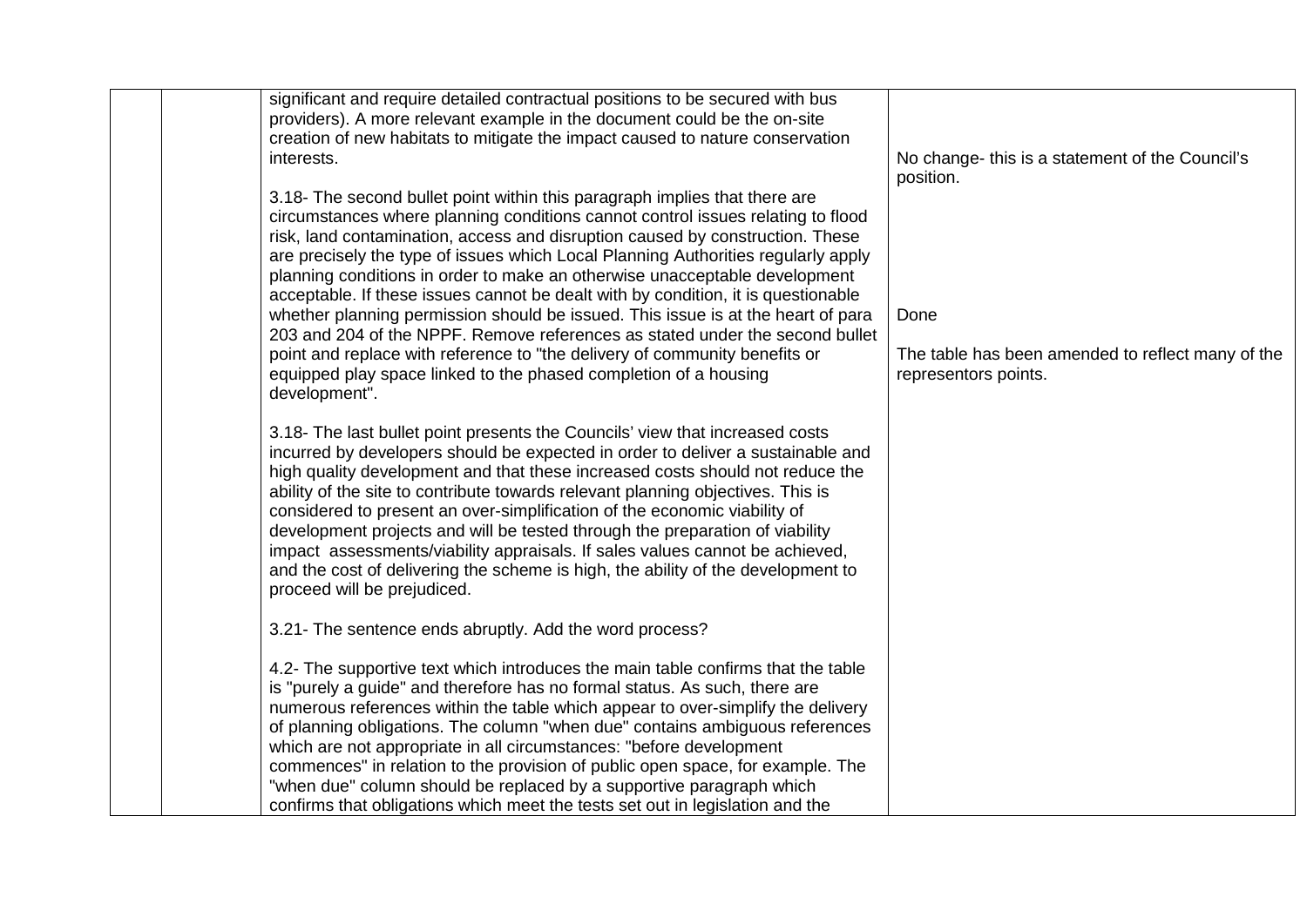| NPPF will be determined and delivered on a case-by-case basis. Other examples<br>include:<br>When referring to the tenure split, this applies to the proportion of housing which<br>fall under the "affordable" category.<br>References to "open space" should use "Formal and/or informal public open                                                                                                                                                                              |                                                                                                           |
|-------------------------------------------------------------------------------------------------------------------------------------------------------------------------------------------------------------------------------------------------------------------------------------------------------------------------------------------------------------------------------------------------------------------------------------------------------------------------------------|-----------------------------------------------------------------------------------------------------------|
| space".<br>On site formal and/or informal public open space should only be required where<br>it has been demonstrated that there would remain a clear deficiency in provision<br>in the relevant catchment area around the application site.<br>How is "the community" defined in relation to the benefit which shall derive from<br>any replacement formal and/or informal public open space?<br>Public Art: How is "in line with development" defined and how will it be applied? |                                                                                                           |
| Public art should be considered on a case-by-case basis or embedded into the<br>design, negating the need for a S106.<br>On-site remedial actions to deal with contaminated land would be covered by a<br>condition (extending to the boundary of the application site and therefore land<br>within the control of the applicant) and as set out within a technical written<br>scheme of investigation and compliance.                                                              | Text amended to clarify<br>Flow chart amended to reflect comments.                                        |
| Land to enable the delivery of on-site infrastructure implies that this shall be<br>completed prior to the occupation of 75% of the housing units (or commercial<br>premises). Phasing plans as required by condition, or obligations, will specify<br>the trigger point and therefore there is no need for a reference to a particular<br>percentage in this case.                                                                                                                 |                                                                                                           |
| Highly sustainable developments can be delivered without specific uses of land<br>to be identified to meet sustainable targets or performance. How sustainable<br>development is defined and brought forward is a matter for the applicant and the<br>identification of land for such uses is not a pre-requisite in all cases.                                                                                                                                                     |                                                                                                           |
| Accessible and adaptable homes can be addressed by condition.                                                                                                                                                                                                                                                                                                                                                                                                                       |                                                                                                           |
| Noise and heritage impacts can be addressed by condition.                                                                                                                                                                                                                                                                                                                                                                                                                           | Resources do not allow us to do this as a matter of<br>course. If a developer requests confirmation it is |
| 5.8- Insert reference to circumstances where monies can be returned to the<br>applicant in the event that financial contributions are not expended by the<br>Council.                                                                                                                                                                                                                                                                                                               | provided.                                                                                                 |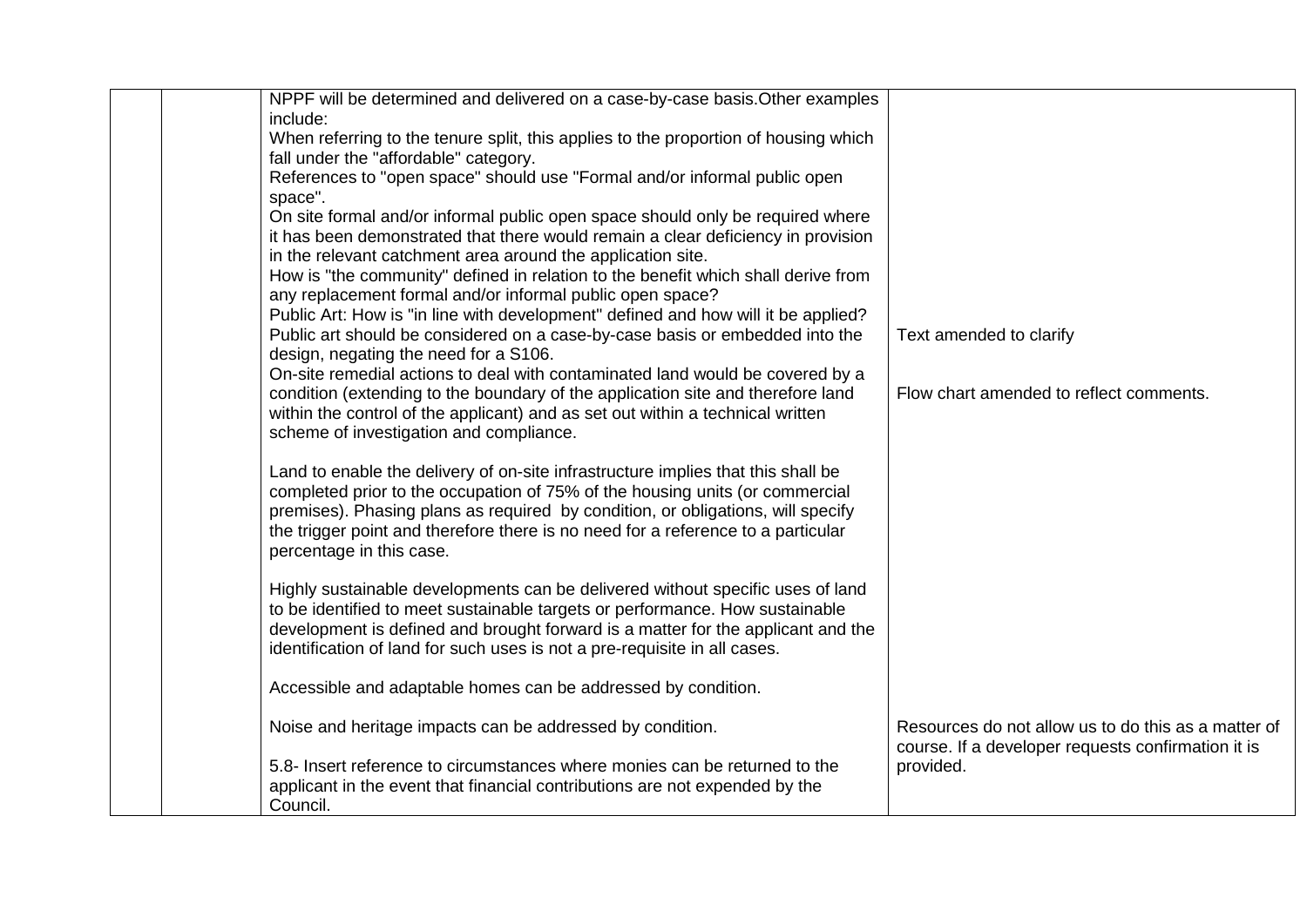| 6.1- The flow chart appears inconsistent with paras 6.8 and 6.11 and requires<br>clarifications to be made in other areas.<br>Amended to reflect a timescale to be agreed                                                                                                                                                                                                                                                                                                                                                                                                                                                                                                                                                    |  |
|------------------------------------------------------------------------------------------------------------------------------------------------------------------------------------------------------------------------------------------------------------------------------------------------------------------------------------------------------------------------------------------------------------------------------------------------------------------------------------------------------------------------------------------------------------------------------------------------------------------------------------------------------------------------------------------------------------------------------|--|
| between the parties.<br>The flow chart fails to identify the drafting of the s106 agreement - acknowledged<br>as generally being a responsibility of the Council, or, when undertaken by a<br>Agreed                                                                                                                                                                                                                                                                                                                                                                                                                                                                                                                         |  |
| developer, encouraged to follow Council templates.<br>The third, smaller box within the flow diagram refers to amendment of the legal<br>agreement. At this stage of the process (prior to determination of the<br>Text has been amended<br>application), the legal agreement will generally be at the Heads of Terms stage<br>and the Council's legal team not yet appointed (by virtue of the potential abortive<br>costs in drafting an agreement relating to a planning application which might                                                                                                                                                                                                                          |  |
| then be refused at Committee).<br><b>Text clarified</b><br>Reference to "any amended plans will require reconsultation" is misleading.<br>Minor amendments dealing with matters of factual accuracy for example would<br>not be required to be reconsulted: this is within the gift of the Council and<br>therefore suggest the rewording to refer to "may require reconsultation.<br><b>Text clarified</b>                                                                                                                                                                                                                                                                                                                  |  |
| The last flow diagram box should include reference to the Council confirming to<br>the applicant/ developer that the financial contribution it made under CIL or s106<br>has been expended as intended.<br>Not agreed- the Council will consider the<br>requirements of a whole site to avoid a situation<br>6.5- Add a reasonable time period after a favourable resolution at Committee to<br>where subdivision avoids the need for<br>resolve s106 drafting and engross the same. This could be "6 months, or<br>contributions, not necessarily by different parties.<br>otherwise agreed between the parties". Notwithstanding this, EDDC are<br>requested to consider how it prescribes these procedures to comply with |  |
| paragraph 205 of the NPPF.<br>6.8- If it is usual for the Council to prepare the s106, this action should be<br>specified within the flow chart under paragraph 6.1: this would also specify that<br>the agreement can be drafted by the developer as may be required.<br>Para 6.21 relates to viability and the Viability<br>6.16- As drafted, this paragraph implies that paragraph 204 of the NPPF refers<br>guidance to applicants which addresses the<br>to the CIL Regulations "Tests of Lawfulness". This is not accurate. Parag 204 of<br>representors point.<br>the NPPF refers to the tests which apply to planning obligations. While there is                                                                    |  |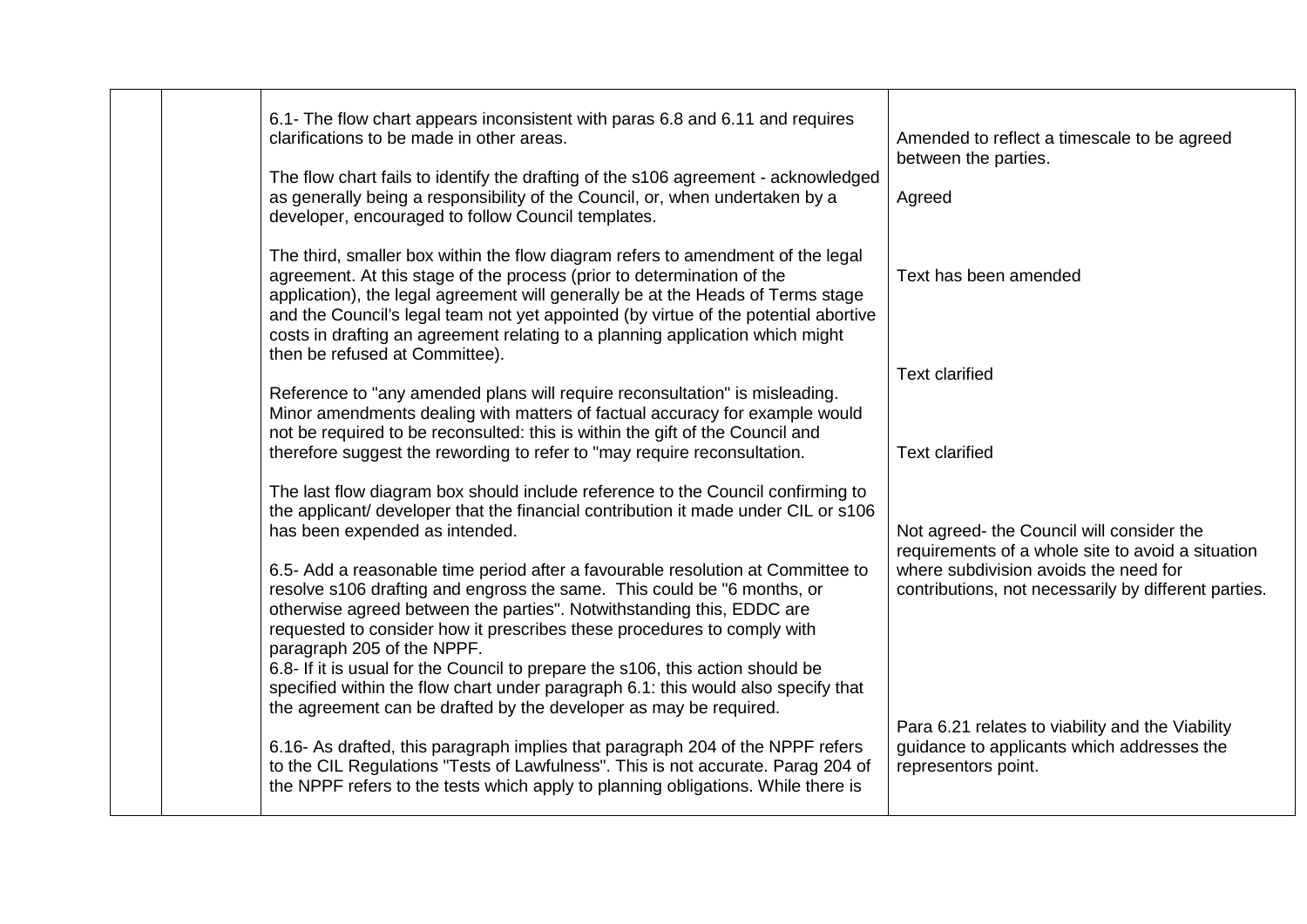| an obligation to pay any CIL, CIL is not a planning obligation as set out by s106<br>of the Planning Act.                                                                                                                                                                                                                                                                                                                                                                                                                                                                                                                                                                                                                                        | Option 2 has been deleted and the section<br>reworded to make it more positive.                                                                             |
|--------------------------------------------------------------------------------------------------------------------------------------------------------------------------------------------------------------------------------------------------------------------------------------------------------------------------------------------------------------------------------------------------------------------------------------------------------------------------------------------------------------------------------------------------------------------------------------------------------------------------------------------------------------------------------------------------------------------------------------------------|-------------------------------------------------------------------------------------------------------------------------------------------------------------|
| 6.17- Reference is made to affordable housing and "tariff style" contributions.<br>This is ambiguous in that affordable housing is delivered by s106 and not CIL. It<br>is not clear what is meant by the term "tariff style contributions".                                                                                                                                                                                                                                                                                                                                                                                                                                                                                                     |                                                                                                                                                             |
| The Draft SPD (para 6.18 tables), by reference to CIL applying to schemes<br>comprising one or more dwellings, appears to set out the CIL thresholds and not<br>the requirements of s106. This requires clarification.                                                                                                                                                                                                                                                                                                                                                                                                                                                                                                                           |                                                                                                                                                             |
| 6.20- In the event of contiguous parcels of land being progressed separately via<br>full planning applications by each controlling interest, the delivery of affordable<br>housing, or other obligation, would only be justified in the event that the Council<br>had demonstrable evidence that each part of the phased development scheme<br>was to come forward by each separate party: it would be unreasonable to<br>impose onerous obligations on the first part of the scheme in the event that<br>subsequent phases do not materialise. The paragraph should be clarified in the<br>context that the Council has demonstrable evidence that confirms subsequent<br>phases of a development will be brought forward by different parties. | Minor text amendment made to clarify that the<br>guidance cannot provide an overarching priority list<br>of planning obligations as this will vary by site. |
| 6.25- Options 1 and 3 are appropriate. Option 2 is not supported. There is not<br>just one type of Outline application, some have more detail than others. There<br>can also be details of scale and appearance set out in approved documents<br>(e.g. DAS) which allow viability to be undertaken even where the application is<br>say Outline with all matters reserved, for example.                                                                                                                                                                                                                                                                                                                                                          | This sets out the established trigger points usually<br>used by the Council. Text does not require<br>amendment to accommodate unusual situations.          |
| 6.27- The last sentence advises that the Council will advise whether sufficient<br>information has been made available to assess the viability of the proposed<br>scheme. This is retrospective advice after submission. Given that the Council<br>require Viability Assessments to be submitted to enable validation of the<br>application, the onus should be on the Council to provide clear advice as to the<br>requirements of the assessment at the pre-application stage. Reference should<br>be made to the Council offering constructive pre-application advice in relation to<br>the content of a Viability Assessment to enable the validation of the application<br>and an expedient determination of the same.                      |                                                                                                                                                             |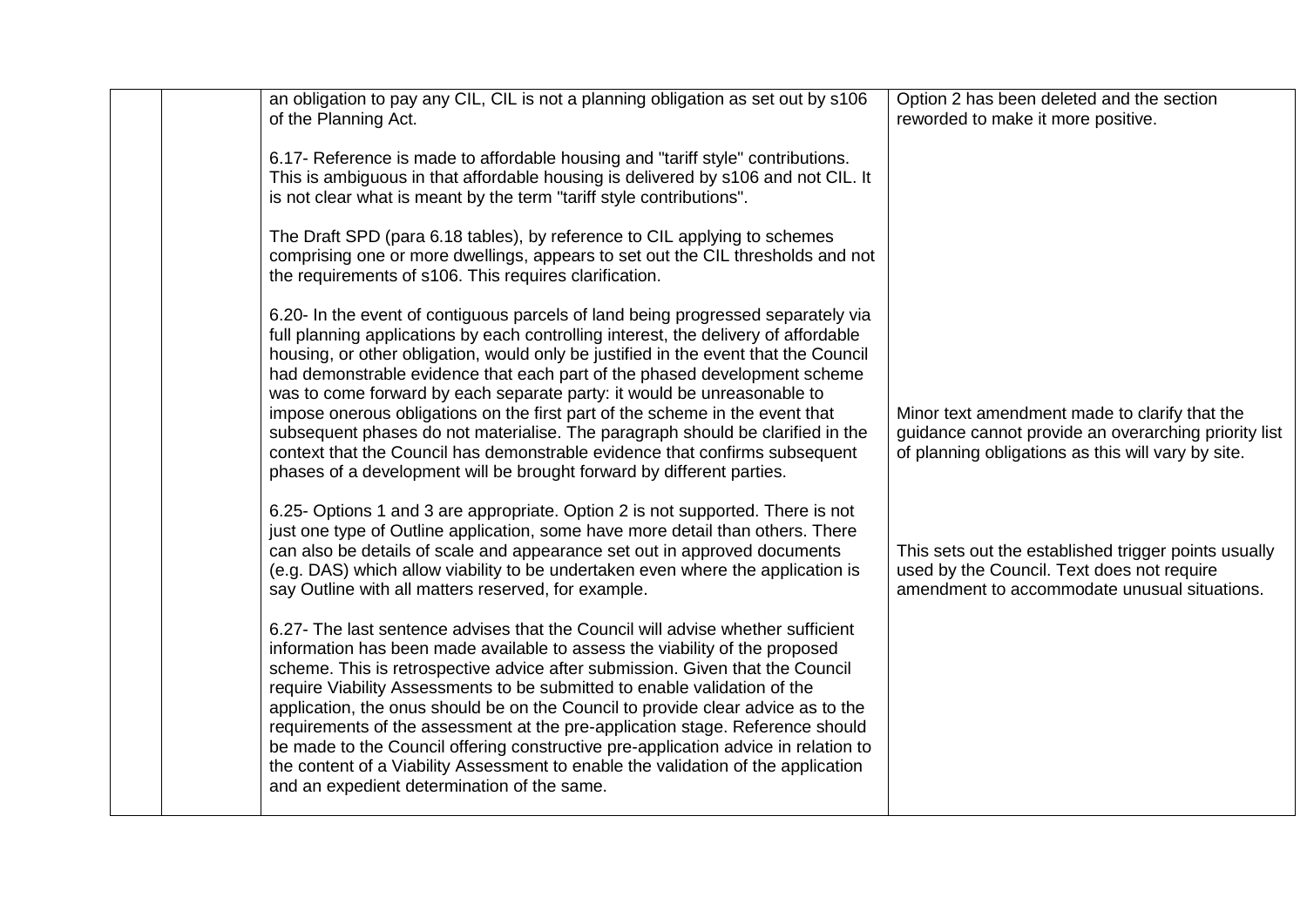|                       |                  | 6.28- This paragraph states that "it is not possible to provide overarching priority<br>list of planning obligations that may be sought.". There will be instances where a<br>developer submits a comprehensive pre-application submission that will enable<br>a comprehensive and coordinated response at pre-application stage to enable<br>the developer to meet the validation checklist requirements. As drafted, this<br>scenario is not provided for, with a blanket statement that appears to abdicate<br>the Councils responsibilities in this area. Insert text to acknowledge that<br>comprehensive pre- application submissions can enable the Council to offer a<br>constructive, coordinated and comprehensive response in relation to likely s106<br>obligations required for a particular development proposal.<br>7.2- Second bullet point refers to the Councils preference for "commencement of<br>development" as being the trigger for s106 delivery. This is misleading: s106<br>obligations can be varied, specific to the site and development proposed and<br>could include open and phased trigger points during construction and beyond.<br>7.6- This paragraph seeks to apply an "upward only" approach to the indexation<br>of financial contributions. It is unreasonable for the Council to impose such a<br>restriction: reducing indices over time could influence the decision to proceed<br>with a development project, or phase of development, removing a reason for the<br>development being stalled (See para 205 NPPF). Remove the last sentence of<br>para 7.6 as a mechanism to enhance the prospects of potentially stalled<br>developments being brought forward in accordance with the provisions of para<br>205 NPPF.<br>Glossary- Affordable Housing should reflect that as defined by HM Government<br>or the Courts: reference to amendments in definitions should be referred to<br>within the SPD: Starter Homes, and other Government backed initiatives over<br>time have the potential to influence housing funding and delivery over time to | The text specifically states "as defined in the<br>NPPF" which reflects current Government Policy.                                                                                                                                                        |
|-----------------------|------------------|-----------------------------------------------------------------------------------------------------------------------------------------------------------------------------------------------------------------------------------------------------------------------------------------------------------------------------------------------------------------------------------------------------------------------------------------------------------------------------------------------------------------------------------------------------------------------------------------------------------------------------------------------------------------------------------------------------------------------------------------------------------------------------------------------------------------------------------------------------------------------------------------------------------------------------------------------------------------------------------------------------------------------------------------------------------------------------------------------------------------------------------------------------------------------------------------------------------------------------------------------------------------------------------------------------------------------------------------------------------------------------------------------------------------------------------------------------------------------------------------------------------------------------------------------------------------------------------------------------------------------------------------------------------------------------------------------------------------------------------------------------------------------------------------------------------------------------------------------------------------------------------------------------------------------------------------------------------------------------------------------------------------------------------------------------------------------------------------------------|-----------------------------------------------------------------------------------------------------------------------------------------------------------------------------------------------------------------------------------------------------------|
|                       |                  | meet strategic requirements.                                                                                                                                                                                                                                                                                                                                                                                                                                                                                                                                                                                                                                                                                                                                                                                                                                                                                                                                                                                                                                                                                                                                                                                                                                                                                                                                                                                                                                                                                                                                                                                                                                                                                                                                                                                                                                                                                                                                                                                                                                                                        |                                                                                                                                                                                                                                                           |
| 771<br>$\overline{7}$ | Cavanna<br>Homes | Paragraph 6.23 of the draft SPD conflicts with National Planning Practice<br>Guidance and planning appeal decisions in relation to the appropriate use of<br>overage as it will be sought in all cases. In addition it contradicts EDDC's own<br>Viability Guidance Note 2.                                                                                                                                                                                                                                                                                                                                                                                                                                                                                                                                                                                                                                                                                                                                                                                                                                                                                                                                                                                                                                                                                                                                                                                                                                                                                                                                                                                                                                                                                                                                                                                                                                                                                                                                                                                                                         | See comments in response to Planning Issues on<br>behalf of Churchill Retirement Properties (6753) in<br>relation to overage and David Lock (3209) about<br>open book assessments, and further detail set out<br>in the SPC of 20 <sup>th</sup> Feb 2017. |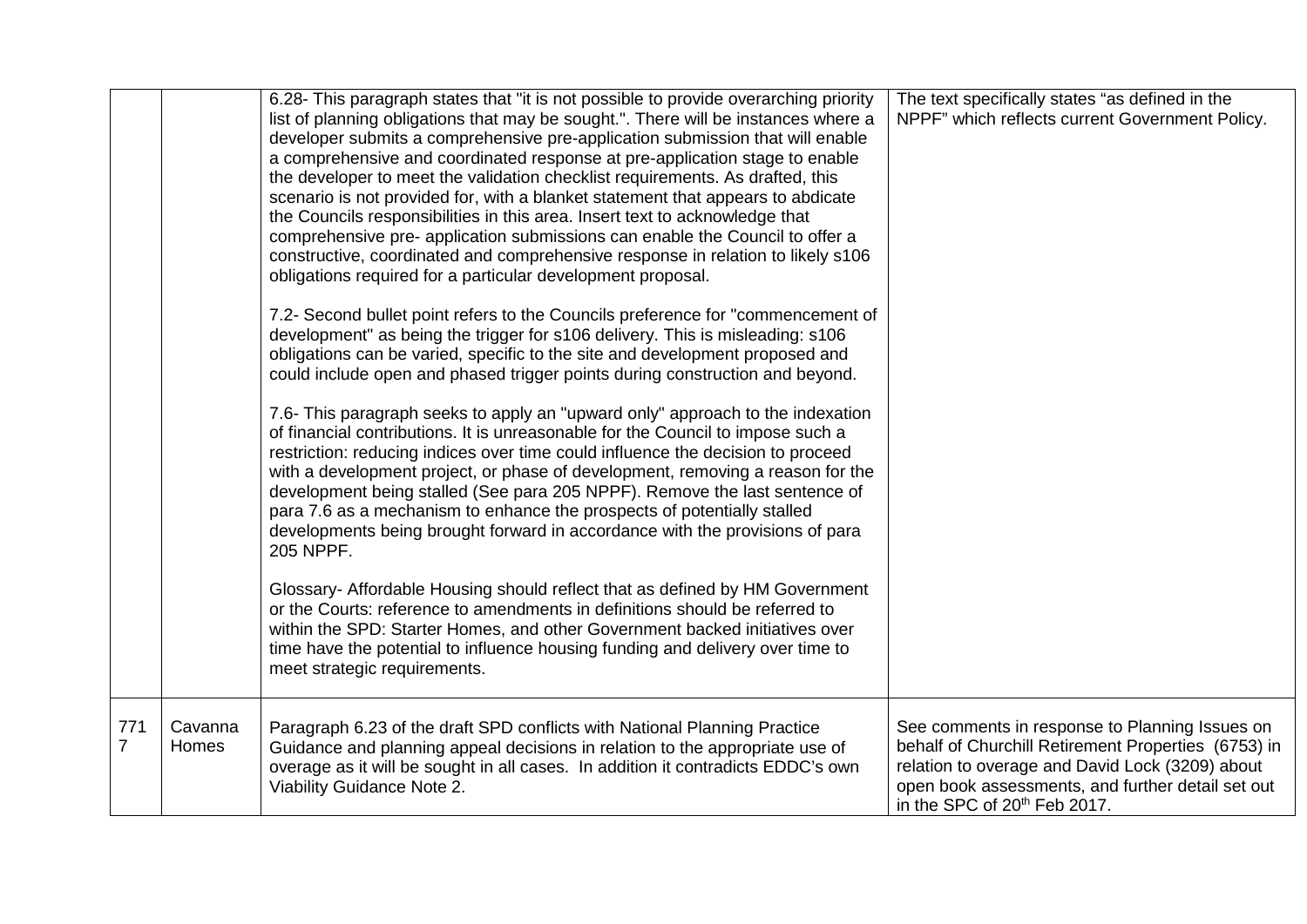|                                                           | Policy "Strategy 34" does not explicitly state that overage will be sought in all<br>cases. It states that overage will be sought, without confirming scenarios - i.e.<br>whether overage will apply before the development commences or if the<br>development is not completed after a certain time. It does not clarify the<br>scenarios where overage will be sought either.<br>Whilst acknowledging that overage could be appropriate for larger multi-<br>phase development, National Planning Practice Guidance excludes the<br>use of affordable housing overage for single-phase development that can<br>be commenced and completed in reasonably short time scales.<br>This national guidance provides a structure for Local Authorities including East<br>Devon to comply with and does not support the blanket application of "overage"<br>provisions of the type suggested by the current draft SPD. Where a scheme is a<br>single-phase development which is to be delivered in the short term, the NPPG<br>considers that the viability should be assessed once, on the determination of the<br>application.<br>May I suggest that Paragraph 6.23 of the draft SPD is amended in order to<br>advise, in line with advice set out in the NPPG, that EDDC will not seek an<br>immediate affordable housing overage clause. In addition EDDC needs to<br>confirm no overage will be sought for single-phase developments that are likely<br>to be commenced and completed within 24 months, but that a delayed trigger<br>clause may be applied beyond 24 months to allow for potential overage in cases<br>that extend beyond a single phase. | Additional guidance on how overage works will be<br>provided on the Council's website alongside the<br>current Viability Guidance Notes |
|-----------------------------------------------------------|-----------------------------------------------------------------------------------------------------------------------------------------------------------------------------------------------------------------------------------------------------------------------------------------------------------------------------------------------------------------------------------------------------------------------------------------------------------------------------------------------------------------------------------------------------------------------------------------------------------------------------------------------------------------------------------------------------------------------------------------------------------------------------------------------------------------------------------------------------------------------------------------------------------------------------------------------------------------------------------------------------------------------------------------------------------------------------------------------------------------------------------------------------------------------------------------------------------------------------------------------------------------------------------------------------------------------------------------------------------------------------------------------------------------------------------------------------------------------------------------------------------------------------------------------------------------------------------------------------------------------------------------------------------|-----------------------------------------------------------------------------------------------------------------------------------------|
|                                                           |                                                                                                                                                                                                                                                                                                                                                                                                                                                                                                                                                                                                                                                                                                                                                                                                                                                                                                                                                                                                                                                                                                                                                                                                                                                                                                                                                                                                                                                                                                                                                                                                                                                           |                                                                                                                                         |
| Devon<br>and<br>Somerset<br>Fire and<br>Rescue<br>Service | Not necessary to comment                                                                                                                                                                                                                                                                                                                                                                                                                                                                                                                                                                                                                                                                                                                                                                                                                                                                                                                                                                                                                                                                                                                                                                                                                                                                                                                                                                                                                                                                                                                                                                                                                                  |                                                                                                                                         |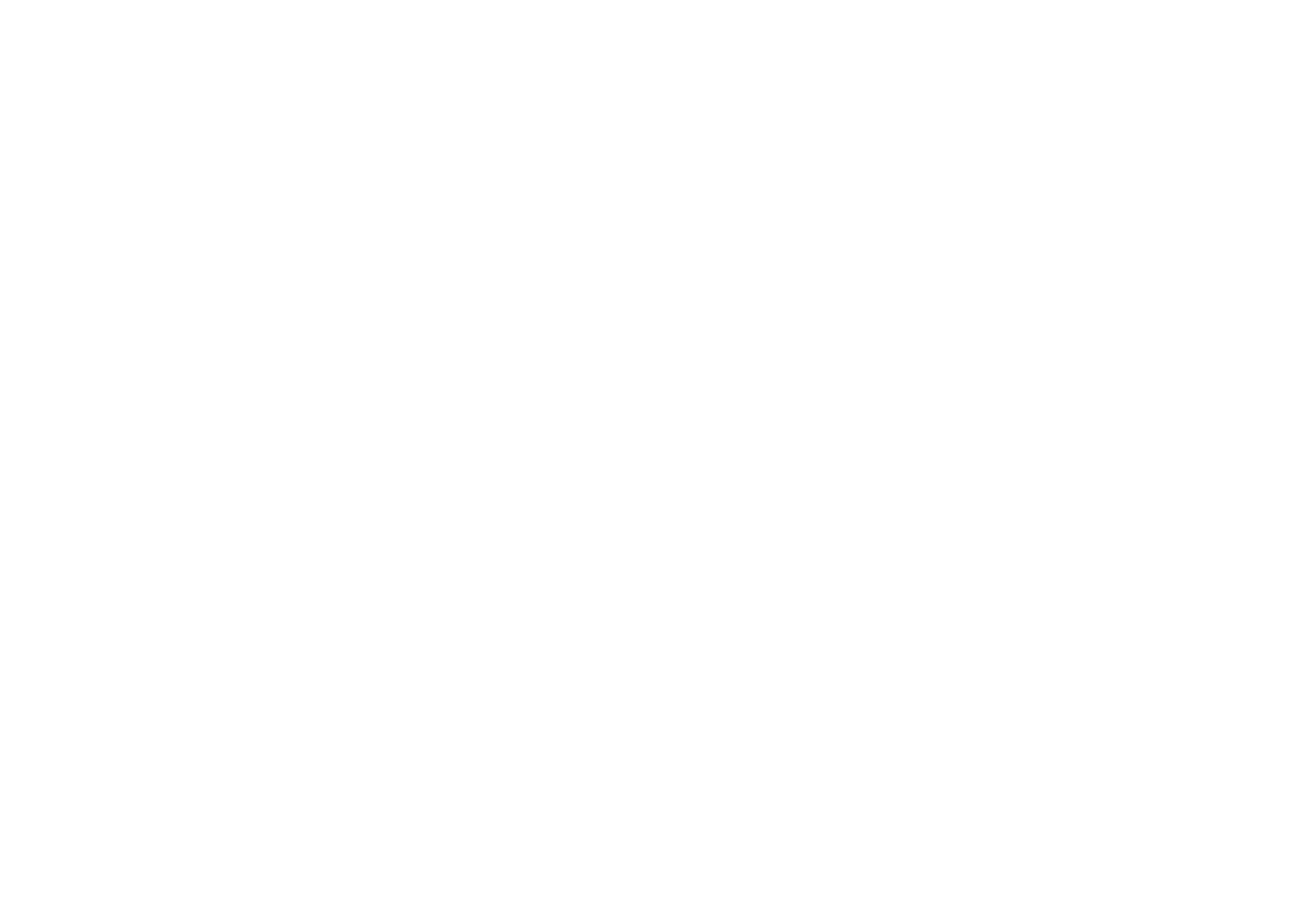#### APPENDIX 2- Second Consultation

#### **East Devon Planning Obligations Supplementary Planning Guidance**

#### **Draft for Consultation from 05/04/2017 to 15/05/2017 Summary of Responses**

These tables include an Officer response to the comments received in respect of the East Devon Planning Obligations SPD revised draft for consultation. For full details of responses received please see http://eastdevon.gov.uk/planning/planning-policy/planning-obligations-supplementary-planning-document-spd/.

| Rep no. | <b>Name</b>                                | <b>Officer Response</b>                                                                                                                                                                                                                                                                                                                                                                                                                                                                                                                                                                                                                                                                                                                                                                                                                                                                                                                                                                                                                        |
|---------|--------------------------------------------|------------------------------------------------------------------------------------------------------------------------------------------------------------------------------------------------------------------------------------------------------------------------------------------------------------------------------------------------------------------------------------------------------------------------------------------------------------------------------------------------------------------------------------------------------------------------------------------------------------------------------------------------------------------------------------------------------------------------------------------------------------------------------------------------------------------------------------------------------------------------------------------------------------------------------------------------------------------------------------------------------------------------------------------------|
| 97      | <b>Blackdown Hills</b><br><b>AONB</b>      | No Comments                                                                                                                                                                                                                                                                                                                                                                                                                                                                                                                                                                                                                                                                                                                                                                                                                                                                                                                                                                                                                                    |
| 124     | South West<br>Water                        | No Comments                                                                                                                                                                                                                                                                                                                                                                                                                                                                                                                                                                                                                                                                                                                                                                                                                                                                                                                                                                                                                                    |
| 164     | Sport England                              | We have a playing pitch strategy which addresses the recreational needs of the District. Work is ongoing on a delivery plan for<br>this. The other comments are noted and will feed into the CIL and 123 list reviews in due course.                                                                                                                                                                                                                                                                                                                                                                                                                                                                                                                                                                                                                                                                                                                                                                                                           |
| 553     | Equality and<br>Human Rights<br>Commission | No Comments                                                                                                                                                                                                                                                                                                                                                                                                                                                                                                                                                                                                                                                                                                                                                                                                                                                                                                                                                                                                                                    |
| 1963    | <b>DCC</b>                                 | SUDS drop the Urban to reflect change in terminology.<br>Add IDP to 6.29, but note this is not a decision making document. The process for reviewing CIL and the reg 123 list is being<br>undertaken as part of the CIL review. The process for allocating CIL receipts falls outside the scope of this SPD more info can<br>be found here (cttee report link)                                                                                                                                                                                                                                                                                                                                                                                                                                                                                                                                                                                                                                                                                 |
| 3209    | David Lock                                 | Point 3. The guidance should be read as a whole and includes a section on viability. The purpose of para 2.1 is to provide a<br>brief introduction to the subject.<br>Point 4. It is clear from the document as a whole that it promotes a flexible approach to contributions. They are calculated on<br>a sit by site basis against policy.<br>Point 5 The Council's maintains its position that the RICS guidance should be used when considering gross internal area. This<br>position is supported by CIL appeal decisions. Links<br>Point 6. The process for reviewing CIL and the reg 123 list is being undertaken as part of the CIL review.<br>Point 7. Work on the Cranbrook DPD is ongoing and includes work on delivery. Three Dragons have been appointed to<br>undertake the CIL review and a viability review of the emerging Cranbrook DPD. Partnership working will continue to be<br>essential to the delivery of Cranbrook.<br>Point 8. The SPD must be read as a whole. The flow chart at 6.1 already addresses this point. |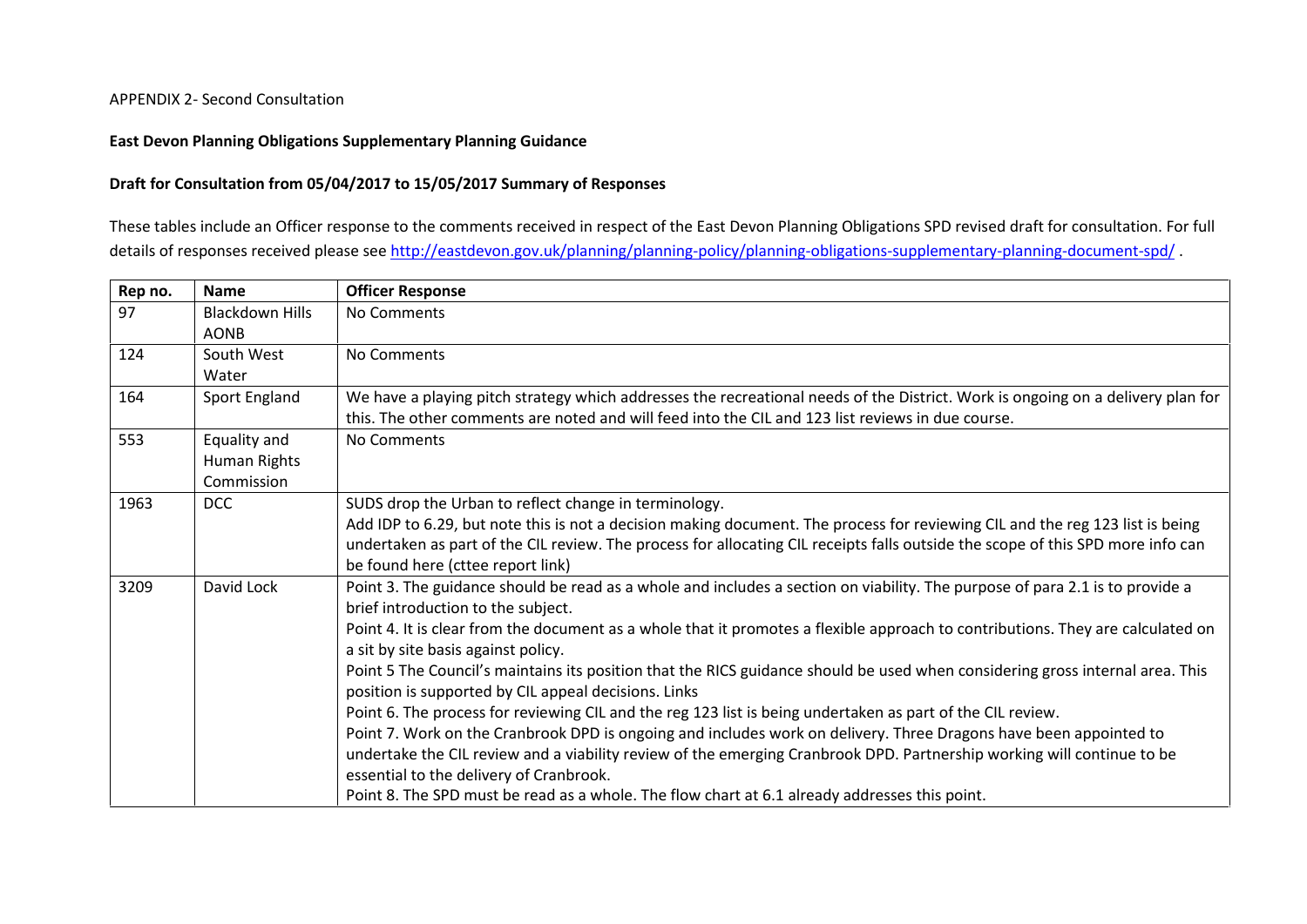| Point 10. The points were made, and considered, previously in consultation. Members did not feel that the table required                                                                                                                                                                                                                                                                                                                                                                                                                                                                                                                                                                                                                                                                                                                                                                                                                                                                                                                                                                                                                                                                                                                                                                                                                                                                                                                                                                                                                                         |
|------------------------------------------------------------------------------------------------------------------------------------------------------------------------------------------------------------------------------------------------------------------------------------------------------------------------------------------------------------------------------------------------------------------------------------------------------------------------------------------------------------------------------------------------------------------------------------------------------------------------------------------------------------------------------------------------------------------------------------------------------------------------------------------------------------------------------------------------------------------------------------------------------------------------------------------------------------------------------------------------------------------------------------------------------------------------------------------------------------------------------------------------------------------------------------------------------------------------------------------------------------------------------------------------------------------------------------------------------------------------------------------------------------------------------------------------------------------------------------------------------------------------------------------------------------------|
| amendment.                                                                                                                                                                                                                                                                                                                                                                                                                                                                                                                                                                                                                                                                                                                                                                                                                                                                                                                                                                                                                                                                                                                                                                                                                                                                                                                                                                                                                                                                                                                                                       |
| Point 11. Starter homes and affordable housing                                                                                                                                                                                                                                                                                                                                                                                                                                                                                                                                                                                                                                                                                                                                                                                                                                                                                                                                                                                                                                                                                                                                                                                                                                                                                                                                                                                                                                                                                                                   |
| Although the Housing and Planning Act 2016 provides a statutory framework for the delivery of starter homes, at the<br>moment, starter homes are not included within the definition of affordable housing. Although the Government has signalled<br>that expect Starter Homes to fall within the definition of affordable housing, as yet no amendments to guidance or legislation<br>have occurred to facilitate this. In fact, the publication of the Housing White Paper 2017 indicates that the original proposed<br>definition of a Starter Home will now be changed, but is unclear as to what exactly it will be changed to. Therefore, there is<br>currently no way of pinning down what counts as a Starter Home in a legal agreement seeking to include them. It is possible<br>other housing products, such as Rent to Buy, may be included within the definition of affordable housing. If the definition<br>was amended is the NPPF this would then form part of the Development Plan. If changes were made to other guidance this,<br>this could potentially become a material consideration. However at present the SPD needs to reflect current policy.<br>Points 12-14. The first point is noted but Strategy 43 addresses this point and must be read in conjunction with the guidance.<br>Para 2.5 of the guidance already sets out that provision must be reasonable in scale and kind. The SPD is a District-wide<br>document, whilst delivery issues at Cranbrook are noted it is a matter for the Cranbrook DPD, the determination of the |
| Cranbrook planning applications and their accompanying S106 agreements and any reviews of these.                                                                                                                                                                                                                                                                                                                                                                                                                                                                                                                                                                                                                                                                                                                                                                                                                                                                                                                                                                                                                                                                                                                                                                                                                                                                                                                                                                                                                                                                 |
| Point 15 change 'most frequently' to 'likely to be' to aid clarity<br>Point 16 and 17. Mitigation of Habitat Regs toward Infrastructure is collected through CIL. Non-infrastructure mitigation can<br>now be paid for up front (to avoid legal complication and delay of the UU process) to fully mitigate the impact and to be<br>consistent with Teignbridge and Exeter as our joint authorities. The Habitat Regs require mitigation to be in place before<br>development is occupied. The SPD can't update the DPD but the next DPD will be informed by this new approach.<br>Point 18. This is the usual requirement and the SPD is District-wide, the terminology recognises this may not always be the<br>way forward.                                                                                                                                                                                                                                                                                                                                                                                                                                                                                                                                                                                                                                                                                                                                                                                                                                   |
| Point 19. The policies are clear that this applies on a case by case basis.                                                                                                                                                                                                                                                                                                                                                                                                                                                                                                                                                                                                                                                                                                                                                                                                                                                                                                                                                                                                                                                                                                                                                                                                                                                                                                                                                                                                                                                                                      |
| Point 20. The table flags up a possible issue, it is clear that this applies on a case by case basis.                                                                                                                                                                                                                                                                                                                                                                                                                                                                                                                                                                                                                                                                                                                                                                                                                                                                                                                                                                                                                                                                                                                                                                                                                                                                                                                                                                                                                                                            |
| Point 21. Para 2.5 of the guidance already sets out that provision must be reasonable in scale and kind. The SPD is a District-<br>wide document, whilst delivery issues at Cranbrook are noted it is a matter for the Cranbrook DPD, the determination of the<br>Cranbrook planning applications and their accompanying S106 agreements and any reviews of these. In some instances it may<br>be appropriate for development to make land available beyond that directly related to the development, if this was<br>negotiated it would result in a CIL credit.                                                                                                                                                                                                                                                                                                                                                                                                                                                                                                                                                                                                                                                                                                                                                                                                                                                                                                                                                                                                 |
| Points 22-24. To aid clarity, 'under Strategy 36' should be added to the text. Otherwise, the LP Strategies and table in the SPD                                                                                                                                                                                                                                                                                                                                                                                                                                                                                                                                                                                                                                                                                                                                                                                                                                                                                                                                                                                                                                                                                                                                                                                                                                                                                                                                                                                                                                 |
| are clear and do not require amendment.                                                                                                                                                                                                                                                                                                                                                                                                                                                                                                                                                                                                                                                                                                                                                                                                                                                                                                                                                                                                                                                                                                                                                                                                                                                                                                                                                                                                                                                                                                                          |
| Points 25-27 The table flags up a possible requirement, it is clear that this applies on a case by case basis. AQM is an issue in<br>some parts of the District.                                                                                                                                                                                                                                                                                                                                                                                                                                                                                                                                                                                                                                                                                                                                                                                                                                                                                                                                                                                                                                                                                                                                                                                                                                                                                                                                                                                                 |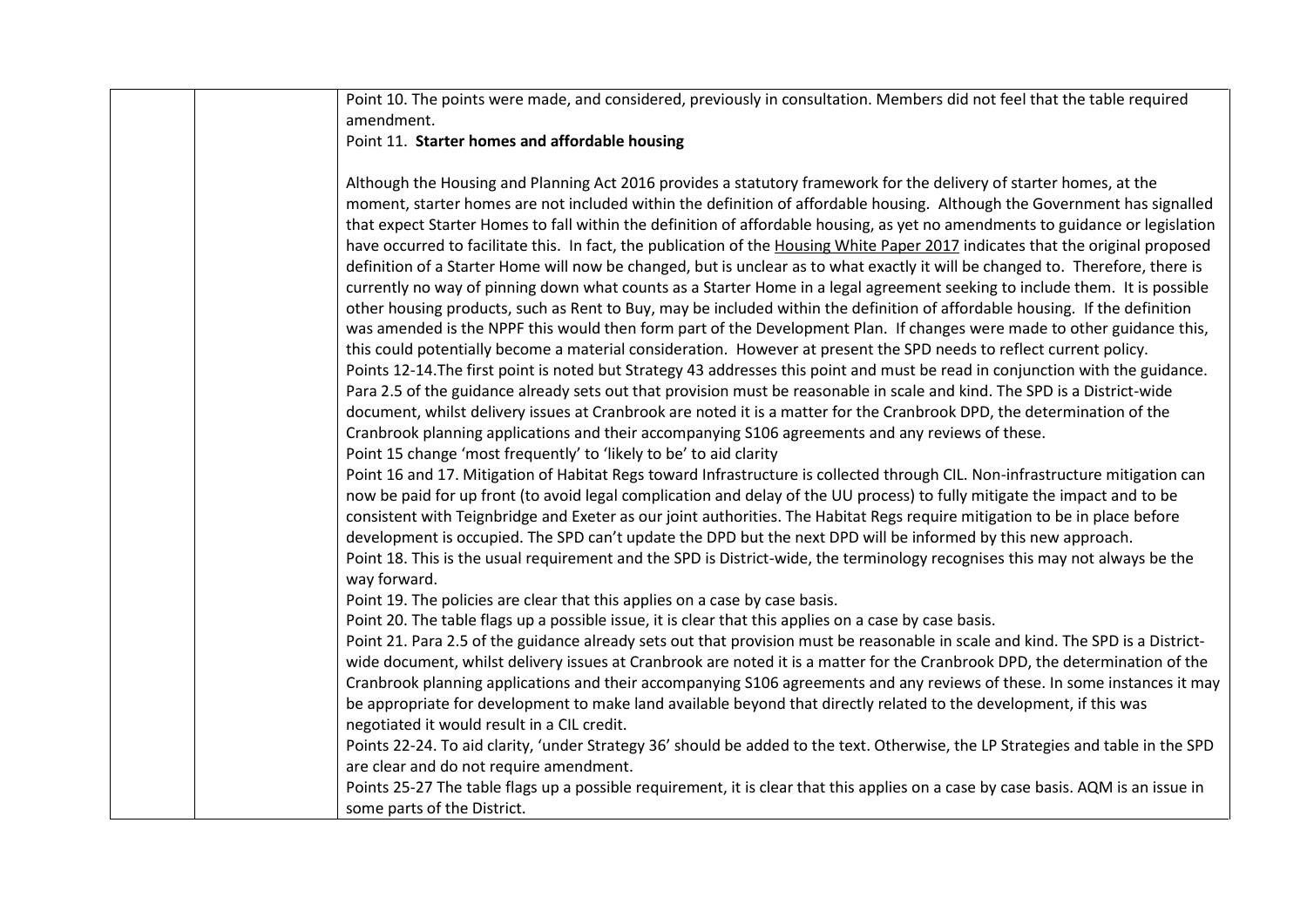|      |                                   | Point 30- The Cranbrook DPD will include clarification on where the Cranbrook policies apply and where other LP policies<br>apply. Para 5.2 of this SPD reflects this current intention.                                                                            |
|------|-----------------------------------|---------------------------------------------------------------------------------------------------------------------------------------------------------------------------------------------------------------------------------------------------------------------|
|      |                                   | Points 31-35. The validation checklist has been updated to reflect the SPD. If an applicant is seeking to argue viability in<br>relation to Strategy 34, the validation checklist requires that this is identified in writing as part of the application process.   |
|      |                                   | This is required to ensure compliance with Strategy 34, which requires 'evidence to demonstrate why provision is not viable<br>or otherwise appropriate' therefore some information (usually a viability appraisal) is required to show compliance. Viability       |
|      |                                   | information is not required if no viability argument is being made.<br>Point 36. For clarity, the word reasonable should be added to 6.4c                                                                                                                           |
|      |                                   | Points 37-39. Additional guidance notes on viability will be uploaded to the website. Links to these will be added to the SPD.<br>Where applicants are unwilling to submit open book viability assessments, the NPPF and NPPG allow for reference to typical        |
|      |                                   | sites and industry benchmarks. The Council remains committed to promoting site specific viability appraisals wherever                                                                                                                                               |
|      |                                   | possible as these can usefully highlight not only viability, but also delivery, issues. However, for further clarity the word                                                                                                                                       |
|      |                                   | require will change to expect in 6.20 of the SPD. The Habitat Regs mitigation can be made up of several parts, on-site                                                                                                                                              |
|      |                                   | mitigation has to be provided on site, SANGS can be on-site, but if not a contribution to off site provision is required, non-<br>infrastructure is provided through a contribution, therefore there will still be an element of financial contribution required in |
|      |                                   | all cases.                                                                                                                                                                                                                                                          |
|      |                                   | Points 40-43. An additional guidance note on overage has been prepared. Model legal agreements will also shortly be added<br>to the website. The Council's position on overage remains unchanged and the recent appeal and cost decision                            |
|      |                                   | APP/U1105/W/316/5906 support our consideration of overage in all cases of a less than policy compliant scheme under<br>Strategy 34.                                                                                                                                 |
|      |                                   | Points 44-45. Unfortunately the Council has received viability arguments for schemes with all matters reserved. This section                                                                                                                                        |
|      |                                   | of the SPD intends to flag up the challenges of undertaking detailed viability in these cases and is proactive and enabling in                                                                                                                                      |
|      |                                   | considering the viability of indicative schemes. The model S106 agreements will also provide information on how this works in<br>practice.                                                                                                                          |
|      |                                   | Point 46. This is not limited to pre-application, discussions about planning obligations should form an early part of<br>consideration of any planning application to avoid subsequent delays.                                                                      |
|      |                                   | Late payment charges are considered reasonable and are in line with standard contract terms.                                                                                                                                                                        |
| 3301 | Lichfields on<br>behalf of Bourne | Public Art-this may be appropriate in any location so it is not considered necessary to amend the text to refer to urban areas                                                                                                                                      |
|      | Leisure                           | as suggested.<br>Viability appraisals- In relation to the publication of viability appraisals the wording of the SPD has been informed by elected                                                                                                                   |
|      |                                   | members expressed wish for increased transparency. The wording has been prepared in conjunction with the Council's                                                                                                                                                  |
|      |                                   | Freedom of Information Officer and is intended to reflect the outcome of legal challenges to requests for viability appraisals                                                                                                                                      |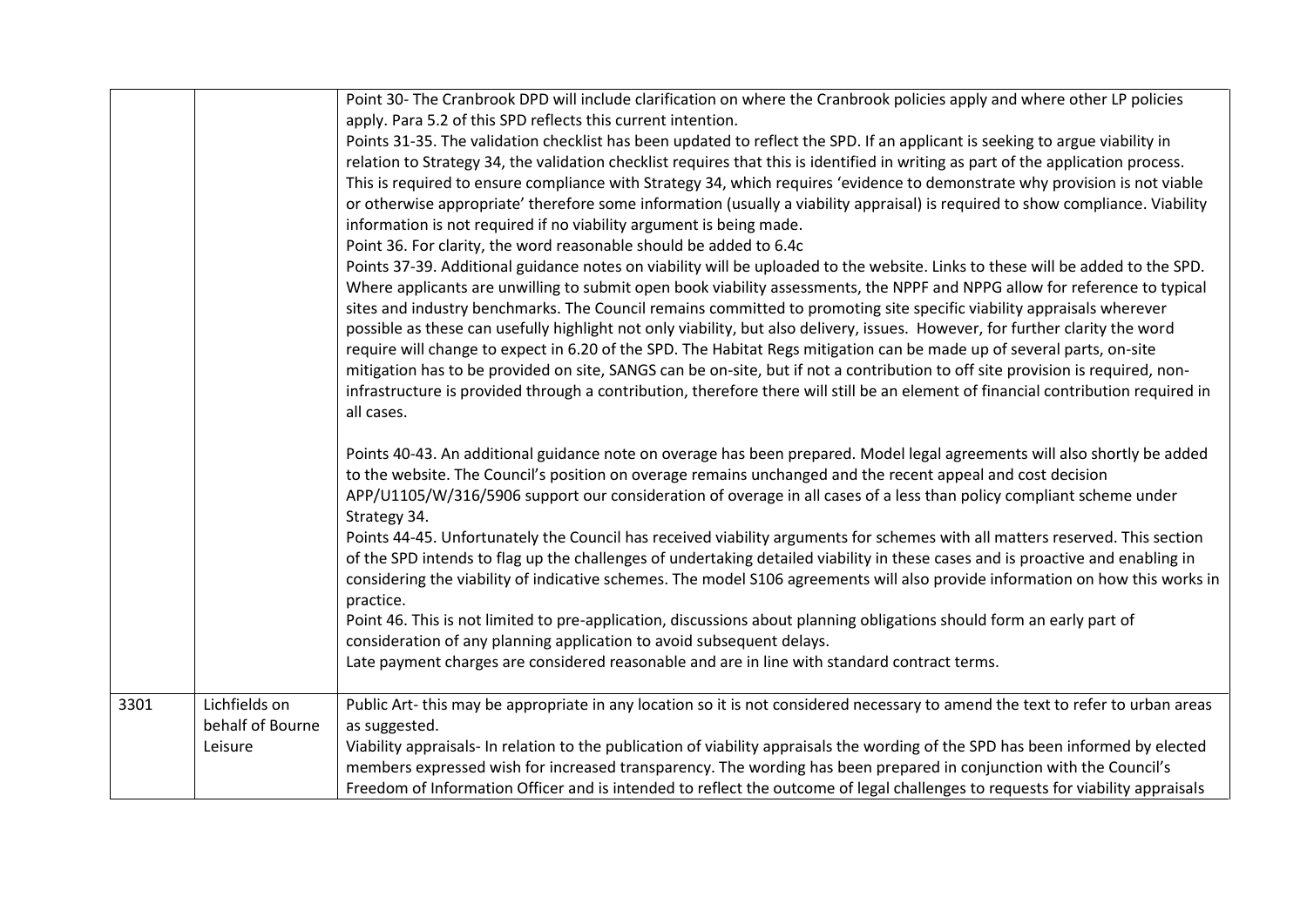|      |                     | under FOI/EIR. The FOI/EIR are weighted in favour of disclosure. Agree to add text saying "Applicants may also wish to                                                                                                                                   |
|------|---------------------|----------------------------------------------------------------------------------------------------------------------------------------------------------------------------------------------------------------------------------------------------------|
|      |                     | provide a viability appraisal summary for publication on our website."                                                                                                                                                                                   |
| 3347 | PCL Planning for    | Point 1. It isn't clear which sentence the representation wishes to delete. However, in any case, the paragraph (and the SPD)                                                                                                                            |
|      | <b>Client Group</b> | should be read as a whole and makes sense.                                                                                                                                                                                                               |
|      |                     | Point 2. The text has already been amended to reflect this point and pre-application discussions are encouraged.                                                                                                                                         |
|      |                     | Point 3. Not all open space will be public, for example sports pitches may be managed by clubs and open space within                                                                                                                                     |
|      |                     | developments may be available to residents only. Access to some open space is secured through a community use<br>agreement.                                                                                                                              |
|      |                     | Point 4. Section 106 agreements reflect the individual characteristics of a site. It is therefore more appropriate to prepare a                                                                                                                          |
|      |                     | model S106 agreement which reflects the relevant issues to avoid confusion. Model clauses on overage are being prepared<br>and will be added to the website.                                                                                             |
|      |                     | Point 5. Ultimately it is a Council decision to grant planning permission and costs incurred will need to be paid. The Council                                                                                                                           |
|      |                     | responds to applications received, irrespective of their merits and policy compliance. This can generate significant work and                                                                                                                            |
|      |                     | costs. Furthermore, the decision is informed by consideration of the application so the Officer will not be in a position to                                                                                                                             |
|      |                     | predetermine the application at the outset.                                                                                                                                                                                                              |
|      |                     | Point 6. Agree that it is reasonable to add to 6.20- "Costs will be agreed with the applicant before the work is commissioned".                                                                                                                          |
|      |                     | Point 7. There is no conflict between 7.2 and 7.10- each application will be considered individually on a case-by-case basis but                                                                                                                         |
|      |                     | the Council's preferred trigger point is prior to commencement and this will be used as the starting point for negotiations.                                                                                                                             |
| 5122 | Rapleys for the     | 5.2- It was considered by Members that policy references weren't necessary and could be confusing. The SPD should be read                                                                                                                                |
|      | Crown Estate        | as a whole with the Local Plan.                                                                                                                                                                                                                          |
|      |                     | 6.1- The validation checklist has been updated to reflect the SPD. If an applicant is seeking to argue viability in relation to<br>Strategy 34, the validation checklist requires that this is identified in writing as part of the application process. |
|      |                     | 6.22- An additional guidance note on overage has been prepared. Model legal agreements will also shortly be added to the                                                                                                                                 |
|      |                     | website. The Council's position on overage remains unchanged and the recent appeal and cost decision                                                                                                                                                     |
|      |                     | APP/U1105/W/316/5906 support our consideration of overage in all cases of a less than policy compliant scheme under                                                                                                                                      |
|      |                     | Strategy 34.                                                                                                                                                                                                                                             |
|      |                     | 6.25- Unfortunately the Council has received viability arguments for schemes with all matters reserved. This section of the                                                                                                                              |
|      |                     | SPD intends to flag up the challenges of undertaking detailed viability in these cases and is proactive and enabling in                                                                                                                                  |
|      |                     | considering the viability of indicative schemes. The model S106 agreements will also provide information on how this works in                                                                                                                            |
|      |                     | practice.                                                                                                                                                                                                                                                |
|      |                     | 6.28- In relation to the publication of viability appraisals the wording of the SPD has been informed by elected members                                                                                                                                 |
|      |                     | expressed wish for increased transparency. The wording has been prepared in conjunction with the Council's Freedom of                                                                                                                                    |
|      |                     | Information Officer and is intended to reflect the outcome of legal challenges to requests for viability appraisals under                                                                                                                                |
|      |                     | FOI/EIR. The FOI/EIR are weighted in favour of disclosure. Agree to add text saying "Applicants may also wish to provide a                                                                                                                               |
|      |                     | viability appraisal summary for publication on our website."                                                                                                                                                                                             |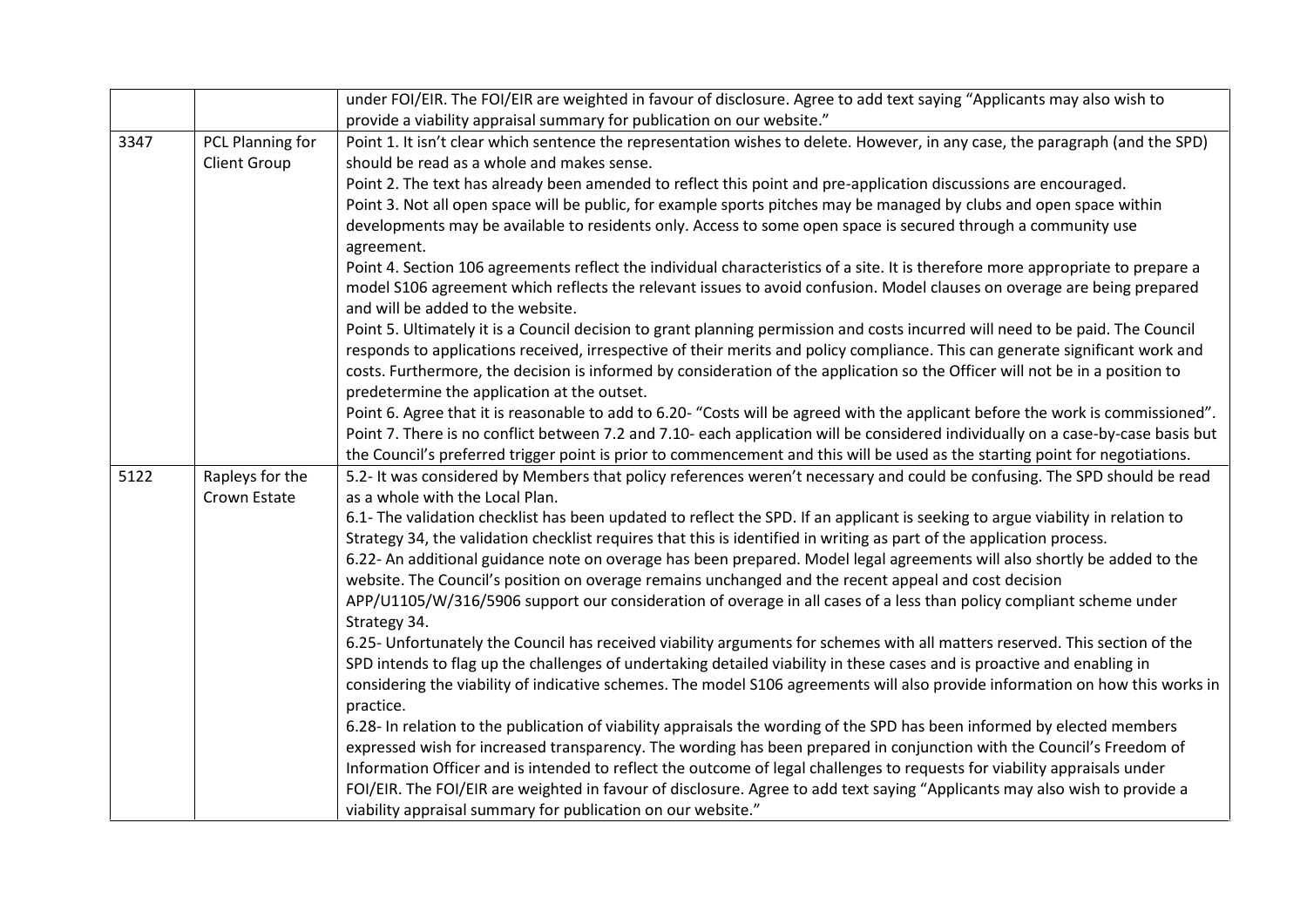| 6128 | <b>Blue Cedar</b>                           | The Council's position on overage remains unchanged and the recent appeal and cost decision                                                                                                                                                                                                                                                                                                                                                                                                                                                                                                                                                                                                                                                                                                                                                                               |
|------|---------------------------------------------|---------------------------------------------------------------------------------------------------------------------------------------------------------------------------------------------------------------------------------------------------------------------------------------------------------------------------------------------------------------------------------------------------------------------------------------------------------------------------------------------------------------------------------------------------------------------------------------------------------------------------------------------------------------------------------------------------------------------------------------------------------------------------------------------------------------------------------------------------------------------------|
|      | <b>Homes</b>                                | APP/U1105/W/316/5906 support our consideration of overage in all cases of a less than policy compliant scheme under                                                                                                                                                                                                                                                                                                                                                                                                                                                                                                                                                                                                                                                                                                                                                       |
|      |                                             | Strategy 34. Blue Cedar Homes submitted a further appeal decision after the consultation closed. We have reviewed this                                                                                                                                                                                                                                                                                                                                                                                                                                                                                                                                                                                                                                                                                                                                                    |
|      |                                             | appeal decision and nothing within it changes our view. The Blue Cedar Homes appeal and its implications will be reported to                                                                                                                                                                                                                                                                                                                                                                                                                                                                                                                                                                                                                                                                                                                                              |
|      |                                             | Members of the Development Control Committee. This would give Members the opportunity to consider the decision and the                                                                                                                                                                                                                                                                                                                                                                                                                                                                                                                                                                                                                                                                                                                                                    |
|      |                                             | Officers view that this doesn't change the implementation of the policy.                                                                                                                                                                                                                                                                                                                                                                                                                                                                                                                                                                                                                                                                                                                                                                                                  |
| 6294 | <b>Tetlow King</b>                          | Thresholds- the wording of our adopted Local Plan policy means that the thresholds in national policy are the thresholds that                                                                                                                                                                                                                                                                                                                                                                                                                                                                                                                                                                                                                                                                                                                                             |
|      | Planning for                                | apply locally. The SPD can't change Local Plan policy.                                                                                                                                                                                                                                                                                                                                                                                                                                                                                                                                                                                                                                                                                                                                                                                                                    |
|      | South West HARP                             | Overage-An additional guide on overage is being prepared.                                                                                                                                                                                                                                                                                                                                                                                                                                                                                                                                                                                                                                                                                                                                                                                                                 |
|      | Planning<br>Consortium                      | Affordable Housing Definition-Although the Housing and Planning Act 2016 provides a statutory framework for the delivery<br>of starter homes, at the moment, starter homes are not included within the definition of affordable housing. Although the                                                                                                                                                                                                                                                                                                                                                                                                                                                                                                                                                                                                                     |
|      |                                             | Government has signalled that expect Starter Homes to fall within the definition of affordable housing, as yet no amendments<br>to guidance or legislation have occurred to facilitate this. In fact, the publication of the Housing White Paper 2017 indicates<br>that the original proposed definition of a Starter Home will now be changed, but is unclear as to what exactly it will be<br>changed to. Therefore, there is currently no way of pinning down what counts as a Starter Home in a legal agreement seeking<br>to include them. It is possible other housing products, such as Rent to Buy, may be included within the definition of                                                                                                                                                                                                                      |
|      |                                             | affordable housing. If the definition was amended is the NPPF this would then form part of the Development Plan. If changes<br>were made to other guidance this, this could potentially become a material consideration. However at present the SPD needs<br>to reflect current policy.                                                                                                                                                                                                                                                                                                                                                                                                                                                                                                                                                                                   |
|      | <b>Planning Issues</b><br>Ltd for Churchill | Vacant Building Credit-An additional guidance note on Vacant Building Credit is being prepared, reflecting the decision of<br>Strategic Planning Committee. The SPD reflects this decision so no change is needed.                                                                                                                                                                                                                                                                                                                                                                                                                                                                                                                                                                                                                                                        |
|      | <b>Retirement Living</b>                    | Open Book Approach- It would seem that this respondent may be misunderstanding what the Council means by an open book<br>appraisal. As an applicant they have submitted a confidential viability appraisal which included an 'open book valuation of<br>alternative use vale' and an accompanying viability appraisal. This appraisal used inputs that were justified with reference to<br>industry standards and norms. In the Council's view, this is an open book appraisal. The issue arises where applicants are<br>unwilling to submit any figures at all. We recognise that in such circumstances NPPF and NPPG allow for reference to typical<br>sites and industry benchmarks. The Council remains committed to promoting site specific viability appraisals wherever<br>possible as these can usefully highlight not only viability, but also delivery, issues. |
|      |                                             | Overage-The Council's position on overage remains unchanged and the recent appeal and cost decision                                                                                                                                                                                                                                                                                                                                                                                                                                                                                                                                                                                                                                                                                                                                                                       |
|      |                                             | APP/U1105/W/316/5906 support our consideration of overage in all cases of a less than policy compliant scheme under                                                                                                                                                                                                                                                                                                                                                                                                                                                                                                                                                                                                                                                                                                                                                       |
|      |                                             | Strategy 34.                                                                                                                                                                                                                                                                                                                                                                                                                                                                                                                                                                                                                                                                                                                                                                                                                                                              |
|      | Cranbrook Town                              | The Cranbrook DPD will include clarification on where the Cranbrook policies apply and where other LP policies apply. Para                                                                                                                                                                                                                                                                                                                                                                                                                                                                                                                                                                                                                                                                                                                                                |
|      | Council                                     | 5.2 of this SPD reflects this current intention.                                                                                                                                                                                                                                                                                                                                                                                                                                                                                                                                                                                                                                                                                                                                                                                                                          |